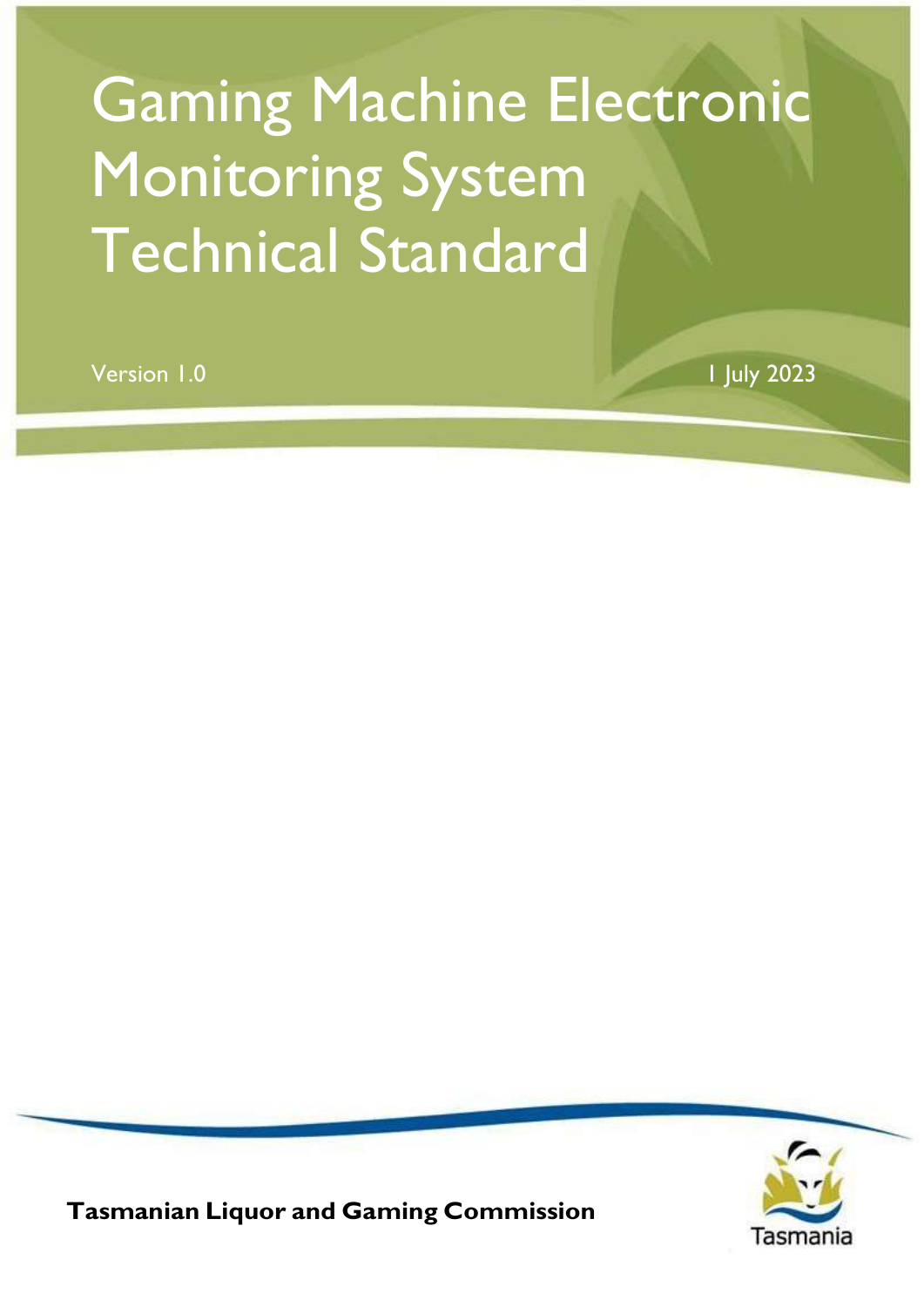# **Table of Contents**

| $\mathbf{L}$    |  |
|-----------------|--|
| 1.2             |  |
| 1.3             |  |
| $\mathsf{I}$ .4 |  |
| 1.5             |  |
| 1.6             |  |
| 1.7             |  |
| 1.8             |  |
| 1.9             |  |
| 2               |  |
| 2.1             |  |
| 2.2             |  |
|                 |  |
| 3               |  |
| 3.1             |  |
| 3.2             |  |
| 3.3             |  |
| 3.4             |  |
| $\overline{4}$  |  |
| 4.1             |  |
| 4.2             |  |
| 4.3             |  |
| 4.4             |  |
| 4.5             |  |
| 4.6             |  |
| 4.7             |  |
| 4.8             |  |
| 4.9             |  |
| 4.10            |  |
| 4.11            |  |
| 4.12            |  |
| 5               |  |
| 5.1             |  |
| 5.2             |  |
| 5.3             |  |
| 5.4             |  |
| 5.5             |  |
| 5.6             |  |
| 5.7             |  |
| 5.8             |  |
| 5.9             |  |
| 5.10            |  |
|                 |  |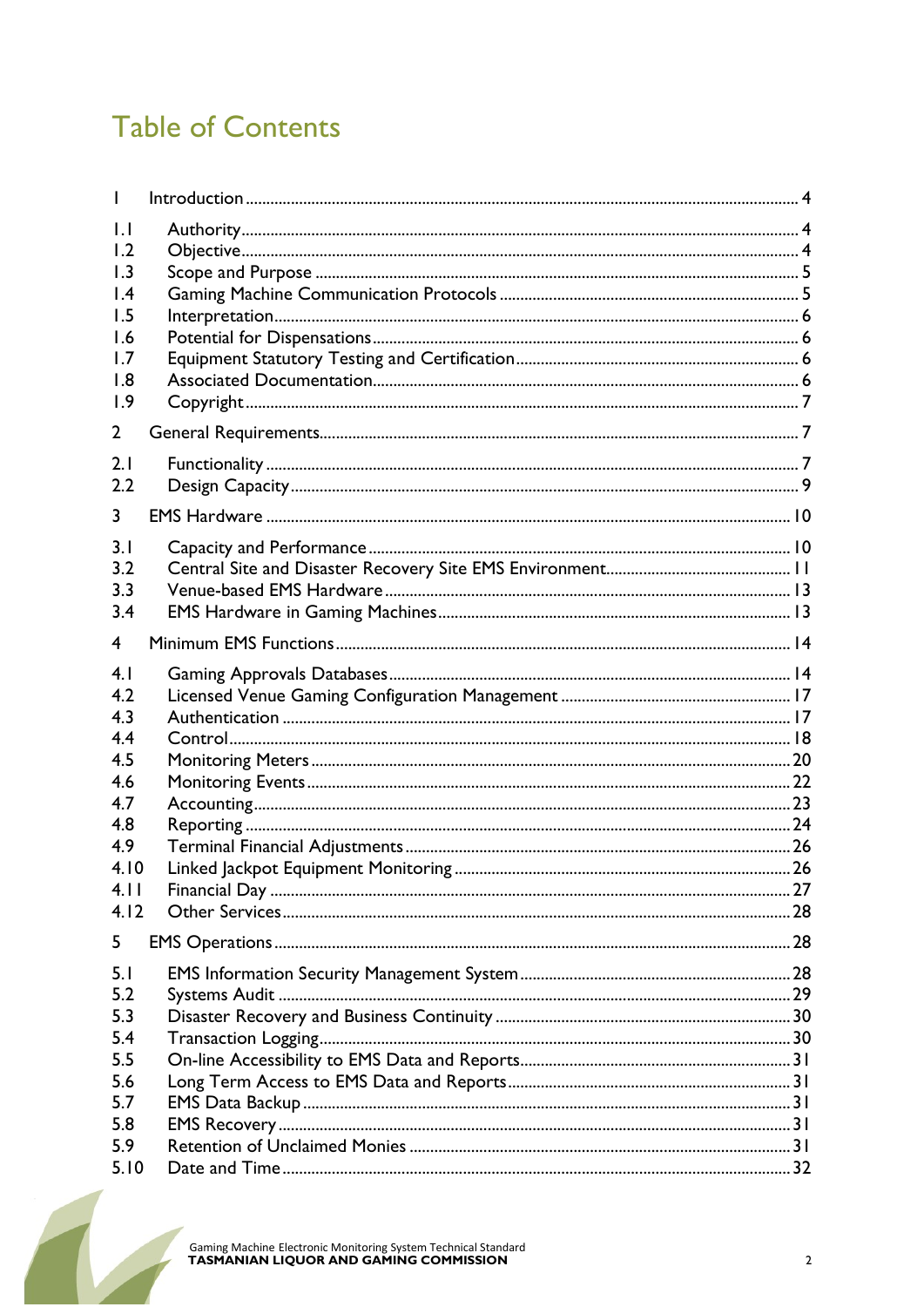| 5.11                            |  |
|---------------------------------|--|
| 6                               |  |
| 6.1<br>6.2<br>6.3               |  |
| 7                               |  |
| 7.1<br>7.2<br>7.3<br>7.4<br>7.5 |  |
| 8                               |  |
| 8.1<br>8.2<br>8.3<br>8.4        |  |
| 9                               |  |
| 9.1<br>9.2<br>9.3<br>9.4<br>9.5 |  |
| $\overline{10}$                 |  |

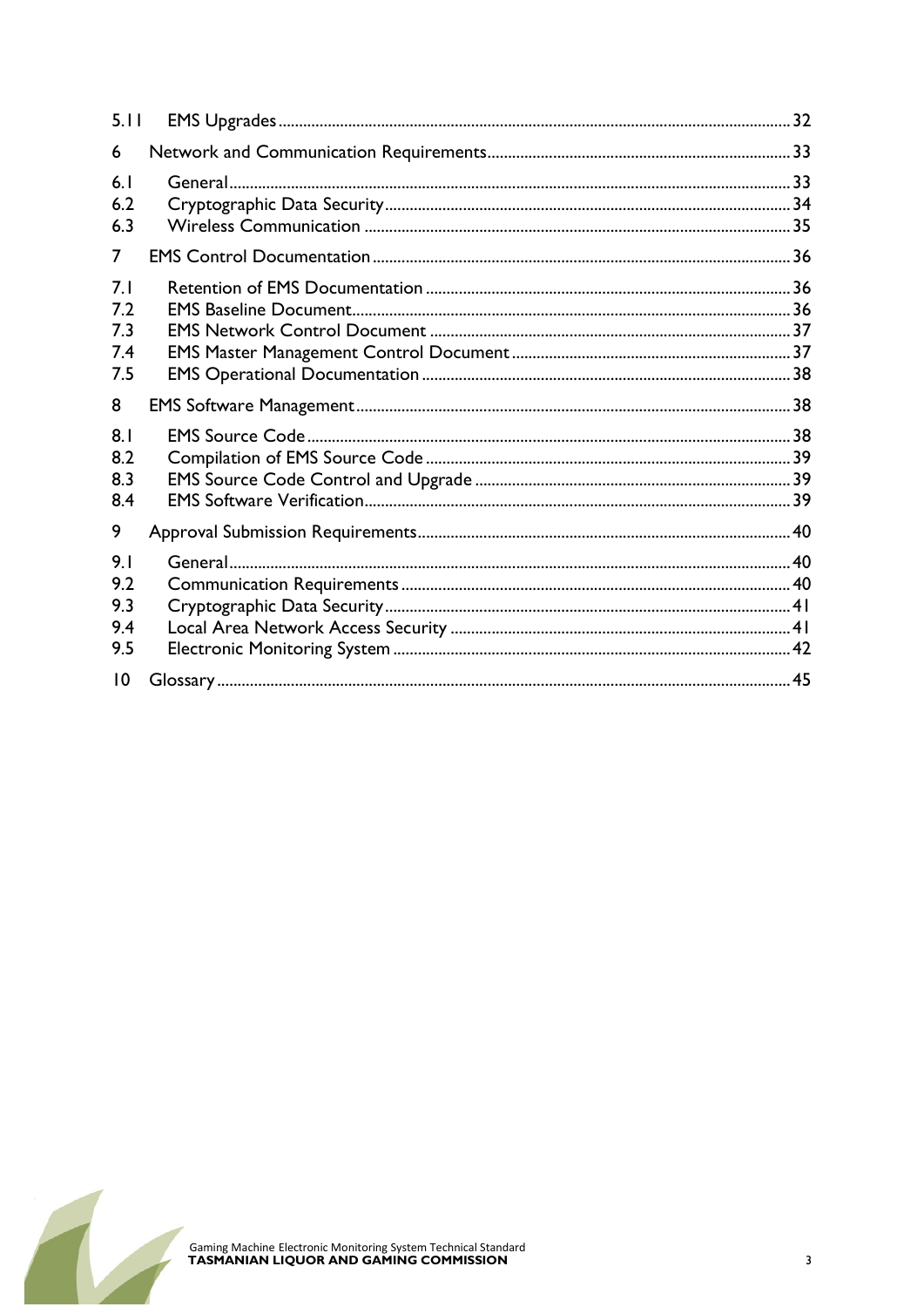### 1 Introduction

### 1.1 Authority

- 1.1.1 This Standard is authorised and issued as a standard by the Tasmanian Liquor and Gaming Commission (the Commission) under section 112PA of the Gaming Control Act 1993 (the Act).
- 1.1.2 The Act requires that all gaming machines operating in licensed venues must be connected to an approved electronic monitoring system (EMS).
- 1.1.3 In this Standard, the term monitor refers to either a casino licensee in the case of a casino licensed to operate gaming machines or a licensed monitoring operator in the case of a person licensed to monitor gaming machines in hotels or licensed clubs in Tasmania.
- 1.1.4 An EMS used by a monitor must be approved by the Commission in accordance with the Act.
- 1.1.5 The Act requires that a monitor must have a system of internal controls and administrative and accounting procedures approved by the Commission.
- 1.1.6 The requirements specified in this Standard are supplementary to, and do not take the place of, any of the requirements of the Act or any regulations made under the Act.

### 1.2 Objective

- 1.2.1 The objective of this Standard is to require that the EMS operated by a monitor in Tasmania, is designed to enable:
	- a) The integrity of the hardware, software, interfaces, and networks used to connect components of the EMS and gaming machines;
	- b) The security and integrity of transactions between gaming machines and the EMS;
	- c) The accurate monitoring, recording, reporting, and secure storage of information gathered from connected gaming machines;
	- d) Only approved gaming machines and games are available for play in licensed venues in Tasmania;
	- e) The correct calculation of gross profit;
	- f) The correct awarding of player entitlements;
	- g) An efficient process and capability to approve games and gaming equipment, and to manage and respond to support or service requests from the Commission, the Liquor and Gaming Branch, and licensed venue operators;
	- h) Collection of data and information that may be used for research purposes;
	- i) Efficient processes and capability for the configuration management of gaming machines, games, and jackpot arrangements without undue burden on the Commission, and licensed venue operators;
	- j) The capability of being modified or adapted to incorporate new technologies over the term of a licence, such as new gaming machine interface protocols, new gaming

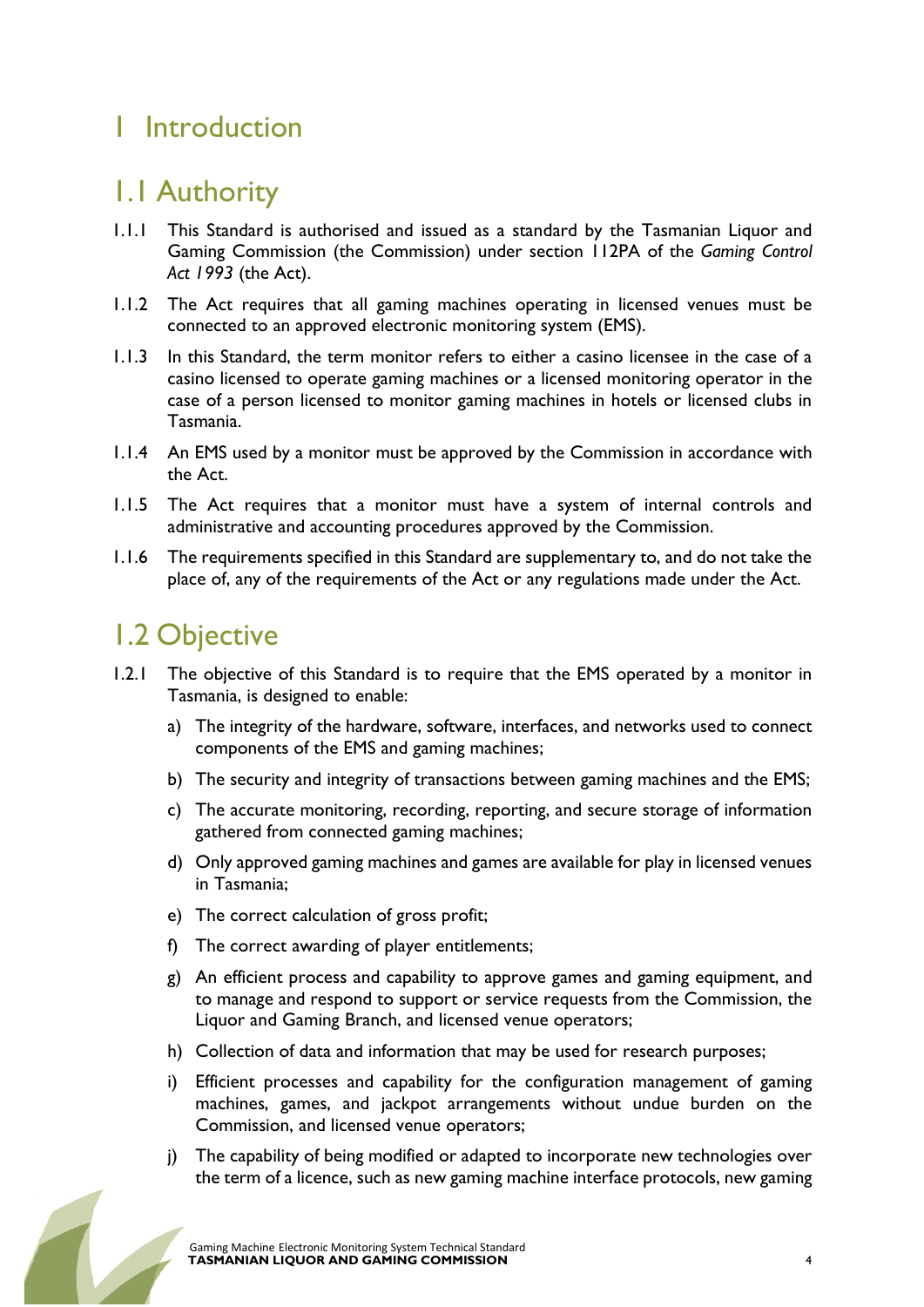machine types and system security measures; and

- k) Modification to support future harm minimisation requirements without the need for significant redesign of the EMS.
- 1.2.2 This Standard does not set out the content of internal controls or administrative and accounting procedures required of a monitor. However, it is expected that such controls and procedures will address requirements outlined in this Standard.
- 1.2.3 A monitor is required under the Act to receive approval from the Commission for its proposed system of internal controls and administrative and accounting procedures.
- 1.2.4 It is not the intent of this Standard to unreasonably restrain the design, innovation, and application of technologies of an EMS.
- 1.2.5 This Standard sets out EMS requirements but does not seek to prescribe system implementation methods or use of specific technology to enable compliance with this Standard.

### 1.3 Scope and Purpose

- 1.3.1 This Standard describes the Commission's minimum technical and system requirements for an electronic monitoring system to be used by a monitor in Tasmania.
- 1.3.2 This Standard must be used to evaluate a monitor's proposed EMS for compliance with the Commission's requirements, or to evaluate changes to previously approved versions of their EMS for approval.
- 1.3.3 This Standard will be used by an ATF to independently test an EMS, including any changes, and certify EMS compliance with this Standard.
- 1.3.4 This Standard will be used by the Commission to evaluate compliance by a monitor with the requirements of their licence, and to evaluate changes to previously approved versions of an EMS, in accordance with the Act.
- 1.3.5 Compliance with this Standard does not exempt a monitor or supplier from compliance with other laws (e.g. laws relating to privacy, consumer protection, prohibited content, copyright, electrical safety and electronic cash transactions).
- 1.3.6 Future updates to this Standard do not automatically require modification to an EMS approved and operating at that time, unless specifically required by the Commission.

### 1.4 Gaming Machine Communication Protocols

- 1.4.1 This Standard, and the Commission, does not seek to mandate the use of any specific gaming machine communication protocol.
- 1.4.2 Prior to the commencement of monitoring activities, a monitor must satisfy the Commission that an EMS is capable of interfacing and communicating with all variants of gaming machine protocols operating in Tasmania.
- 1.4.3 The design of an EMS is expected to cater for the support of additional gaming machine communication protocols without major disruption or change to EMS components or software.

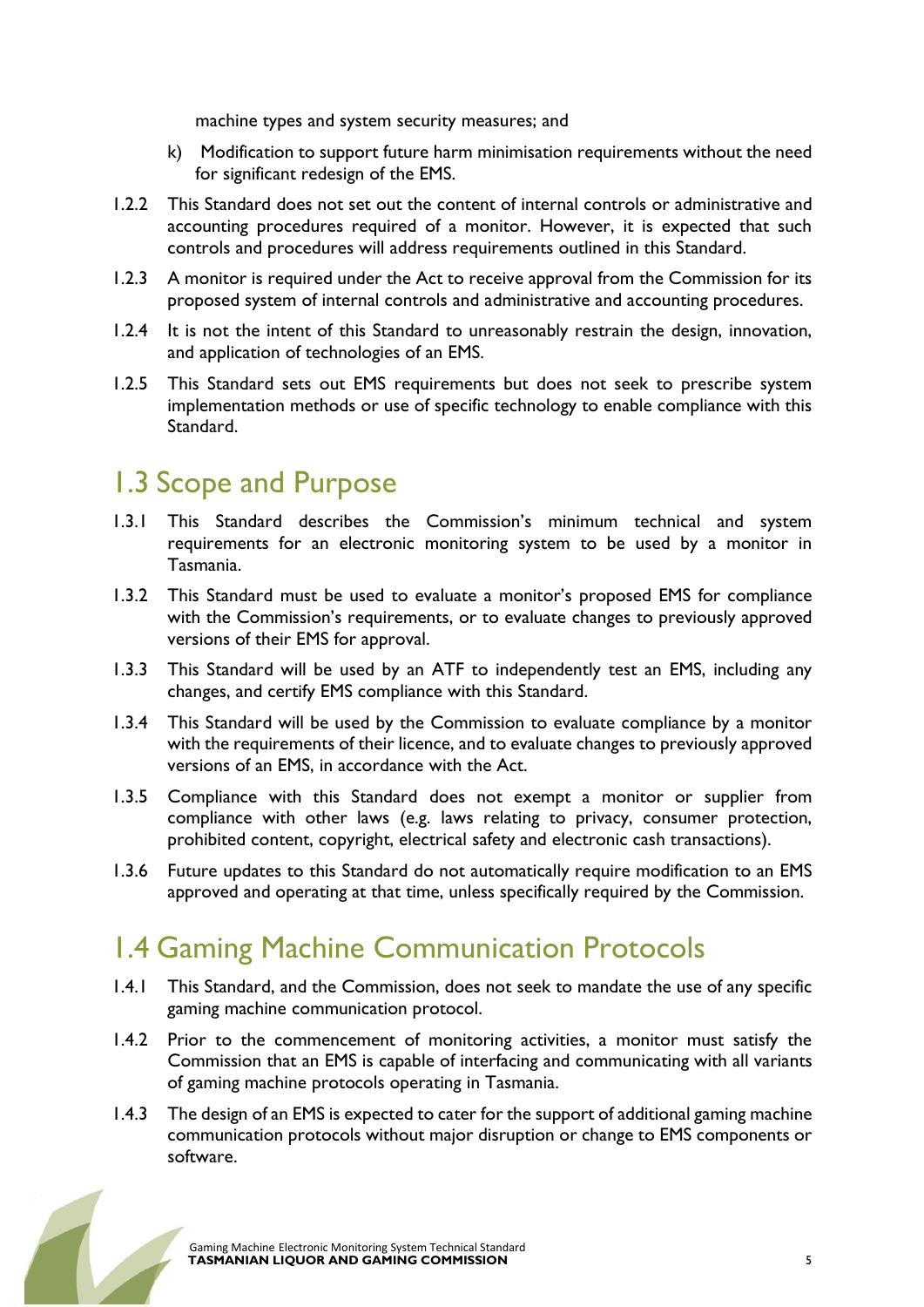- 1.4.4 The Commission reserves the right to direct an EMS to support one or more specific gaming machine communications protocols. However, the timing for introduction of future protocol support would be negotiated with the monitor.
- 1.4.5 An EMS must at all times operate in accordance with gaming machine communications protocol specifications operated by gaming machines and linked jackpot equipment connected to the EMS.

### 1.5 Interpretation

1.5.1 Any comments or questions relating to understanding or interpretation of any aspect of this Standard should be referred to the Liquor and Gaming Branch for clarification.

### 1.6 Potential for Dispensations

- 1.6.1 Matters arising from the testing of an EMS that have not been addressed in this Standard will be resolved at the sole discretion of the Commission, as part of the approval process.
- 1.6.2 At the sole discretion of the Commission, components of an EMS which do not fully comply with all the requirements of this Standard, may be considered for approval, provided the EMS operates in a manner that is suitable in respect of fairness, security, integrity, and consumer protection.

# 1.7 Equipment Statutory Testing and Certification

1.7.1 A monitor must only operate EMS equipment that is compliant with prevailing statutory and applicable EMI, EMC, electrostatic interference, and safety standards administered by relevant regulatory bodies through international and/or Australia/New Zealand or local standards.

### 1.8 Associated Documentation

- 1.8.1 Monitors should familiarise themselves with the following documents and their respective impact on the design and functionality of their EMS:
	- a) Gaming Control Act 1993
	- b) Australian/New Zealand Gaming Machine National Standard
	- c) Tasmanian Appendix to the Australian/New Zealand Gaming Machine National Standard
	- d) QCOM Gaming Machine Communication Protocol and other QCOM Technical **Standards**
	- e) TLGC Card Based Gaming Systems Technical Standard
	- f) TLGC Linked Jackpot Equipment Technical Standard
	- g) TLGC Fully Automated Table Game Technical Standard
	- h) TLGC Responsible Gambling Mandatory Code of Practice

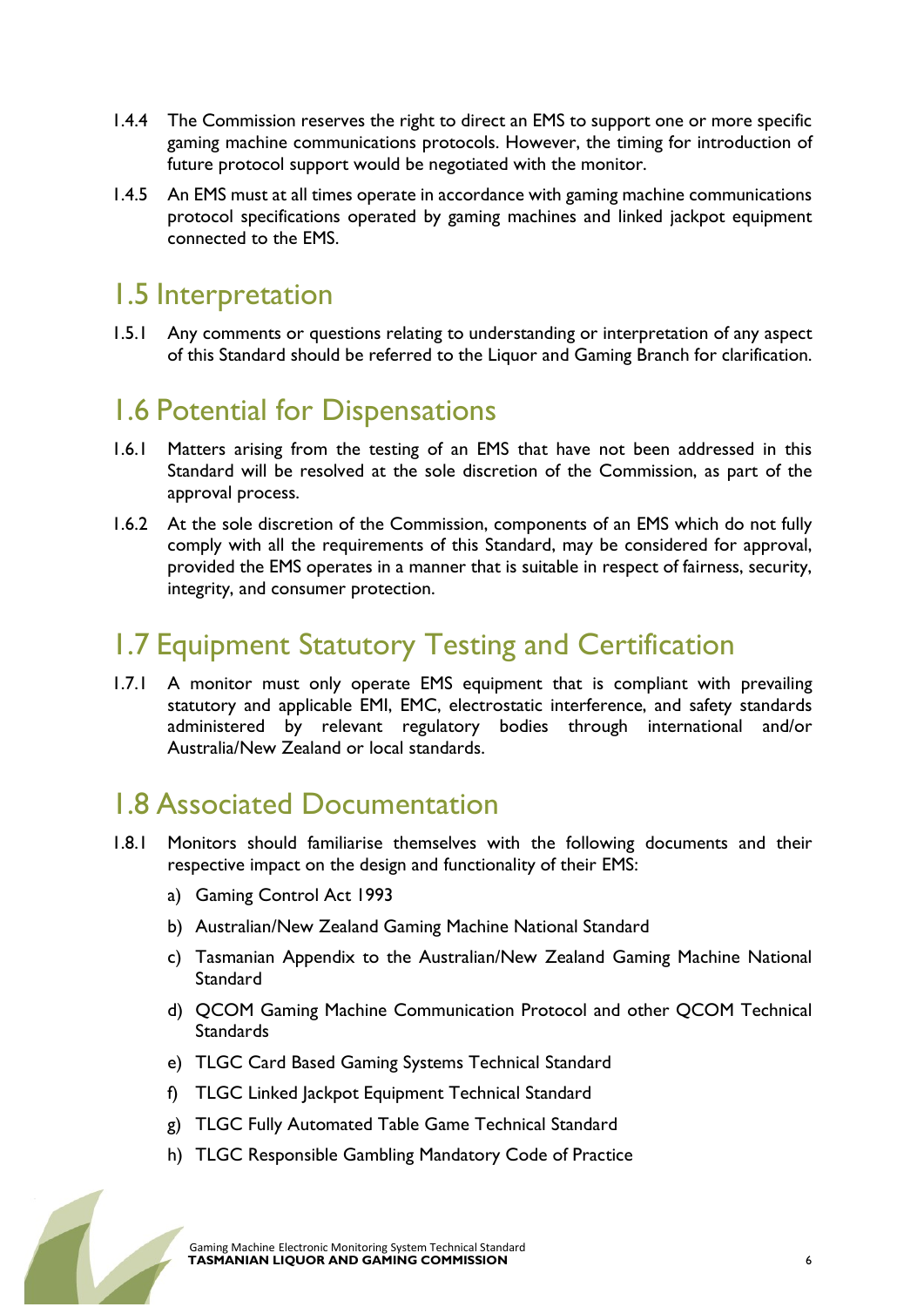- i) Anti-Money Laundering and Counter-Terrorism Financing Act 2006
- j) Privacy Act 1988
- k) ISO/IEC 27000 Information Security Management System series
- l) ISO/IEC 9000 Quality Management System series
- m) Australian Government Information Security Manual

### 1.9 Copyright

- 1.9.1 This Standard is the property of the State of Tasmania (Department of Treasury and Finance).
- 1.9.2 Copying, making extracts or use of this Standard, without prior permissions is prohibited.

### 2 General Requirements

### 2.1 Functionality

- 2.1.1 An EMS must have the following functionality:
	- a) Integrity management of gaming machines, including:
		- i) authentication of gaming machine software
		- ii) verification of game parameter settings
		- iii) managing venue operating hours for gaming machines
	- b) Monitoring of gaming machines and game play, including:
		- i) collection of events related to gaming machines and game play
		- ii) collection of gaming machine meters
		- iii) collection of gaming machine and communications security/integrity events
	- c) Monitoring of external jackpot arrangements for gaming machines, including:
		- i) management of approved jackpot configurations
		- ii) authentication of software associated with linked jackpot equipment connected to gaming machines
		- iii) monitoring of events related to linked jackpot equipment operations
		- iv) collection of linked jackpot arrangement meters
		- v) jackpot pool reconciliation
	- d) Control of gaming machine play, including:
		- i) the ability to enable and disable a gaming machine for play
		- ii) communications via structured communication protocols
		- iii) facilitation and authorisation of hand-pays
		- iv) implementation of venue operating hours

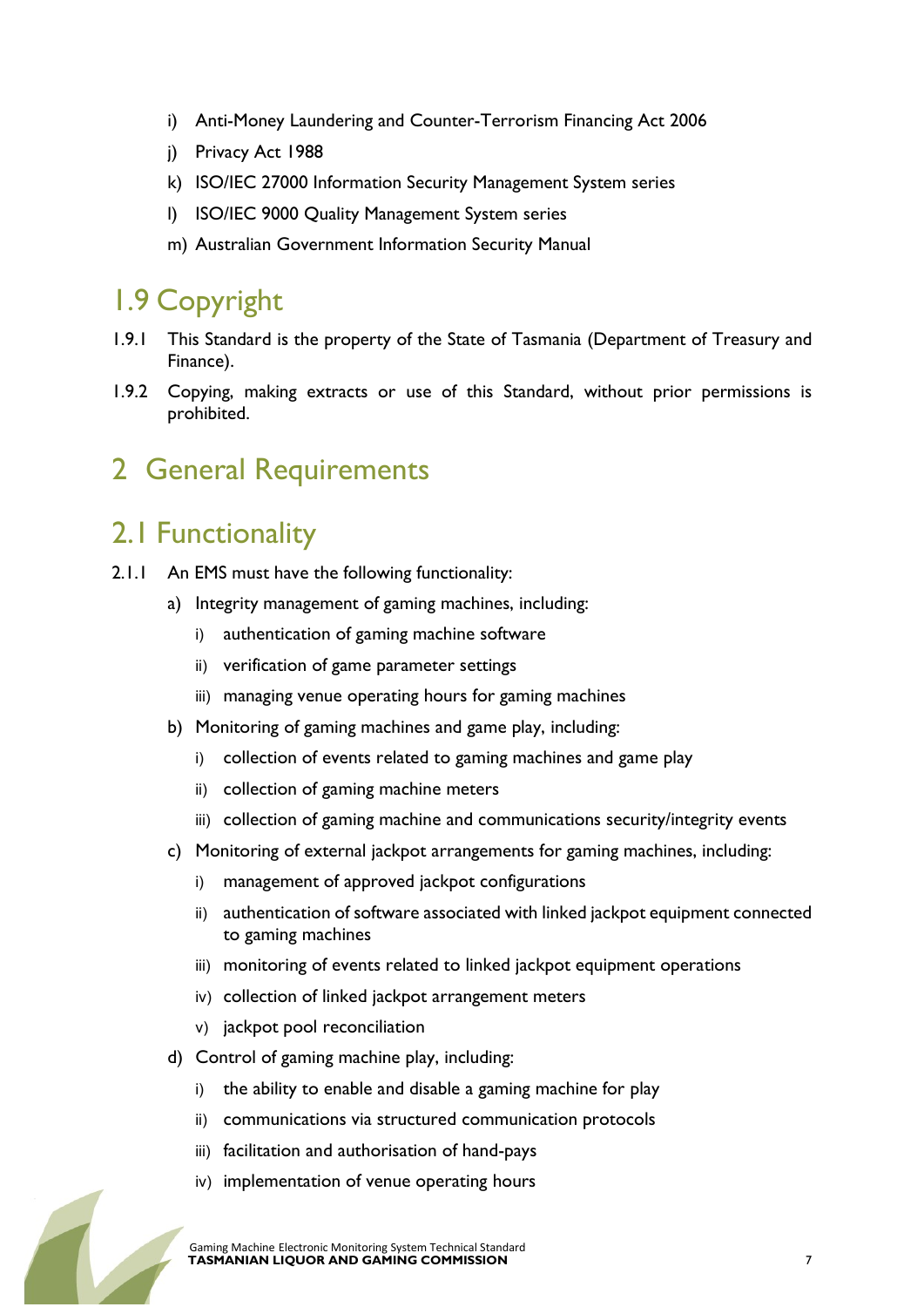- e) Accounting and reporting, including:
	- i) calculation of gross profit by venue
	- ii) production of standard reports required by the Commission
	- iii) production of reports and data for venue operators, including gross profit, estimated taxation and community support levy amounts to assist in venue accounting functions
	- iv) production of reports related to usage of EGM consumer protection measures (where available)
	- v) the ability to produce reports and data, based on ad-hoc requests
- f) Facilitation of services (directly or indirectly), including:
	- i) card based gaming
	- ii) player loyalty
	- iii) player pre-commitment and consumer protection services
	- iv) connection with licensed venue operator owned equipment used for in-venue gaming machine reporting or other data reporting.
- 2.1.2 A monitor must implement and operate an EMS in a service management framework, supported by policies, standards and procedures covering:
	- a) A service support and help desk function, incorporating:
		- i) incident management
		- ii) problem management
		- iii) configuration management
		- iv) change management
		- v) release management
	- b) A service delivery function, incorporating:
		- i) availability management
		- ii) capacity management
		- iii) service level management
		- iv) service continuity management
	- c) Security management, including:
		- i) the establishment and management of an information security management system (ISMS) that meet ISO/IEC 27001:2013 or equivalent
	- d) Data and cyber security, including:
		- i) data governance
		- ii) cyber security as set out in the Australian Government Information Security Manual
		- iii) anti-virus management of the EMS
	- e) Quality management system, including:

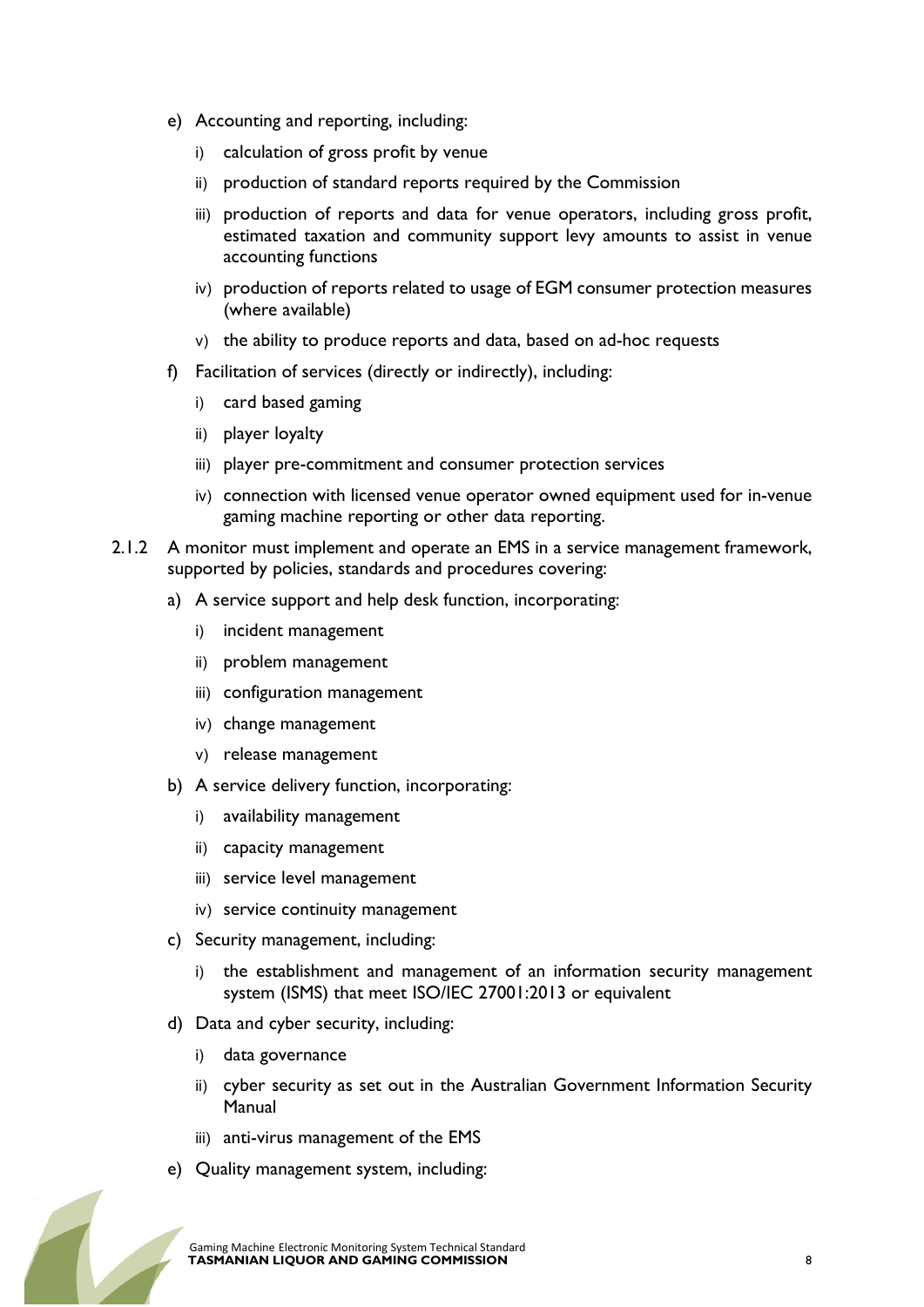- i) the establishment and management of an information security management system that meets ISO/IEC 9000 or equivalent
- f) ICT Infrastructure management (hardware and software), including:
	- i) the design, deployment, and operational management of ICT equipment and software in the provision of the EMS, as approved by the Commission
- g) Application management, including:
	- i) the ongoing management of the EMS including, but not limited to, designing, testing, operating, improving and support
- 2.1.3 An EMS must be configured to only permit the live operation of approved gaming machines, games, jackpot configurations, and linked jackpot equipment.
- 2.1.4 An EMS must provide a secure connection with all gaming machines and other relevant gaming equipment operating in conjunction with gaming machine games.
- 2.1.5 An EMS must have the capacity to provide a range of different access levels for its users based on specific security requirements relevant to EMS user duties.
- 2.1.6 An EMS must not permit the operation of games in the event of a loss of communication to the EMS, where the loss of communication is able to adversely impact the EMS's ability to control, record, and monitor significant game and jackpot events.

### 2.2 Design Capacity

- 2.2.1 An EMS must be designed and implemented to provide continuous (24 hours per day, seven days per week) monitoring of gaming machines and linked jackpot equipment.
- 2.2.2 All components of an EMS must comply with the requirements of this Standard.
- 2.2.3 All EMS components must be approved by the Commission.
- 2.2.4 An EMS must be flexible and scalable to cater for changes in requirements and standards (as determined from time to time by the Commission), new and emerging technology and to cater for growth in transactions and expansion of gaming products and services.

#### EMS Software and Central EMS Host

- 2.2.5 EMS software, a central EMS host and a wide area network (WAN) must be designed and configured to connect to, and manage data transmission between, the central site and licensed venues operating gaming machines in Tasmania (where applicable).
- 2.2.6 It must be possible to increase the number of licensed venues connected to the central EMS host (where applicable) without a change in computing and storage resources, or design of the EMS software, central EMS host, and WAN, and without detriment to the EMS operational performance.
- 2.2.7 EMS software and a central EMS host must be designed and configured to receive financial data records from all licensed venues (where applicable) within one hour from the EMS end-of-day time.
- 2.2.8 A monitor must provide physical and electronic access to the central EMS host facilities and EMS software to a Liquor and Gaming Branch Inspector on request.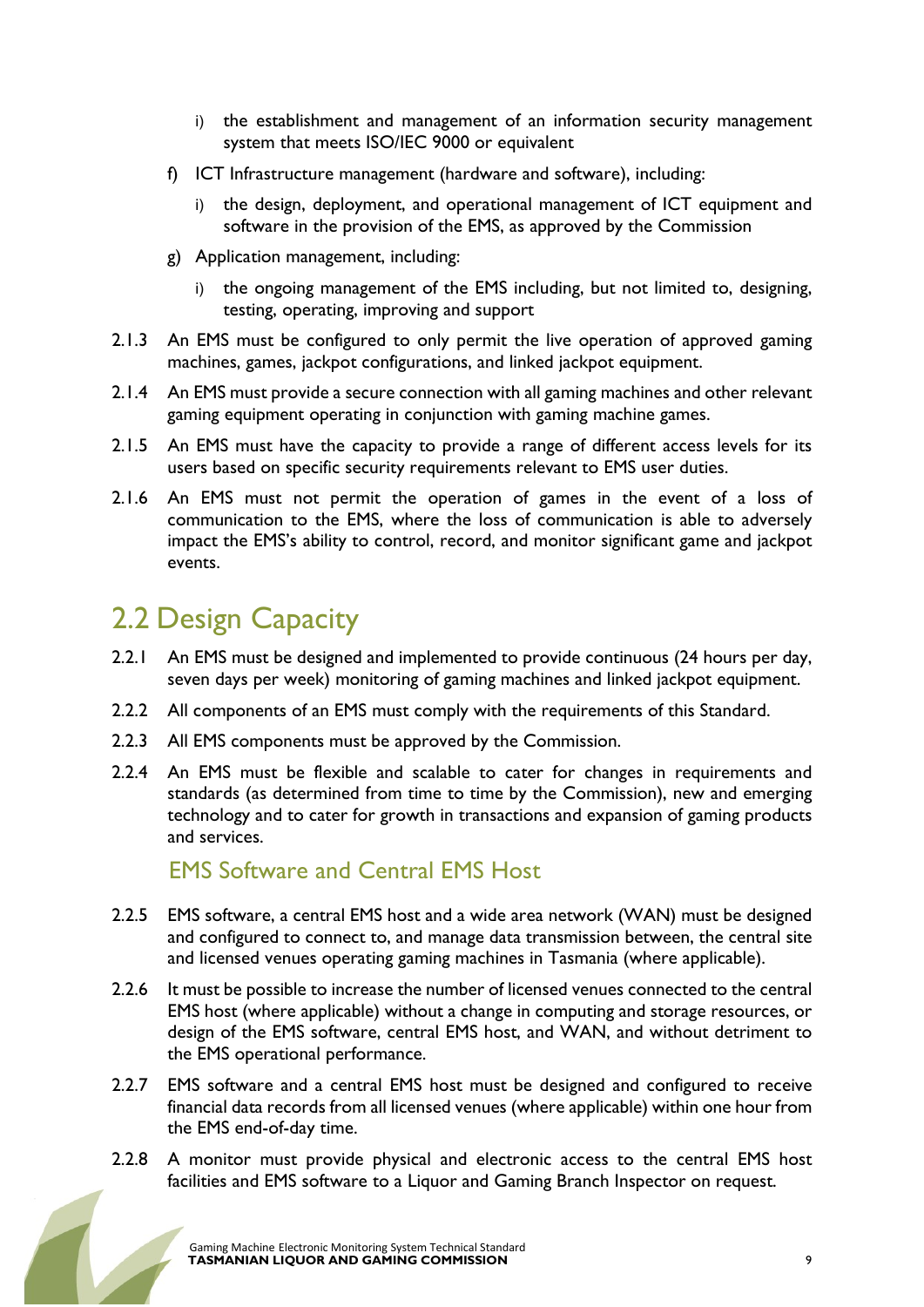#### Venue EMS Host

- 2.2.9 EMS software and a venue EMS host must be designed to:
	- a) Connect and manage data transmission between the venue EMS host and at least 60 simultaneously operating gaming machines;
	- b) Collect and manage at least 12 multi-game meter sets for each connected gaming machine;
	- c) Manage and operate at least four linked jackpot arrangements, each with at least eight jackpot levels;
	- d) Communicate with gaming machines approved and operating with different gaming machine communication protocols (Note: protocol converters must be approved for use by the Commission);
	- e) Initiate software set authentications for all connected gaming machines and linked jackpot equipment;
	- f) Collect and report gaming machine meters and events and jackpot events, as set out in this Standard; and
	- g) Facilitate local area and wide area cryptographic data security requirements, as set out in this Standard.
- 2.2.10 In the event of loss of communications between the central EMS host and a venue EMS host, the venue EMS host must disable all gaming machines and linked jackpot arrangements in that venue if communications to the central EMS host are not restored to an operational state at the expiration of <down\_time\_permitted>.

#### Disaster Recovery Capability

2.2.11 The EMS must be designed and operated with an integrated disaster recovery capability including redundant central EMS host infrastructure, including databases, installed and operating from a separate physical location that can be switched from primary to secondary mode without loss of data or events.

### 3 EMS Hardware

### 3.1 Capacity and Performance

- 3.1.1 An EMS must be configured, and operated, with sufficient capacity (e.g. number of CPUs, memory, storage, and network bandwidth) to meet the requirements of this Standard and for the monitoring of all gaming machines licensed venues in Tasmania (where applicable).
- 3.1.2 The architecture of an EMS must be designed such that under normal operating conditions, no single point of failure would interrupt the operation of the EMS.

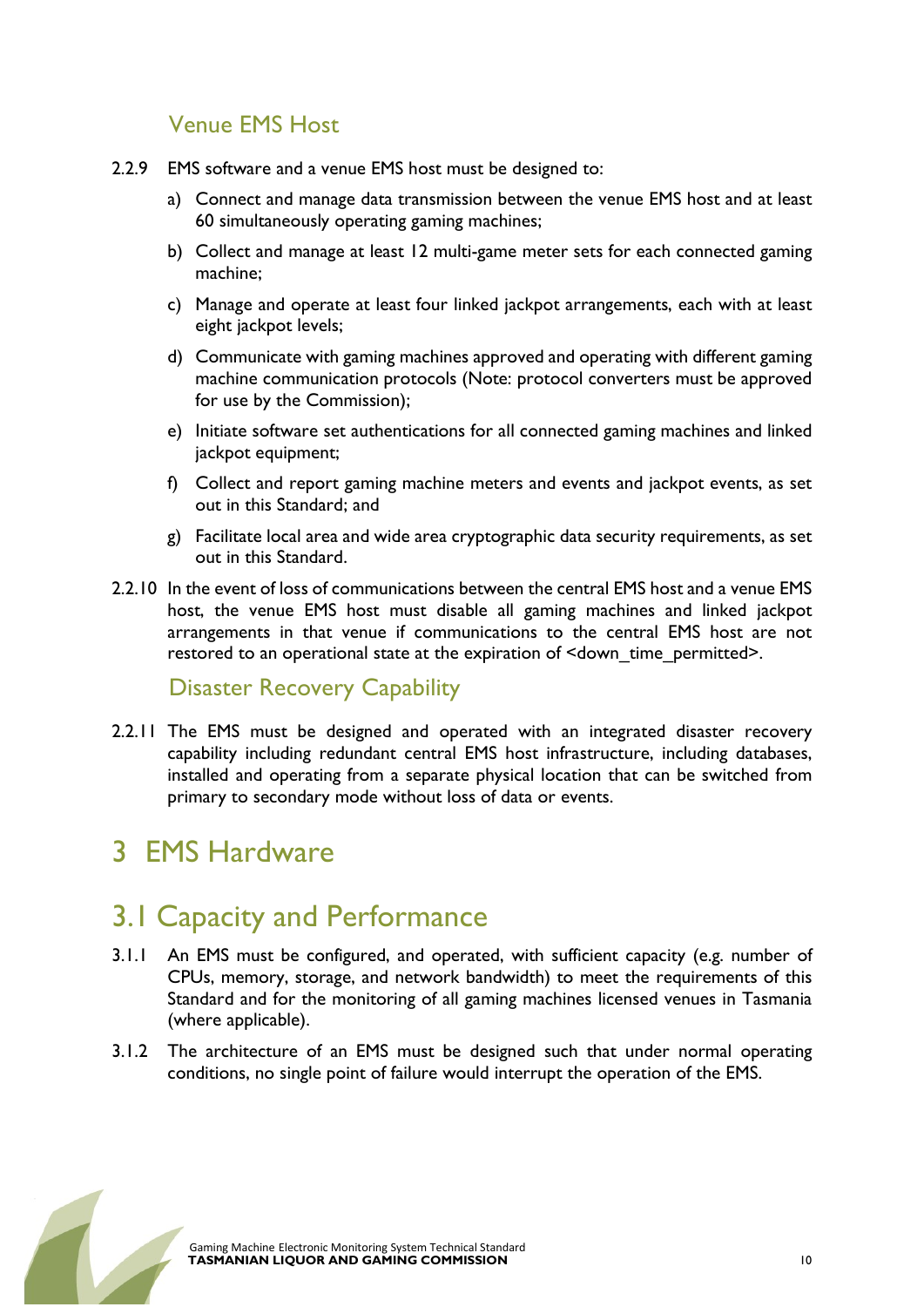### 3.2 Central Site and Disaster Recovery Site EMS **Environment**

#### Secure environment

- 3.2.1 The central components of a central EMS and disaster recovery EMS must be located in secure areas (e.g. computer room) where only authorised personnel can enter, which incorporate an electronic locking system that provides monitoring information on the entry and exit of all personnel.
- 3.2.2 Access to any EMS computer room must be secured and controlled.
- 3.2.3 An EMS computer room must include CCTV monitoring and recording of access into and out of the room, as well as coverage within the room to clearly show movement of people and access to equipment at any location in the room.
- 3.2.4 Procedures must be established and maintained to allow only authorised personnel to access an EMS computer room.
- 3.2.5 There must be a detection system that records an audit log entry which must provide an alert when unauthorised entry to the computer room is attempted.

#### Environmental Monitoring System

- 3.2.6 All machinery, equipment, and computer systems within the central components of an EMS computer room environment must be supported by an environmental monitoring system.
- 3.2.7 The environmental monitoring system must be able to check the parameters of the environment that are required for the safe and continual working operation of the EMS and to automatically alert if these conditions are not met.

#### Power Supply

- 3.2.8 A monitor must have at least one uninterruptible power supply (UPS), and at least one stand-by generator in place, for all machinery, equipment, and computer systems within or contributing to the central components of an EMS computer room(s) environment.
- 3.2.9 A monitor must establish and maintain policies, standards, and procedures to enable computer systems to be shut down in a controlled and auditable manner without the loss of data, and must include provision should a UPS or stand-by generator fail.
- 3.2.10 Mains power interruptions to the central components of an EMS must not impact the integrity of the EMS or its components.

#### Uninterruptible Power Supply (UPS)

- 3.2.11 The computer, security, and telecommunication systems within or contributing to the central components of an EMS must be protected against power fluctuations and temporary loss, by installation of a UPS or other such device.
- 3.2.12 A UPS must provide a sufficient power supply to support the continued operation of central components of an EMS for up to two hours on full load until a stand-by

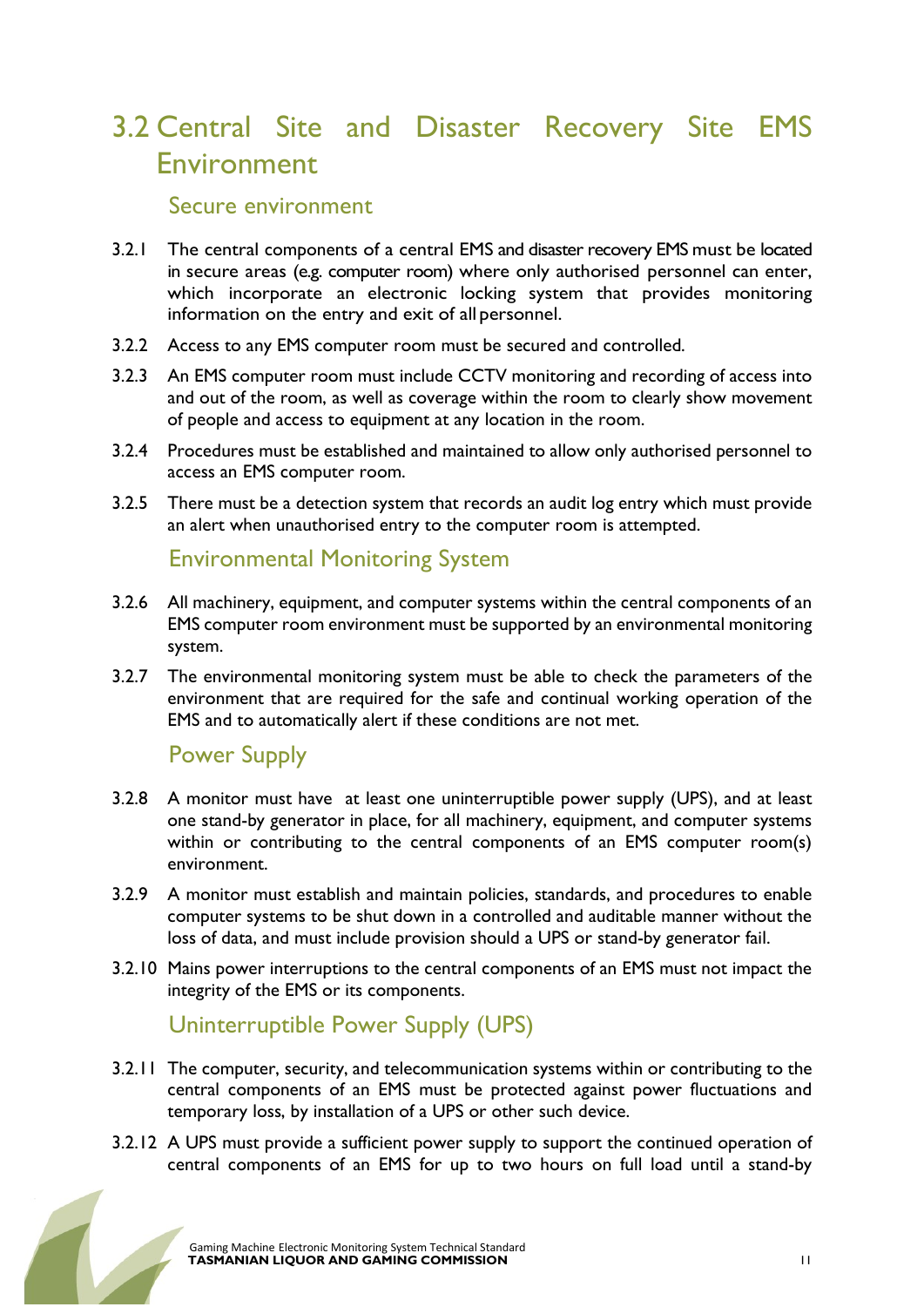generator is started, or to enable the systems to be shut down in an orderly manner without the loss of data, should the generators fail.

3.2.13 All machinery, equipment and computer systems situated in the central components of an EMS computer room must be earthed via the UPS.

#### Stand-by Generator

3.2.14 The central components of an EMS must be protected against loss of power by the installation and maintenance of a generator. The generator must have the capacity to support computer systems, air conditioning, security system, telecommunication equipment, computer terminals, environmental monitoring system and sufficient lighting for normal operation of the central components of the EMS and facilities for a period of not less than 24 hours.

#### Emergency Lighting

3.2.15 The central components of an EMS computer room must have an emergency lighting system that automatically activates when mains power is lost. If this operates from the UPS, there must be sufficient capacity in the UPS to cater for the lights, plus computers and air conditioning.

#### Disaster Recovery Testing

- 3.2.16 A monitor must test a central site UPS, stand-by generator, emergency lighting and any related systems or procedures at least every three months. Records of this testing must be provided to a Liquor and Gaming Branch Inspector upon request.
- 3.2.17 A monitor must test its procedures and facilities and log outcomes in a logbook or equivalent. The monitor must provide this information for inspection by a Liquor and Gaming Branch Inspector upon request.

#### Cloud Computing Environment for Central EMS Hardware

- 3.2.18 A monitor may apply to the Commission to utilise a cloud computing environment as an alternative to EMS hardware owned or operated by the monitor.
- 3.2.19 Applications to utilise a cloud computing environment must include:
	- a) A description of the cloud service model (e.g. software as a service, platform as a service, or infrastructure as a service);
	- b) A description of the of the proposed cloud model (e.g. private cloud, community cloud, public cloud, hybrid cloud) and sufficient details of the cloud owner and operator to support the application;
	- c) Details of which applications of the EMS are intended to operate in a cloud environment;
	- d) Details of where EMS applications, databases and other records are stored;
	- e) Details of a risk assessment conducted by the monitor into the cloud service provider and the proposed cloud environment;
	- f) Details of how disaster recovery and physical separation of EMS host infrastructure will be implemented;

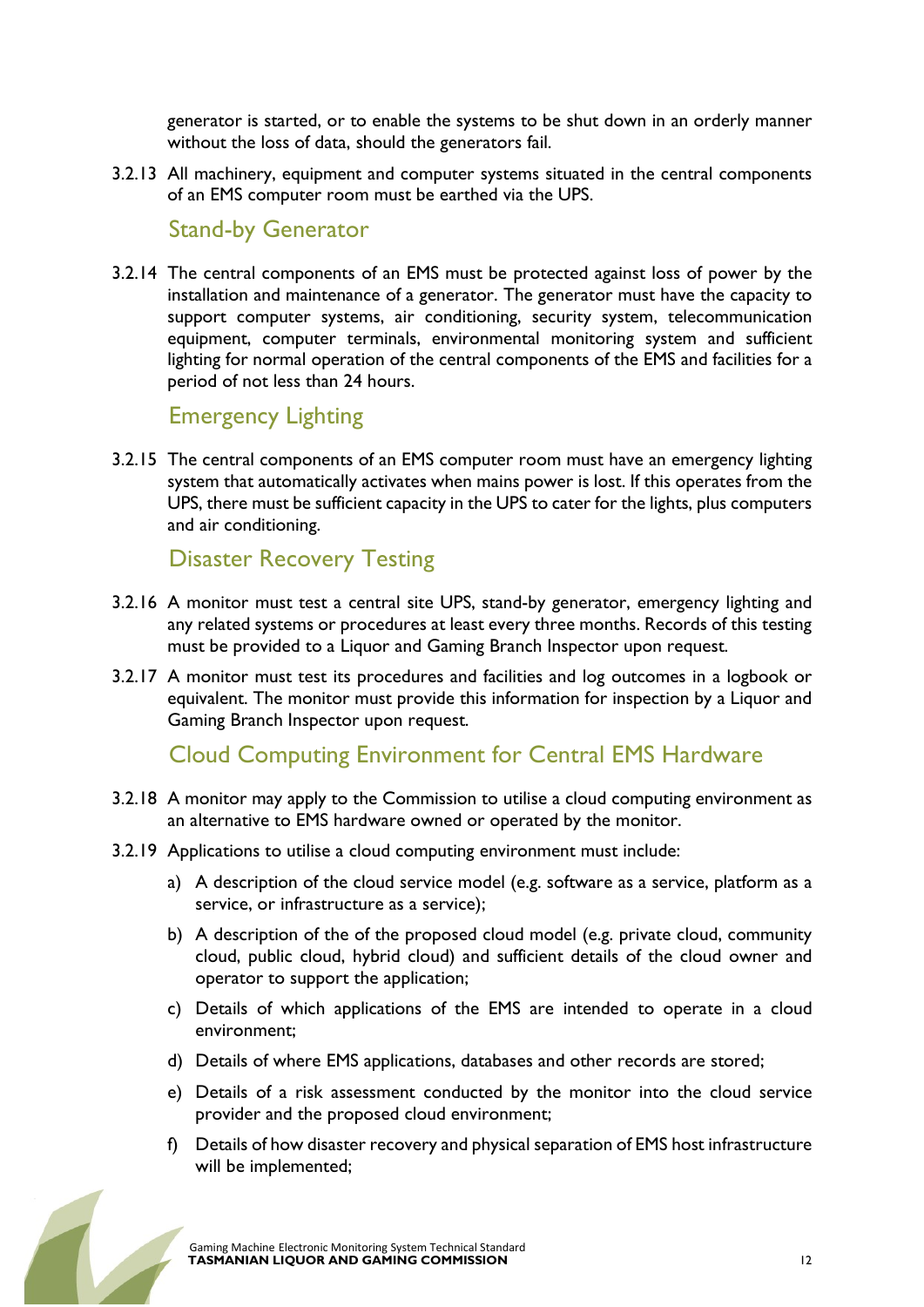- g) How the requirements for security, environmental monitoring, power supply, UPS and standby generator outlined in this section are met; and
- h) Any other information requested by the Commission in consideration of the application.
- 3.2.20 A monitor must comply with the requirements of the Act in relation to Commission approval for certain contract arrangements and exemptions for storage of records.
- 3.2.21 Any contract between a monitor and a cloud or third party computing provider must include the following requirements:
	- a) Access to all gaming equipment and records stored on third party infrastructure is restricted to the monitor;
	- b) Gaming equipment and records are managed and maintained in accordance with this Standard;
	- c) Gaming equipment and records are only operated from third party infrastructure locations within Australia;
	- d) The monitor maintains full control and ownership of all gaming equipment and gaming records stored on third party infrastructure; and
	- e) In the event the contract is terminated, suitable controls must be in place with the third party storage provider to enable normal access and recovery of the monitor's gaming equipment and gaming records.

### 3.3 Venue-based EMS Hardware

- 3.3.1 Venue-based EMS hardware components, such as a venue EMS host (sometimes called a site controller), network switch, and wide area (internet) network terminating units, must be securely located away from public areas.
- 3.3.2 All models and configuration of venue-based EMS hardware components must be approved by the Commission and must be documented in the EMS baseline document approved by the Commission.
- 3.3.3 All venue-based EMS hardware components, of any one hardware revision level, must be identical across all licensed venues (where applicable) unless otherwise approved by the Commission (e.g. a venue EMS host of one hardware revision level must not have different internal wiring, components, firmware, and circuit boards from another venue EMS host of the same model and revision number).

### 3.4 EMS Hardware in Gaming Machines

- 3.4.1 Where an EMS requires hardware to be installed in, or connected to, gaming machines, other than local area network cabling (e.g. interface devices or protocol converters), such hardware must be approved for use by the Commission.
- 3.4.2 EMS hardware installed in, or connected to, a gaming machine must be securely housed within a locked area of the gaming machine.

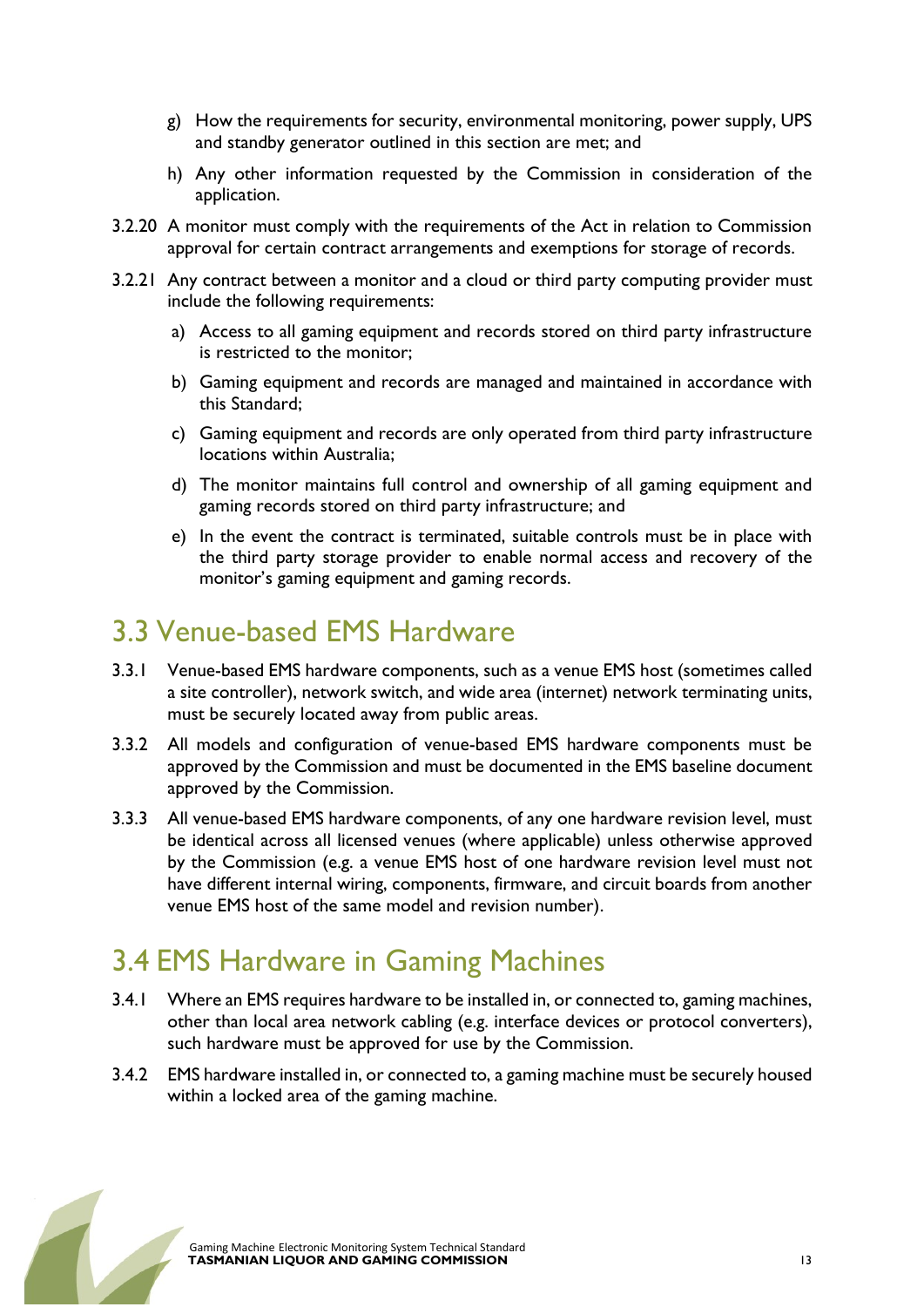### 4 Minimum EMS Functions

# 4.1 Gaming Approvals Databases General

- 4.1.1 A monitor must provide secure and auditable on-line facilities, in addition to an approval database(s), that support the following services:
	- a) An on-line service that provides a capacity for manufacturers and suppliers to transmit new gaming machine game and gaming equipment submissions intended for evaluation and approval in Tasmania;
	- b) An on-line service that provides the Liquor and Gaming Branch access to transmitted gaming machine game and gaming equipment submissions for the purposes of conducting evaluations;
	- c) An on-line service that enables the Liquor and Gaming Branch to electronically issue Commission approval notices for gaming machine games and gaming equipment;
	- d) An on-line service that enables the Liquor and Gaming Branch to electronically issue Commission withdrawal notices for gaming machine games and gaming equipment;
	- e) An on-line service that enables the Liquor and Gaming Branch to download and obtain gaming machine and equipment approval information from the EMS database(s).
	- f) An on-line service that provides licensed venues (where applicable) with a capacity to submit gaming machine game and gaming equipment change requests.
- 4.1.2 An EMS must maintain one or more databases to record accurate details of licensed venues (where applicable), gaming machine manufacturers, gaming machines, game operating systems, games and linked jackpot arrangements approved for gaming in Tasmania, which are required to be monitored by the monitor.
- 4.1.3 EMS databases must retain details of all gaming equipment approvals issued by the Commission along with historical data to enable determination of applicable approval period(s).
- 4.1.4 An EMS must update and maintain all gaming machine game and gaming equipment approvals required by this Standard in a timely and efficient manner.
- 4.1.5 An EMS gaming approvals database and EMS software must not allow withdrawn or unapproved games to be configured for operation, or operate in a licensed venue (where applicable).
- 4.1.6 A monitor must receive approval from the Commission for gaming machine or game software versions, and linked jackpot arrangements before they are loaded into the EMS gaming approvals database.
- 4.1.7 A monitor must be able to receive additional licencing and approvals data from the Liquor and Gaming Branch for entry into EMS gaming approval databases. Information must be able to be transmitted electronically to the EMS from the Liquor and Gaming

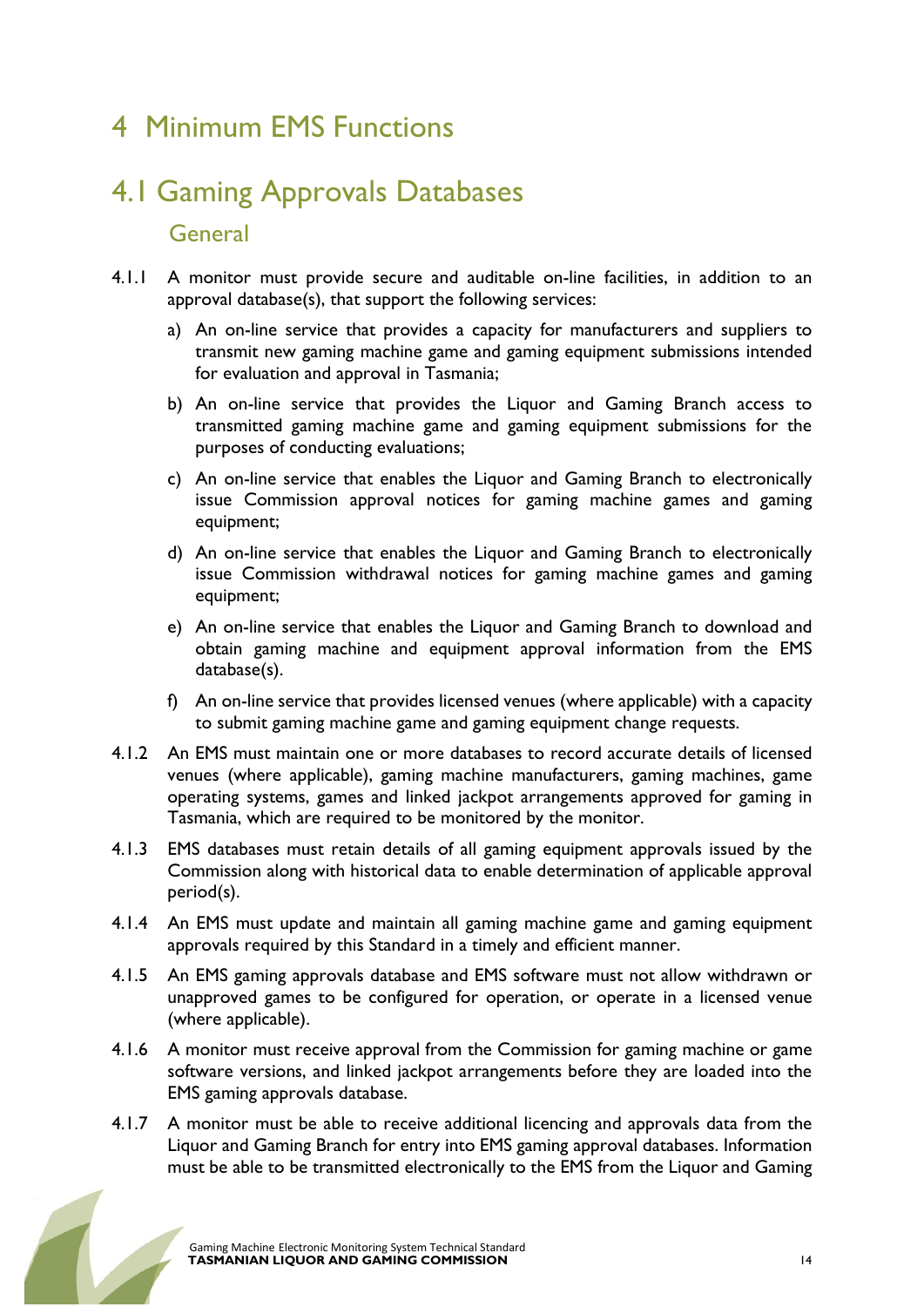Branch's computer systems.

4.1.8 Current and historical records must be accessible for a period of at least seven years.

Management of Gaming Approvals databases

- 4.1.9 An EMS must contain functionality for authorised users to create, edit and view records in gaming approval databases.
- 4.1.10 Gaming approval databases must be designed and configured in a manner that reduces, or eliminates the need for replicated data storage, or reprocessing of information received from the Liquor and Gaming Branch as part of approval applications.
- 4.1.11 All access to, creation and editing of gaming approval database records must be logged and include sufficient information to inform an auditor of the nature of such access or data editing, including details of the user, date, time, terminal identification, data created and/or edited, and a reference identifier required to be input by the user at the time of access (such as a Commission approval number or a Liquor and Gaming Branch authorised job number).
- 4.1.12 The approval process to grant an EMS user authority to access functions to manage gaming approvals databases must include authorisation from the Liquor and Gaming Branch and user rights that allow database creation or editing of records which must be securely logged for later access by auditors.

Licensed Venue details database records

- 4.1.13 Records must accurately identify each licensed venue (where applicable), including venue name, Commission issued licence number, venue type (casino, hotel or licensed club), address and key contact(s) authorised to represent the licensee.
- 4.1.14 Records must accurately identify the maximum permitted number of gaming machines in each licensed venue (where applicable), as well as the up-to-date number of approved gaming machines.
- 4.1.15 An EMS must maintain up-to-date records of the approved gaming hours for each day of the week for each licensed venue (where applicable).

Approved Gaming Machine Manufacturer Database Records

4.1.16 Records must accurately identify each approved gaming machine manufacturer, including a short form manufacturer ID (MID) and full descriptive name.

Approved Gaming Machine Models Database Records

4.1.17 Records must accurately identify all gaming machine models approved for use in Tasmania, including MID, serial number, model name, and model type.

Approved Game Operating System Versions Database Records

- 4.1.18 Records must accurately identify all approved versions of gaming machine operating software (sometimes called base or shell) for each gaming machine model for each manufacturer.
- 4.1.19 Accurate details of the gaming machine interface protocol implemented in each gaming

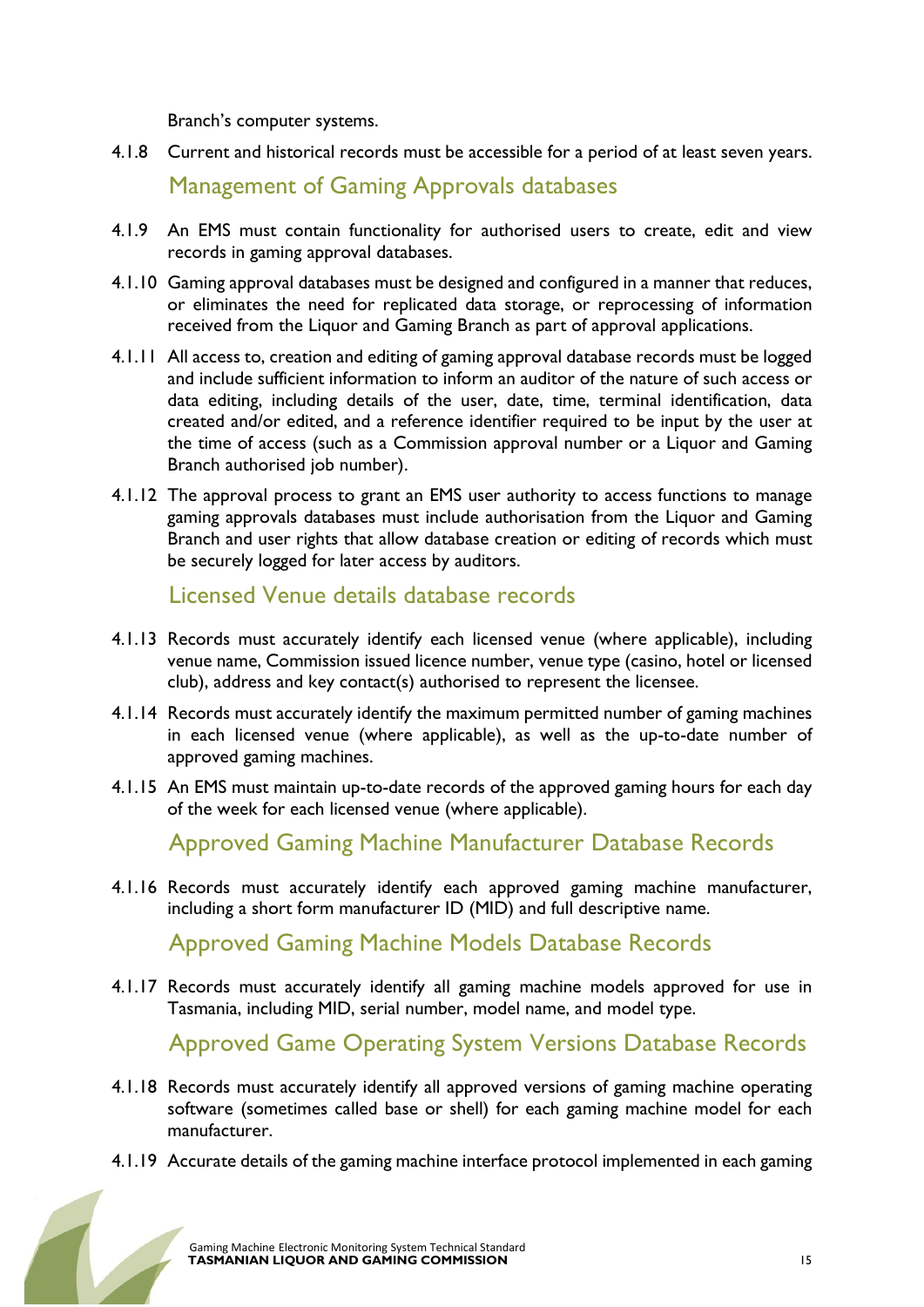machine operating system version must be maintained, including the protocol short form name, and the full version number (e.g. QCOM as a protocol short form name, and 1.6.6 as the full version number).

4.1.20 Records must accurately identify the algorithm/process required for periodic authentication of each game operating system and games/software sets approved for operation with it.

Approved Games and Variations Database Records

- 4.1.21 Records must accurately identify each game/variation combination approved for use in gaming machines in Tasmania.
- 4.1.22 Records must include key defining information contained in the game/variation approval issued by the Commission, including game name, game program number, base/shell number, software set number, lines/ways combinations, MID, PID ID, jurisdiction ID, theoretical RTP percentage, maximum jackpot prize, and maximum bet.
- 4.1.23 Records must include the game credit denomination, or in the case of multi-denomination games, all approved denominations must be recorded.
- 4.1.24 If a game/variation is contained in a multi-game software set, records must identify the software set version number and all games within that set.
- 4.1.25 If a game operates with standalone progressive jackpots, the records must include the number of jackpot levels, and for each level, its ID/name, theoretical RTP%, start-out amount, maximum jackpot prize, and progressive increment rate.
- 4.1.26 If the game operates in an external linked progressive jackpot arrangement, the records must include the external linked jackpot arrangement name/ID, the number of jackpot levels, and the name/ID for each level.

#### Approved Linked Jackpot Arrangements Database Records

- 4.1.27 Records must accurately identify all linked jackpot arrangements approved for use in licensed venues in Tasmania.
- 4.1.28 Each linked jackpot arrangement must be identified by its approval number issued by the Commission.
- 4.1.29 Records for each approved linked jackpot arrangement must accurately identify the jackpot category, such as linked progressive or random/mystery.
- 4.1.30 For each approved linked jackpot arrangement, records must include an identifying short form name of the link, the manufacturer and game variations approved to patriciate in the link, and the number of jackpot levels.
- 4.1.31 Defining parameters of each level of each linked jackpot arrangement must be accurately recorded, including approval number, link short form name, level number, level name, start-out (or reset) value, pool increment rate, maximum pool value and treatment of overflow pools (if any).

#### Approved EMS software Database Records

4.1.32 An EMS must maintain accurate records of all versions of EMS software operating in

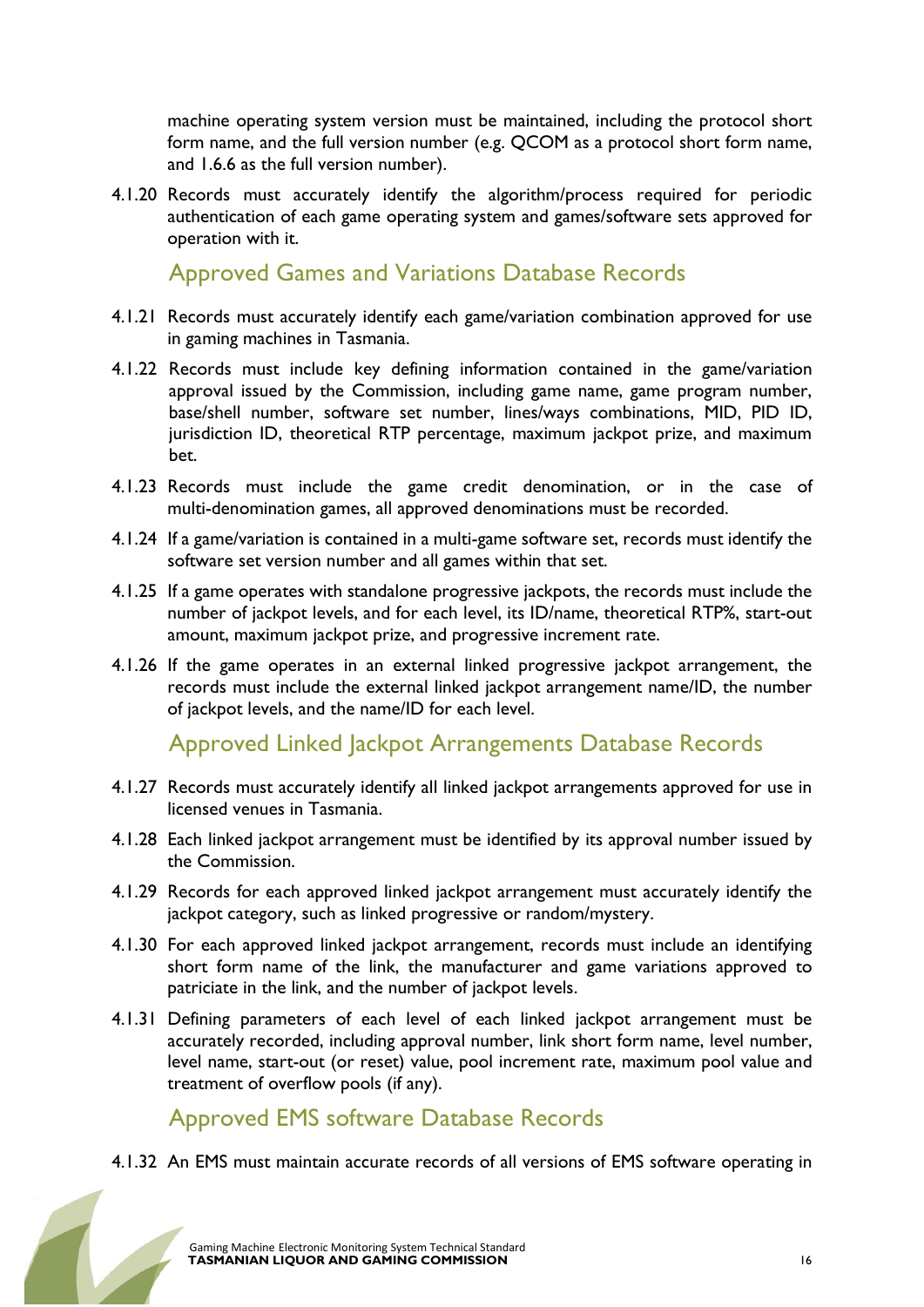EMS hardware components.

- 4.1.33 Records must accurately identify details of the hardware device that the software set is applicable to, software set version number, and Commission approval date.
- 4.1.34 Records must accurately identify the date each software set was installed in an EMS component in the central EMS host and at each licensed venue (where applicable).
- 4.1.35 Historical records must be maintained for any previous approved software set installation in any EMS component for at least seven years.

### 4.2 Licensed Venue Gaming Configuration Management

- 4.2.1 An EMS must maintain accurate and up-to-date records of the approved gaming configuration in each licensed venue (where applicable), including total number of gaming machines, identification of each gaming machine and game(s), linked jackpot arrangements operating in the licensed venue and licensed gaming hours of that licensed venue.
- 4.2.2 For each gaming machine location in a licensed venue, the EMS must accurately record a floor location number, as well as the gaming machine serial number.
- 4.2.3 An EMS must accurately record game(s) configurations for each gaming machine in a licensed venue.
- 4.2.4 For each linked jackpot arrangement configured in a licensed venue, an EMS must accurately record the floor location and serial number for all contributing EGMs.
- 4.2.5 An EMS must accurately record the commencement date, and subsequent retirement date, for every unique combination of gaming machine, game operating system, game(s) and game variation, and participation in any linked jackpot arrangement approved for operation, for all floor locations in a licensed venue.
- 4.2.6 Historical records for previous approved configurations at all floor locations in a licensed venue must be maintained by an EMS for at least seven years.
- 4.2.7 An EMS must facilitate an online electronic mechanism for venue operators or licensed service providers to submit proposed changes to the gaming configuration at any floor location in a licensed venue. Such a mechanism must facilitate "pre-loaded" configurations (e.g. ahead of a planned commencement date) that can be compiled and submitted effectively, enable configuration pre-checking by a monitor, and upgrade to live status without reliance on manual processes.
- 4.2.8 An EMS must facilitate an online electronic process for the management of approved gaming operating hours for each licensed venue.
- 4.2.9 An EMS must facilitate an online electronic process to enable the creation of new licensed venue records and the retirement of existing licensed venues (based on records from the Commission).

#### 4.3 Authentication

#### Software Set Authentication

4.3.1 An EMS must have the capacity to enforce compulsory authentication of all gaming

 Gaming Machine Electronic Monitoring System Technical Standard TASMANIAN LIQUOR AND GAMING COMMISSION 17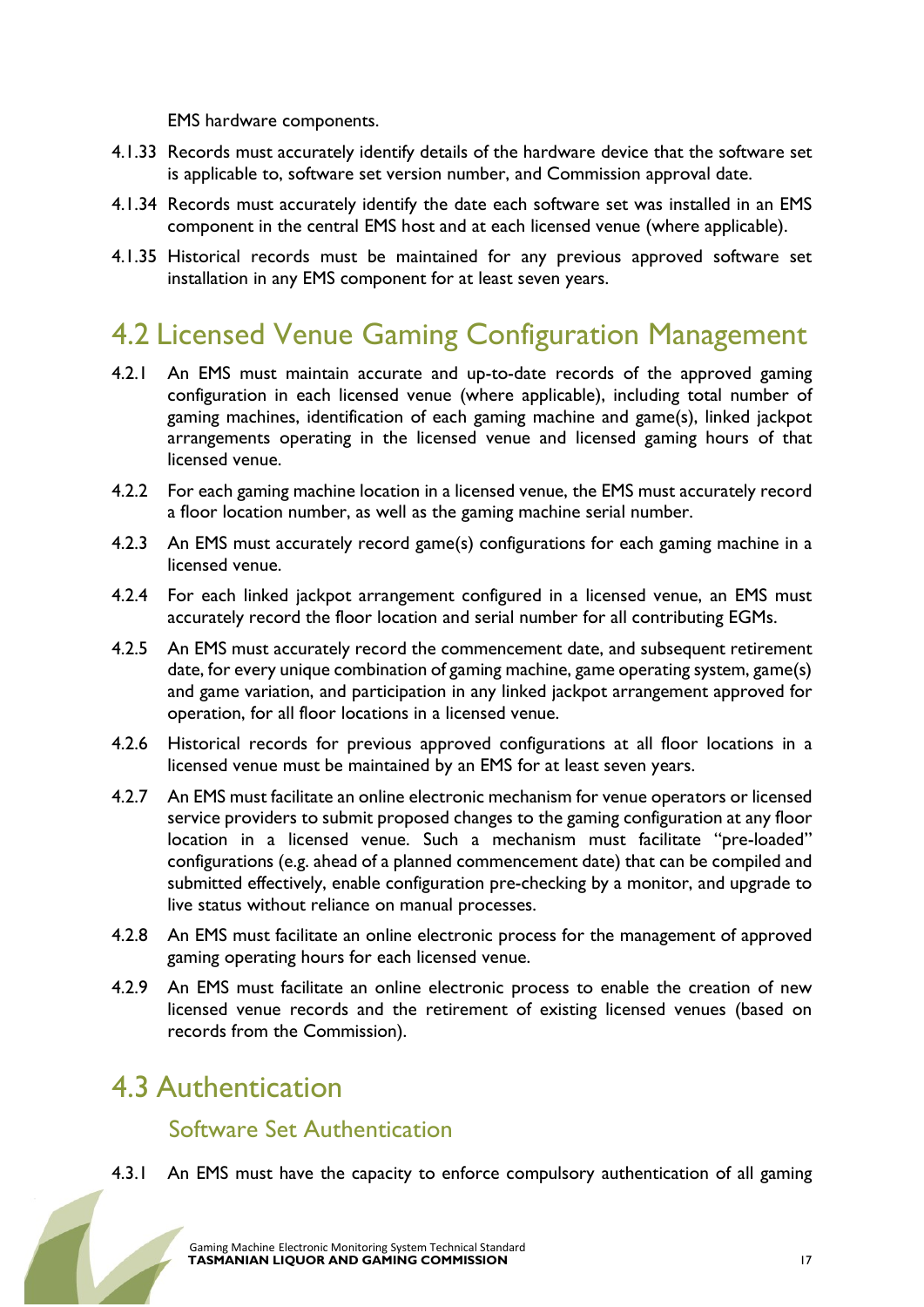machine software and venue-based EMS component software (including the venue EMS host) via a validation method approved by the Commission.

- 4.3.2 A validation method must not use static hashing techniques to perform software authentication.
- 4.3.3 The following validation methods must be used:
	- a) A short term (daily) seed to calculate a software set hash result;
	- b) A randomly selected seed from a large pool of seeds to calculate a software set hash result; or
	- c) Another software authentication method that provides equivalent levels of authentication to those stated above.
- 4.3.4 An EMS must include a process to validate software set authentication results against corresponding approvals issued by the Commission.
- 4.3.5 Failure of authentication of any individual instance of a software set must be reported to the Commission as a significant security event by the EMS and that gaming machine or EMS component must not be enabled.
- 4.3.6 Software set authentication of gaming machine software and venue-based EMS component software must be capable of being initiated on a scheduled basis, in response to pre-set events and by an authorised operator request.

Gaming Machine and Game Configuration

- 4.3.7 An EMS must validate a gaming machine and its game parameters against approved values stored in the EMS gaming approvals database (e.g. configured EGM RTP, minimum RTP, maximum bet, lines/ways combination, and participation in jackpot arrangements (SAP or linked)).
- 4.3.8 Failure of an EMS to confirm a gaming machine or games are configured with approved parameter settings must be reported as a significant security event to the Commission and that gaming machine must not be enabled.

### 4.4 Control

#### **General**

4.4.1 An EMS must be able to control the availability of gaming machine operations in a licensed venue by enabling/disabling gaming machines or venue-based EMS components.

#### Operation of Authenticated Devices Only

- 4.4.2 An EMS must not permit any venue-based EMS equipment to operate until all software sets on that equipment have completed an authentication test initiated by a higher-order EMS component (e.g. closer to the central EMS host), or the central EMS host, and the results confirm that the approved software set version is installed on that device.
- 4.4.3 An EMS must not permit a gaming machine to be enabled for play until all software

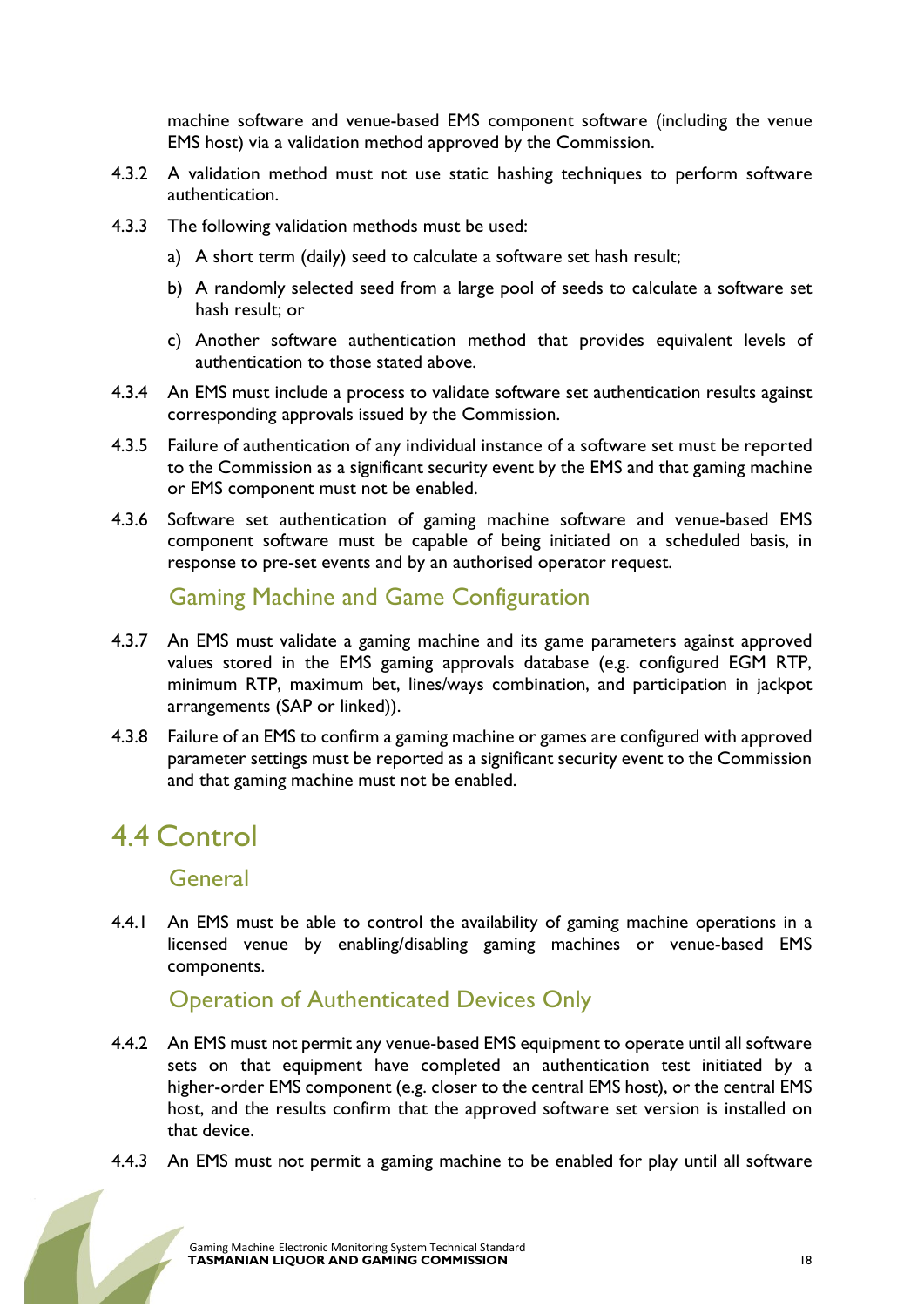sets on that gaming machine have completed EMS initiated authentication tests, and the results have been verified by the EMS confirming that the approved game software set version has been installed on that gaming machine.

#### Gaming Machine or Game Parameters

- 4.4.4 An EMS must be able to set all gaming machine and game parameters supported by the gaming machine communication protocol operating in any gaming machine.
- 4.4.5 A monitor must implement any specific elements or function available within a gaming machine communication protocol via the EMS if directed to do so by the Commission under the Act, within the permitted timeframe.
- 4.4.6 An EMS must enforce all limits and controls on gaming machines and games required by the Act, regulations, Commission Rules, Australian/New Zealand Gaming Machine National Standard and the Tasmanian Appendix to the Australian/New Zealand Gaming Machine National Standard.
- 4.4.7 An EMS must not enable a gaming machine for play if any of the gaming machine or game parameters do not match the approved configuration in the EMS gaming approvals database.

Enable/Disable Gaming Machine or Venue Based EMS Equipment

- 4.4.8 An EMS must include functions to enable or disable a gaming machine or any venuebased EMS equipment based on pre-specified events or manual processes.
- 4.4.9 An EMS must include the capability for an authorised user to initiate manual (ad-hoc) commands to disable any gaming machine or venue-based EMS equipment.
- 4.4.10 An EMS must include the capability for an authorised user to initiate manual commands to enable any gaming machine or venue-based EMS equipment. Such commands must automatically initiate a software set authentication test of the respective device, and the device may only be enabled if the EMS is satisfied that only approved software sets are operating on that device.

#### Responding to Gaming Machine Events

- 4.4.11 An EMS must include a control capability to respond to events from gaming machines, linked jackpot arrangements and venue-based EMS equipment.
- 4.4.12 An EMS must:
	- a) Disable a gaming machine after a logic door open is detected;
	- b) Force gaming machine software set authentication after power up of a gaming machine or venue-based EMS equipment;
	- c) Force gaming machine software set authentication after a gaming machine logic door is closed (before a gaming machine can be enabled); and
	- d) Force large jackpot payments to be paid manually (amount to specified by the Commission and configurable within the EMS).

#### Logic Door Re-seal

4.4.13 An EMS must include a capability for an authorised user to initiate a system command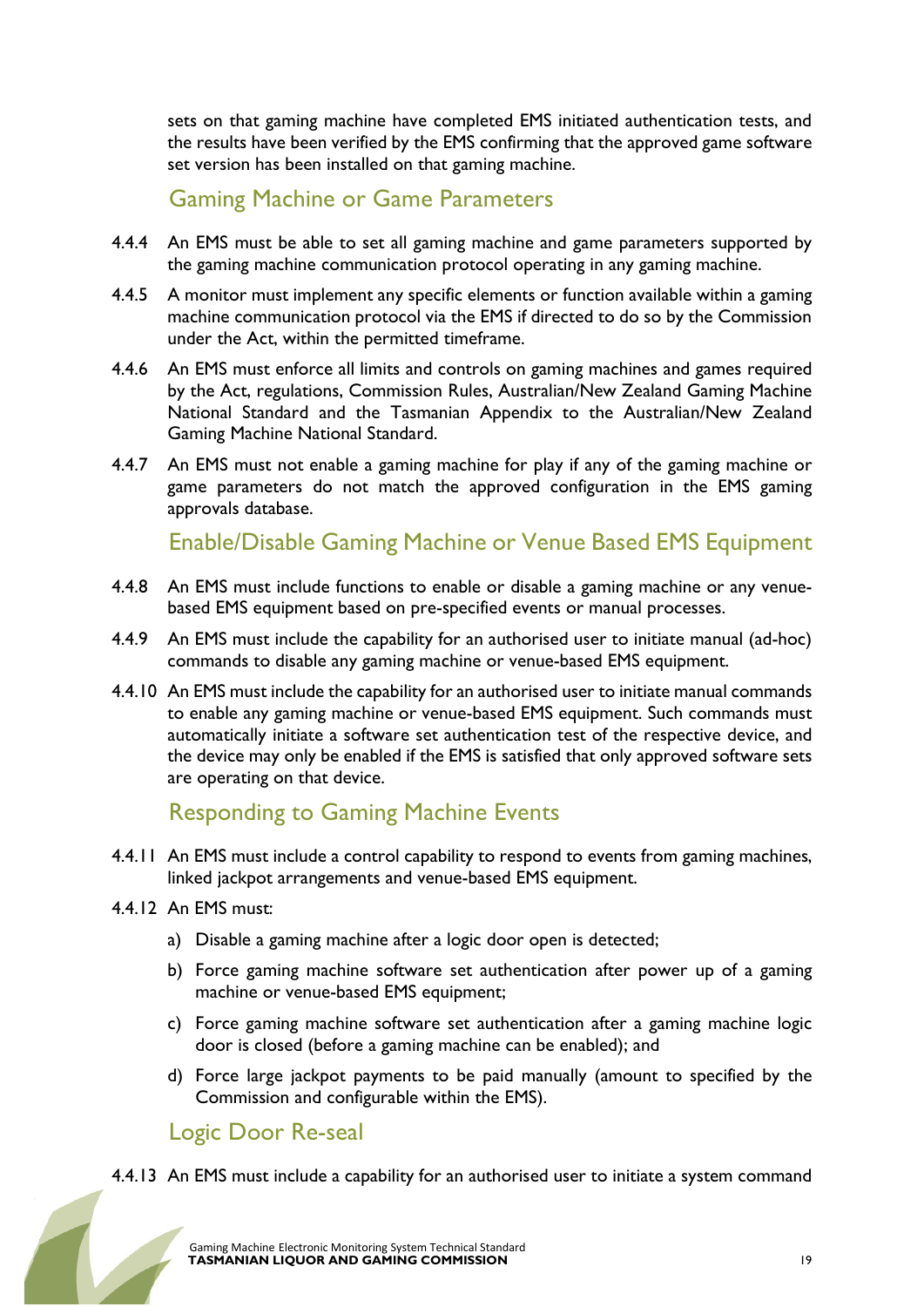to re-seal a logic door on a gaming machine or linked jackpot equipment.

- 4.4.14 A system command to re-seal a logic door must only be executed after an EMS has completed authentication of the gaming machine software and game configurations.
- 4.4.15 Where a gaming machine is participating in a linked jackpot arrangement, an EMS must only allow operation of approved linked jackpot arrangements and parameters.

#### Licensed Venue Hours of Operation

- 4.4.16 An EMS must disable all gaming machines and linked jackpot arrangements at each licensed venue outside of the approved gaming operating hours for each venue.
- 4.4.17 At the start of a licensed venue's operating hours, an EMS must enable gaming machines and linked jackpot arrangements only after the successful validation of software sets and gaming machine/game parameters, as outlined in sections 4.4.3, 4.4.6 and 4.4.7.

#### Standalone Gaming Machines Not Permitted

- 4.4.18 Any approved gaming machine must, at all times it is in operational mode, where authorised game play is permitted, maintain on-line communication with the venue EMS host. This requires that:
	- a) A gaming machine must disable itself when it loses communications with the next point of the EMS for a period longer than 20 seconds;
	- b) EMS components attached to a gaming machine (such as an interface card or protocol converter) must disable its attached gaming machine, if that component loses communications with the next point of the EMS for a period of longer than 20 seconds;
	- c) The venue EMS host must disable all gaming machines attached to it, including linked jackpot arrangements operated by it where a venue EMS host loses communications with the central EMS host for a period longer than <down\_time\_permitted>.
- 4.4.19 There must be a means to extract meter and event information from each venue EMS host after the down time period to enable further operation of gaming at the venue.

### 4.5 Monitoring Meters

#### Gaming Machine Meters

- 4.5.1 A central EMS host must receive and record the following meter set, as defined in the Australian/New Zealand Gaming Machine National Standard, from every authorised gaming machine in all licensed venues, at least once every day:
	- a) Master gaming machine meters; and
	- b) Multi-game meters (for gaming machines operating multi-game software sets).
- 4.5.2 An EMS must be capable of receiving and storing additional information from gaming machines relative to ante-bet usage, access to gaming machine-based consumer protection measures (such as accessing player information displays) and other harm

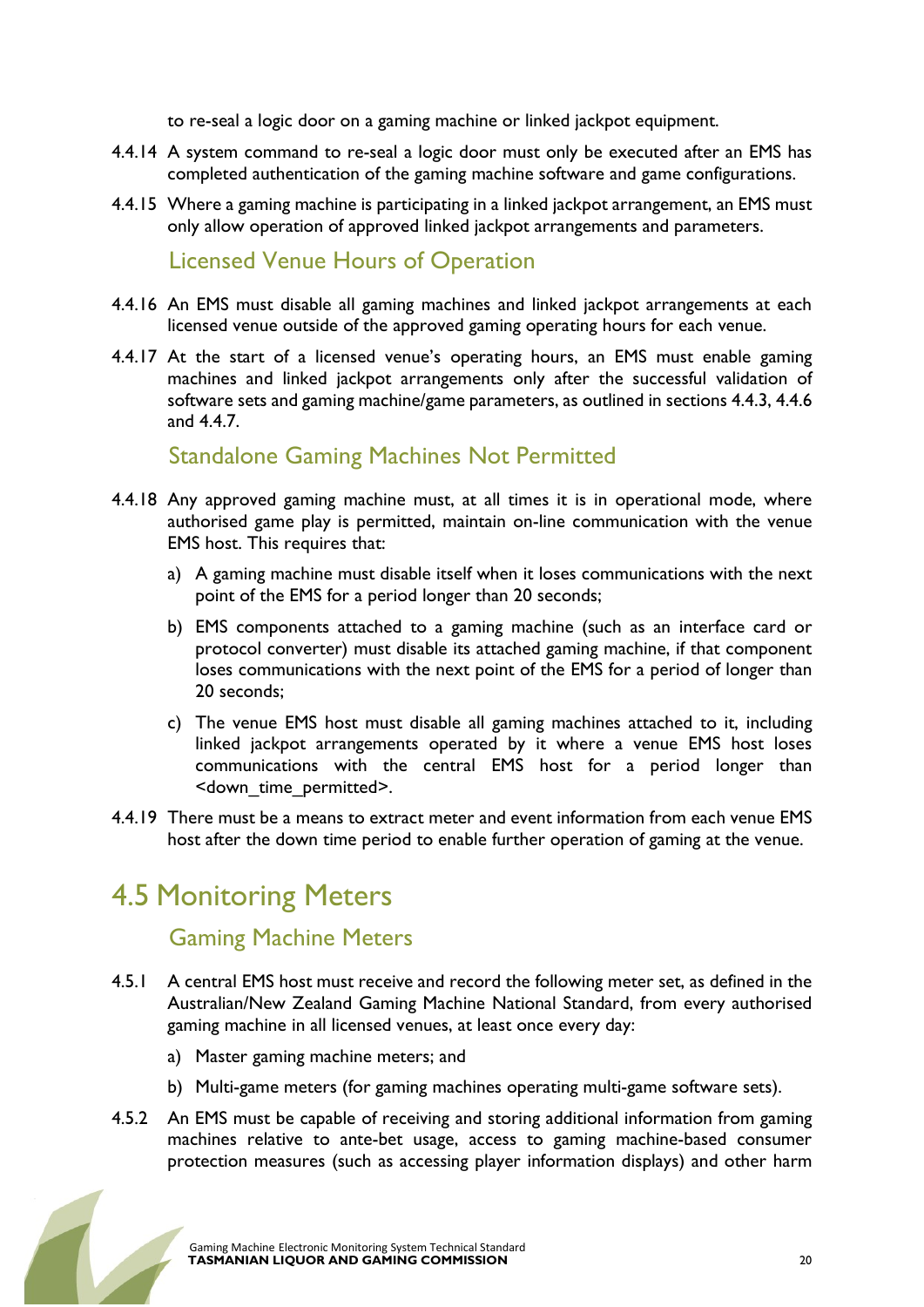minimisation measures, where available, through gaming machine communication protocols.

- 4.5.3 A venue EMS host must receive gaming machine meters as quickly and frequently as supported by the gaming machine communication protocol operating in each gaming machine.
- 4.5.4 A venue EMS host must create and store a "snapshot" of all gaming machine meters for each gaming machine, and linked jackpot arrangement pool values, in that licensed venue, at least every 15 minutes.
- 4.5.5 A venue EMS host must receive and store meter sets from its connected gaming machines at least every 20 minutes.
- 4.5.6 Meter values, including "snapshot" recordings, stored in a venue EMS host must be stored in non-volatile memory that can maintain its memory contents for at least 90 days, in the event of loss of mains power.
- 4.5.7 All financial meter values from gaming machines must be recorded in cents value. Rounding, or truncation of financial meter values, is not permitted.
- 4.5.8 All non-financial meters must be recorded in the same base unit value as reported by the respective gaming machine or device (e.g. numeric count of games played, or coins inserted).
- 4.5.9 A venue EMS host must timestamp each recorded meter set, together with the respective gaming machine floor location and EMS gaming machine identifier (refer to section 4.2).
- 4.5.10 All gaming machine meter values reported by a venue EMS host to the central EMS host must be gross meter values (as reported by connected gaming machines) and not as incremental values.

#### Linked Jackpot Arrangement Meters

- 4.5.11 A central EMS host must record each progressive meter set, defined in the Australian/New Zealand Gaming Machine National Standard, for every linked jackpot arrangement level managed by a venue EMS host in all licensed venues in Tasmania, at least once every day.
- 4.5.12 A venue EMS host must store meter sets for all linked progressive jackpot arrangements at least every minute and retain the meter information for at least 24 hours, on a rolling basis.
- 4.5.13 All financial meter values from linked jackpot arrangements must be recorded in cents value. Rounding, or truncation of financial meter values, is not permitted.
- 4.5.14 All non-financial meters must be recorded in the same base unit value as reported by the respective linked jackpot arrangement (e.g. number of hits of a particular jackpot level).
- 4.5.15 All progressive meter values reported by a venue EMS host to the central EMS host must be gross meter values and not as incremental values.

Handling of Non-Conforming Meter Values

4.5.16 An approved gaming machine communication protocol supported by an EMS must

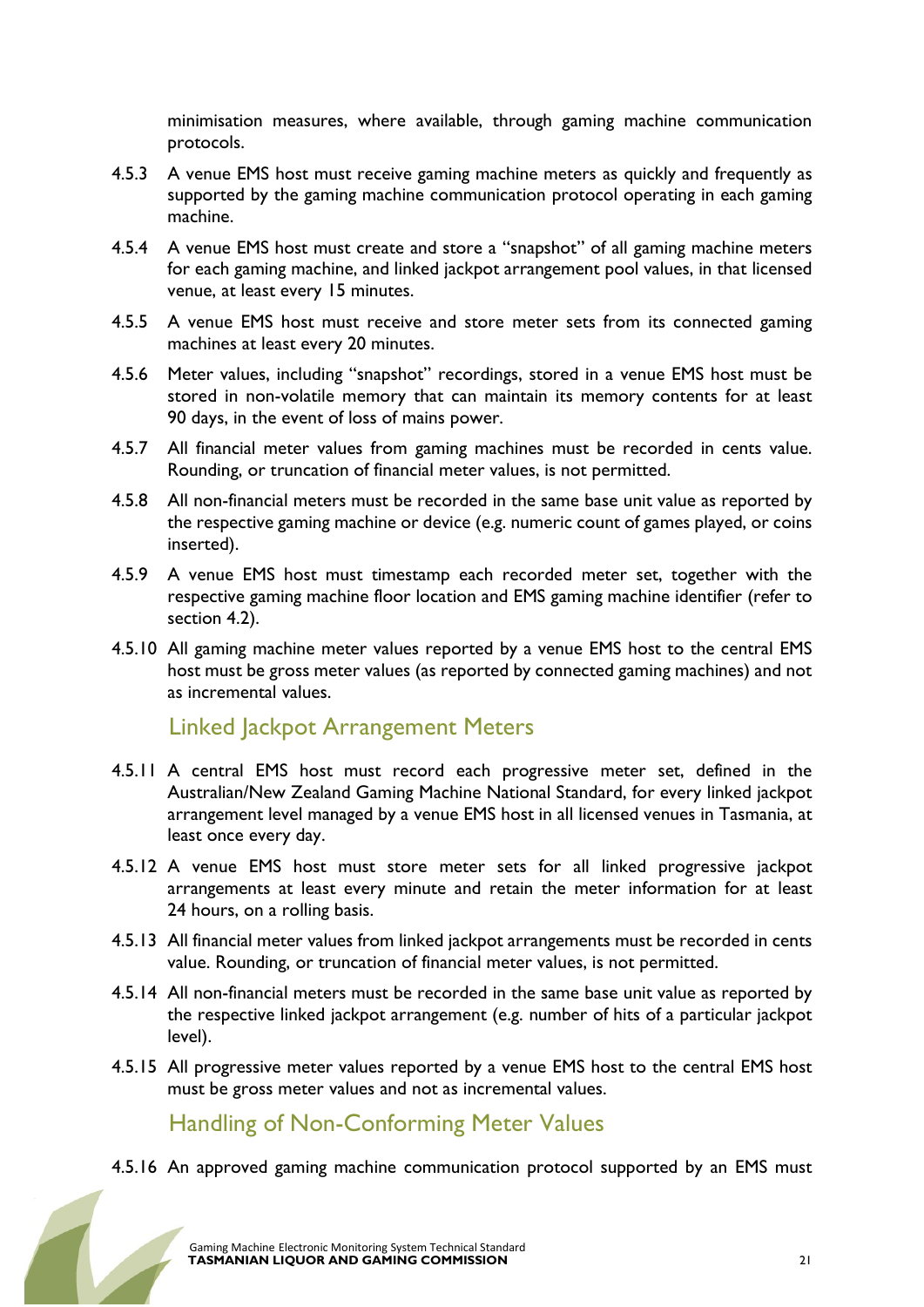report gaming machine meters in strict compliance with the definitions of the Australian/New Zealand Gaming Machine National Standard, unless meter values are able to be derived from other meters recorded by a gaming machine and the integrity of information is maintained.

4.5.17 An application must be made to the Commission to consider any meter derivation processes and must be accompanied by an ATF report certifying the suitability of the process.

#### Time/Date Stamping of Meter Recordings

4.5.18 All transactions from any component of an EMS where meter values are recorded, must be time-stamped with the date and time the meter value was recorded.

#### 4.6 Monitoring Events

#### Gaming Machine Generated Events

- 4.6.1 A venue EMS host must receive and record all gaming machine events reported by the gaming machine communication protocol operating in each gaming machine in that licensed venue.
- 4.6.2 A venue EMS host must record and forward to the central EMS host all logic door re-seal commands executed on a gaming machine.
- 4.6.3 A venue EMS host must retain all gaming machine events for at least 14 days.
- 4.6.4 Gaming machine events stored in a venue EMS host must be accessible via authorised user functions to provide assistance in audits, investigations and customer disputes.

#### Linked Jackpot Prize Award Events

- 4.6.5 A venue EMS host must record complete details for each jackpot prize awarded for any level of a linked jackpot arrangement, including date/time, jackpot identifier, jackpot level, prize value, and the gaming machine which awarded the prize.
- 4.6.6 A venue EMS host must retain all linked jackpot prize award events for at least 14 days.
- 4.6.7 Linked jackpot prize award events stored in a venue EMS host must be accessible via authorised user functions to provide assistance in audits, investigations and customer disputes.

#### Central EMS Host Event Reporting and Recording

- 4.6.8 The following events must be recorded by a central EMS host and reported to the monitor:
	- a) Logic area accessed;
	- b) Software set authentication failure;
	- c) Gaming machine off-line during approved licensed venue operator hours;
	- d) Unapproved gaming machine serial number in a licensed venue;
	- e) Venue EMS host failure;

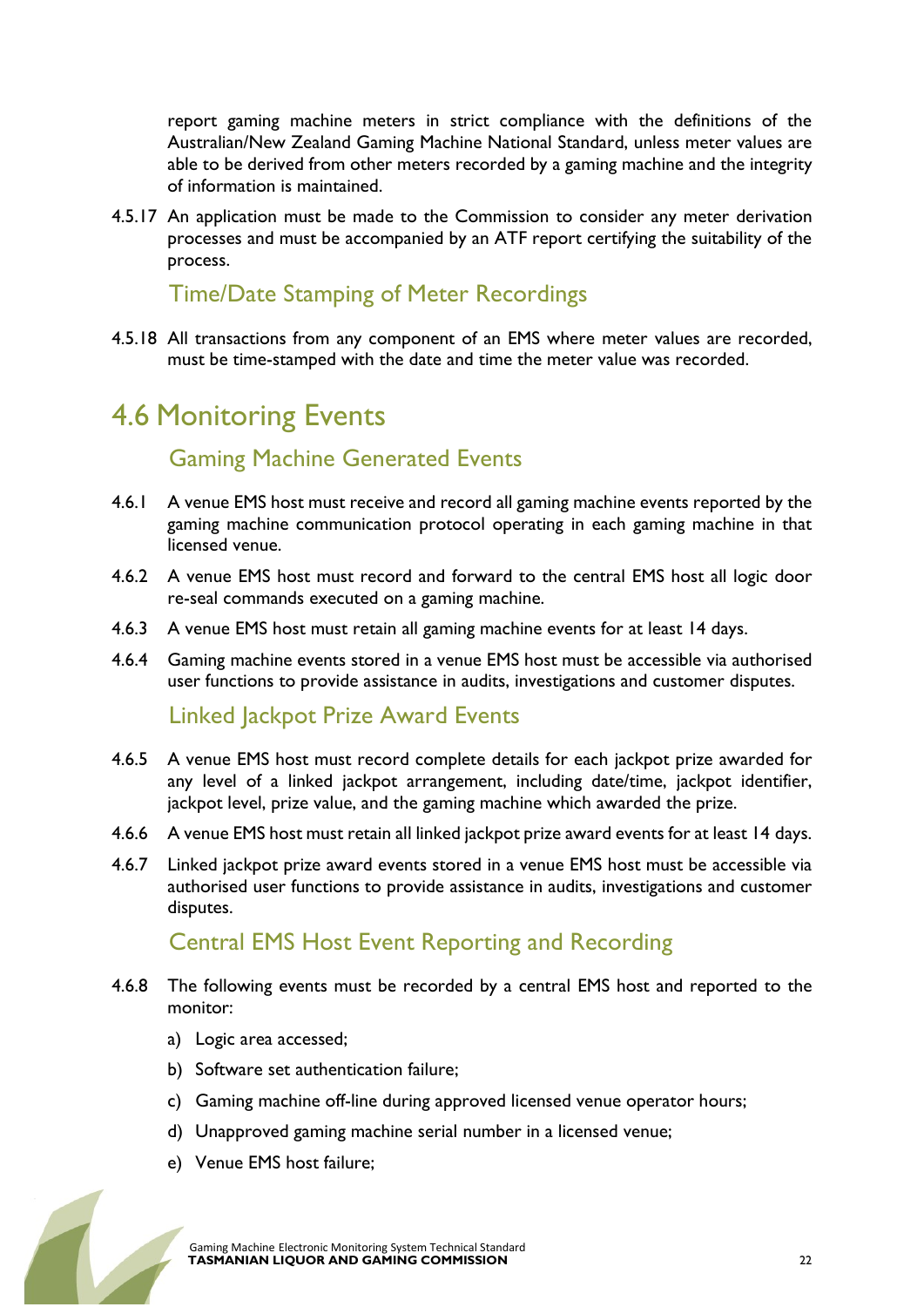- f) Progressive prize award and prize value, including standalone progressive jackpot prizes;
- g) Linked jackpot arrangement parameter changes (such as increment rate, start-out value, current pool amount), including pre and post change values;
- h) Linked jackpot arrangement configuration changes (such as adding/deleting gaming machines or commissioning/retiring a linked jackpot arrangement), including pre and post change values;
- i) The failure to receive meter values from a gaming machine or linked jackpot arrangement;
- j) Linked jackpot prize pool reset; and
- k) Gaming machine excessive turnover meter increment.
- 4.6.9 Events detected in a specific licensed venue must be stored by a venue EMS host for a period of at least six months.
- 4.6.10 All events, from all licensed venues, must be recorded by a central EMS host and stored for a period of no less than 13 months.
- 4.6.11 All events must be timestamped with sufficient information to identify the event, and include licensed venue identifier, gaming machine identifier, and linked jackpot arrangement identifier.

Time/Date Stamping of Events

4.6.12 All events recorded and stored by any component of an EMS must be time-stamped with the date and time the event was detected.

# 4.7 Accounting

Daily Gaming Machine and Progressive Meter Records

- 4.7.1 An EMS must calculate and store daily meter increments for all meters from all gaming machines reported by venue EMS hosts.
- 4.7.2 An EMS must calculate and store daily meter increments for all progressive meters from linked jackpot arrangements reported by venue EMS hosts.
- 4.7.3 An EMS must include processes to automatically "roll-over" any meter.
- 4.7.4 An EMS must store daily meters in a format that retains gaming machine and linked jackpot arrangement identities for each licensed venue.
- 4.7.5 An EMS must enable access to, or retrieval of, daily meters for a period of at least three years.

#### Daily Gaming Machine Gross Profit

4.7.6 An EMS must calculate and store the daily gross profit for every gaming machine in each licensed venue in Tasmania (where applicable), which is to be calculated by deducting from the total amount wagered on gaming machines in that period less the sum of all winnings paid.

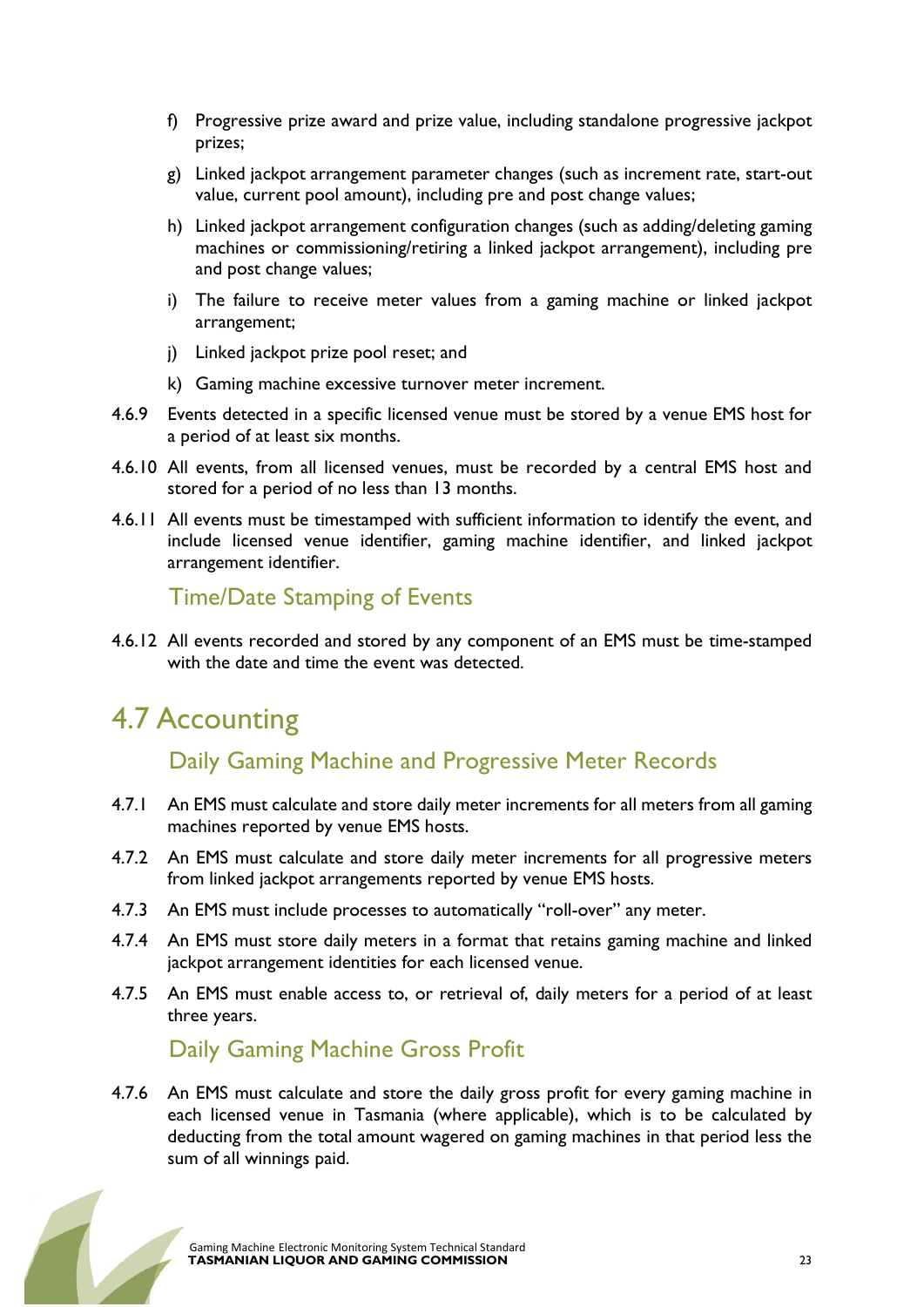- 4.7.7 An EMS must store daily gaming machine gross profit values in a format that retains gaming machine identity for each licensed venue.
- 4.7.8 An EMS must enable access to, or retrieval of, daily gaming machine gross profit values for a period of at least three years.

Licensed Venue Daily Gaming Machine Gross Profit

- 4.7.9 An EMS must calculate and store the daily aggregate gaming machine gross profit for each licensed venue in Tasmania (where applicable).
- 4.7.10 An EMS must store licensed venue daily gaming machine gross profit values in a format that retains gaming machine identity for each licensed venue.
- 4.7.11 An EMS must enable access to, or retrieval of, licensed venue daily gaming machine gross profit values for a period of at least seven years.

### 4.8 Reporting

#### General Reporting Capabilities

- 4.8.1 An EMS must be able to provide reporting for the following areas:
	- a) The financial activity and transactions of all gaming in licensed venues;
	- b) Significant integrity events relative to the operation of gaming in licensed venues;
	- c) Access to, or usage of, consumer protection features on gaming machines (where gaming machines and/or gaming machine communication protocols supply such data); and
	- d) Regulatory reports, as required.

#### Commission Reporting Requirements

- 4.8.2 An EMS must be capable of producing the following reports for the Commission for each licensed venue connected to the EMS:
	- a) Daily, weekly, monthly, and yearly based financial summary that totals all cash flow for each gaming machine;
	- b) Gaming machine gross profit;
	- c) Significant events for each gaming machine, linked jackpot arrangements and EMS components;
	- d) Installed gaming machine and gaming configuration;
	- e) Standalone progressive jackpot activity;
	- f) Linked jackpot arrangement configuration and activity;
	- g) Gaming machine return to player, including variance from theoretical return to player values for each gaming machine;
	- h) Individual game performance for games that are part of an approved multi-game set (including ante-bet / non-ante-bet performance where data is reported to the EMS);

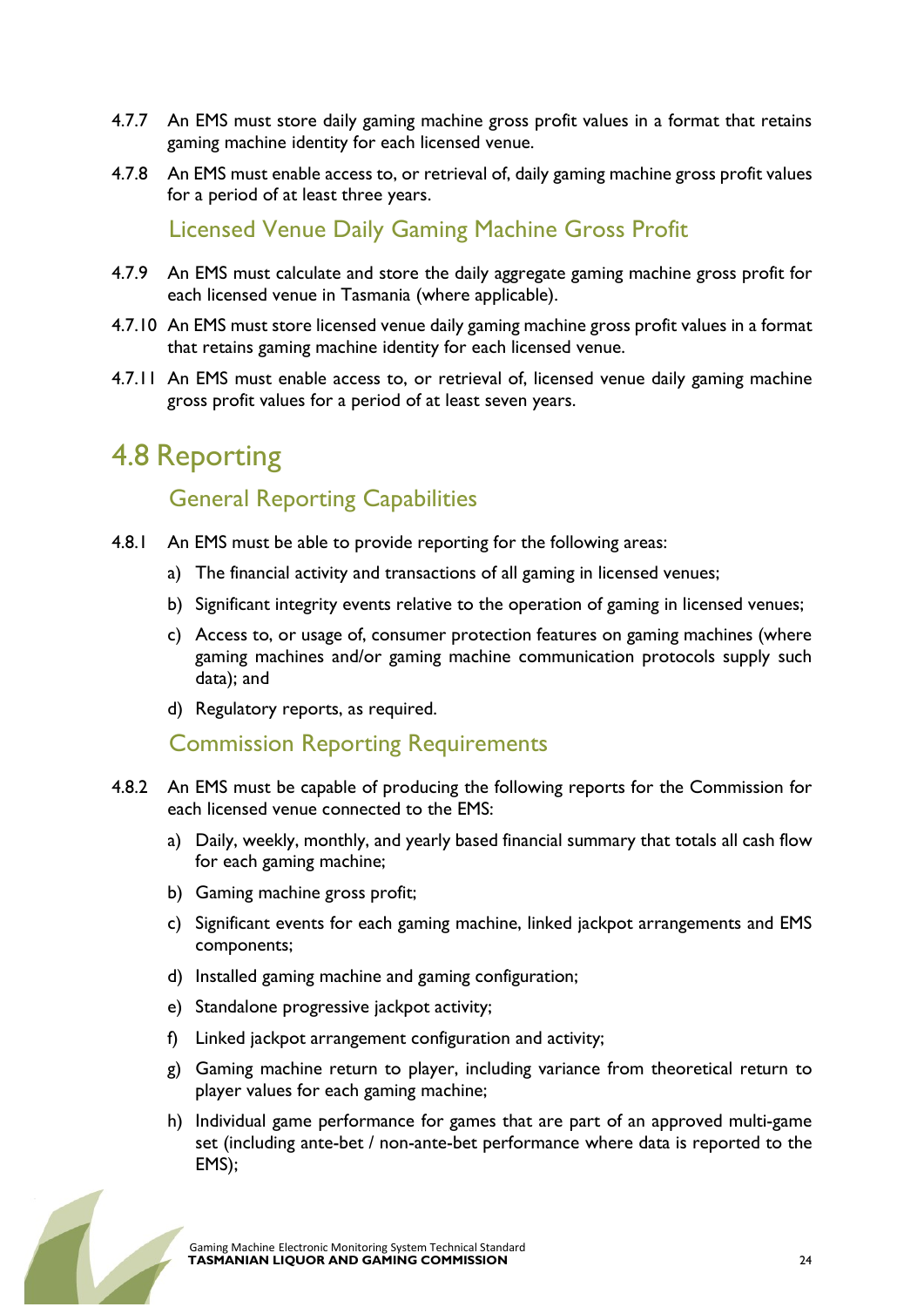- i) Gaming machine operating hours; and
- j) Gaming machine reconfiguration (including gaming machine movement).
- 4.8.3 An EMS must facilitate a range of flexible, user configured options for each report type, such as date ranges, licensed venue (e.g. individual, regional, selected venues, and licensee), and gaming machine(s).
- 4.8.4 An EMS must allow for flexible reporting modules to support extensible reporting options.
- 4.8.5 An EMS must provide information in a format as required by the Commissioner of State Revenue. Suitable file formats include:
	- a) Fixed file;
	- b) CSV;
	- c) XML (represented by defined XSD attributes).

The EMS must be able to transfer information by an automated "file push" or "file pull" process.

- 4.8.6 A monitor must make a written application to the Commission for any alterations or adjustments to reports.
- 4.8.7 A monitor must implement procedures to verify the integrity of reports so as reports remain certified and approved.
- 4.8.8 A monitor must offer the Liquor and Gaming Branch online electronic access to EMS reporting modules in a secure manner from a variety of remote (to the EMS) locations.
- 4.8.9 The Commission must be able to generate reports after the close of trading day from an EMS.

#### Licensed Venue Operator Reporting Requirements

- 4.8.10 A central EMS host and venue EMS host must be capable of producing the following reports for a licensed venue operator, and the Commission on request:
	- a) Gaming machine and game configuration reporting, including floor location number, gaming machine manufacturer, gaming machine type, installed game(s) and operating game parameters;
	- b) Linked jackpot arrangements and parameter reporting for any linked jackpots operated by the licensed venue operator;
	- c) Periodic gaming machine meter reports that allow the licensed venue operator to specify date ranges for the reports to provide reporting of stroke, turnover, credits won, cash in, cash out, and cancel credit for each gaming machine, including the gaming machine floor location;
	- d) Jackpot reconciliation reports detailing the estimated current jackpot pool amount from contributing gaming machine turnover, jackpot prizes paid and jackpot reset amounts;
	- e) Cash reconciliation reports to assist the licensed venue operator in the management of coin hoppers and estimated coin clearance amounts;
	- f) Excessive gaming machine meter movement reports;

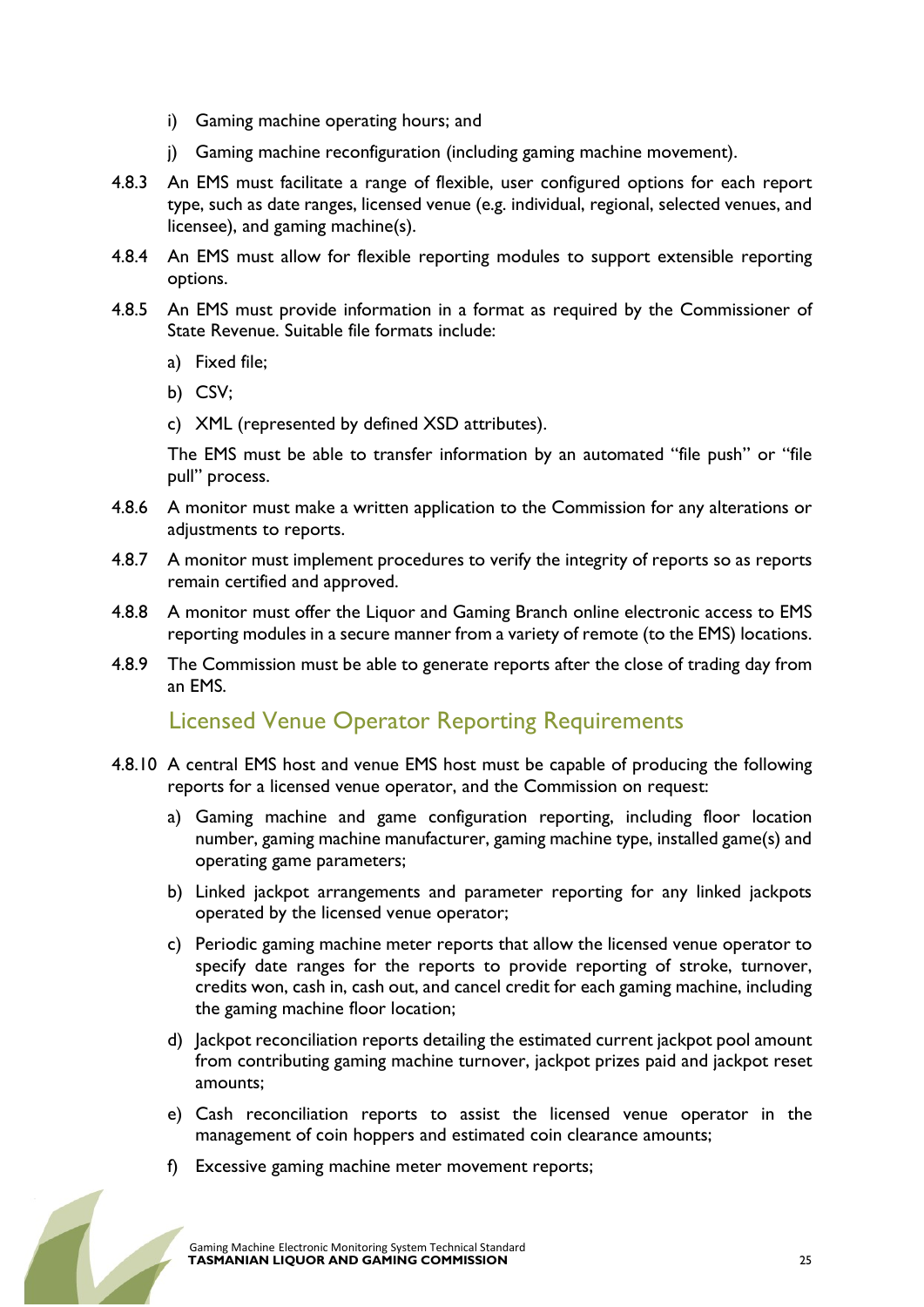- g) Gaming machine significant event reports that allow the licensed venue operator to specify the significant event reporting period; and
- h) Gaming machine gross profit reports that allow a licensed venue operator to specify the reporting period for reporting calculated gross profit for each gaming machine and a venue gross profit total for all gaming machines.

### 4.9 Terminal Financial Adjustments

4.9.1 A monitor must establish and maintain policies, procedures, and standards for the loss of gaming machine, or linked jackpot arrangement soft meter data, due to malfunctions or maintenance activities.

#### Master Meter Reset

- 4.9.2 An EMS must be able to identify and facilitate adjustment to central EMS host records in the event master resets have occurred for gaming machines, linked jackpot arrangement configurations, or venue-based EMS hosts.
- 4.9.3 To support any adjustment process, an EMS must be able to retrieve the last valid meters stored within the EMS before a master reset occurred.
- 4.9.4 An EMS must provide a secure method for the entry of manually derived metering information to update and rectify metering errors. The method of manual entry must be subject to strict security controls and the EMS must perform reasonableness checks against the last meter values automatically recorded by the EMS.

#### Terminal Financial Adjustment Procedures

- 4.9.5 A monitor must have in place the following policies and procedures for the adjustment to meter values:
	- a) Adjustments must only be performed by authorised personnel;
	- b) Access to EMS functions that facilitate terminal financial adjustments are limited to authorised users in accordance with approved EMS monitoring procedures;
	- c) Control and monitoring of adjustments (such as multi-part password control shared with Liquor and Gaming Branch Inspectors);
	- d) Manual records of adjustment values must be kept by a monitor; and
	- e) The EMS must maintain system records of all terminal financial adjustments, and these must be accessible via EMS reports.

### 4.10Linked Jackpot Equipment Monitoring

#### General

- 4.10.1 The Commission's Linked Jackpot Equipment Technical Standard document sets out requirements for linked jackpot equipment connected to gaming machines in Tasmania.
- 4.10.2 An EMS must monitor all linked jackpot equipment connected to gaming machines in licensed venues that the EMS is responsible for monitoring.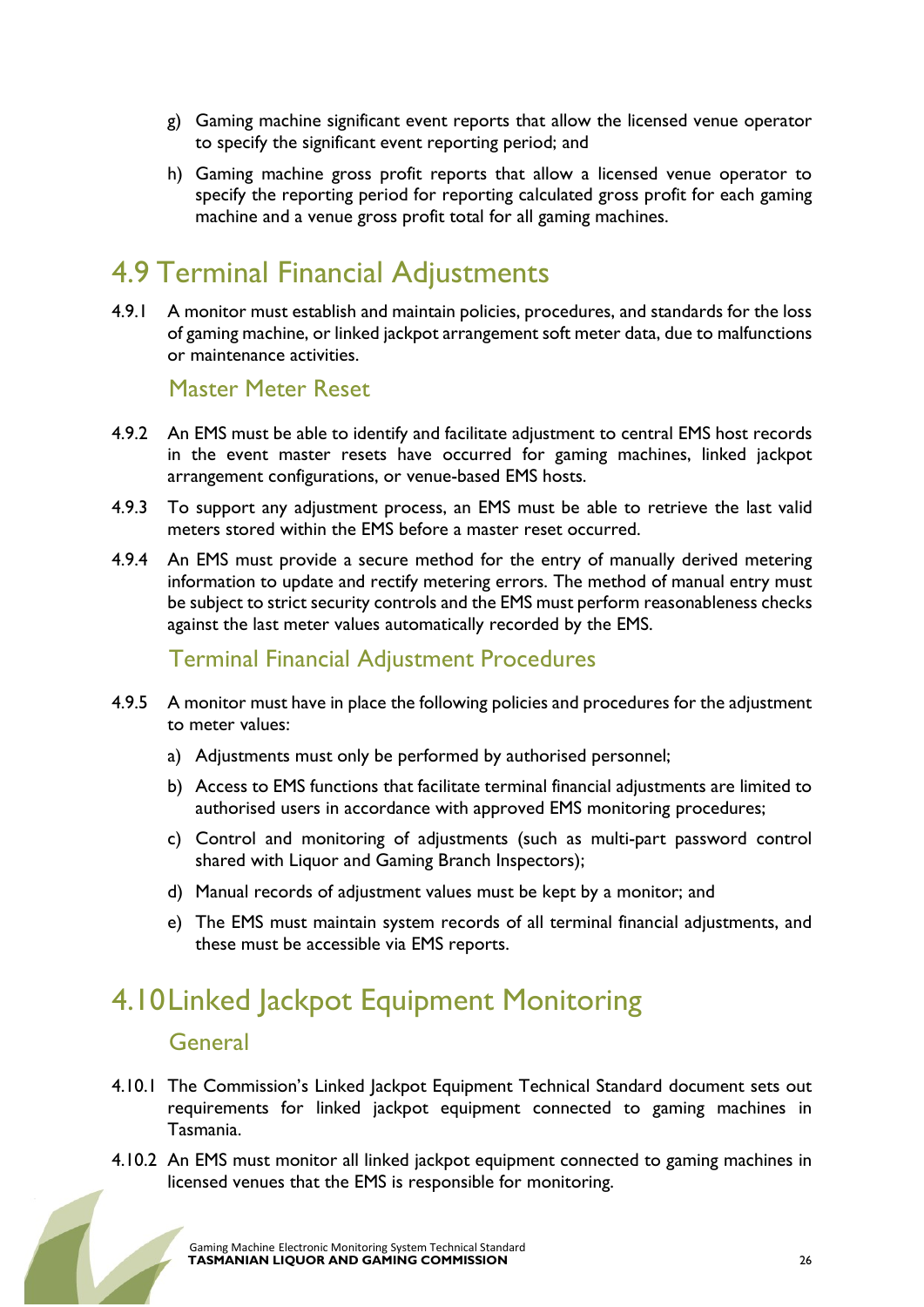- 4.10.3 EMS monitoring of linked jackpot equipment must include:
	- a) Authentication of linked jackpot equipment software;
	- b) Authentication of linked jackpot arrangement configuration(s);
	- c) Recording meters from linked jackpot equipment; and
	- d) Detecting and recording events from linked jackpot equipment.

#### Authentication

- 4.10.4 An EMS must authenticate the software set of any linked jackpot equipment operated by, or connected to it, following the requirements set out in section 4.4.2 of this Standard, prior to enabling that linked jackpot equipment to operate.
- 4.10.5 An EMS must verify that any linked jackpot arrangement configuration set up in linked jackpot equipment matches the approved configuration held in the EMS gaming approvals database.
- 4.10.6 Failure of any linked jackpot equipment authentication steps, including configuration verification, must result in a significant event being recorded by an EMS and that linked jackpot equipment must be disabled from operating any linked jackpot arrangements until successful authentication.

#### **Meters**

4.10.7 An EMS must receive and record meters from linked jackpot equipment in accordance with section 4.5 of this Standard and the Commission's approved Linked Jackpot Equipment Technical Standard.

#### Linked Jackpot Equipment Events

4.10.8 An EMS must detect and record events from linked jackpot equipment in accordance with section 4.6.8 of this Standard and the Commission's approved Linked Jackpot Equipment Technical Standard.

#### 4.11Financial Day

- 4.11.1 An EMS must implement a financial day where all recorded meters, events, and derived data for a 24 hour period, are reportable against that financial day (e.g. a 24-hour period from 6am until 5:59am the following day).
- 4.11.2 Only one financial day period can operate across all gaming machines, linked jackpot arrangements and licensed venues connected to an EMS operated by a monitor.
- 4.11.3 A venue EMS host connected to an EMS must implement "end of day" at the same time across all connected licensed venues.
- 4.11.4 A venue EMS host must include a process to accurately collect all meters and events for gaming machines and linked jackpot arrangements within the appropriate financial day.
- 4.11.5 A central EMS host must report all instances where it fails to receive end of financial day meters from a venue EMS host for a gaming machine or a linked jackpot arrangement.

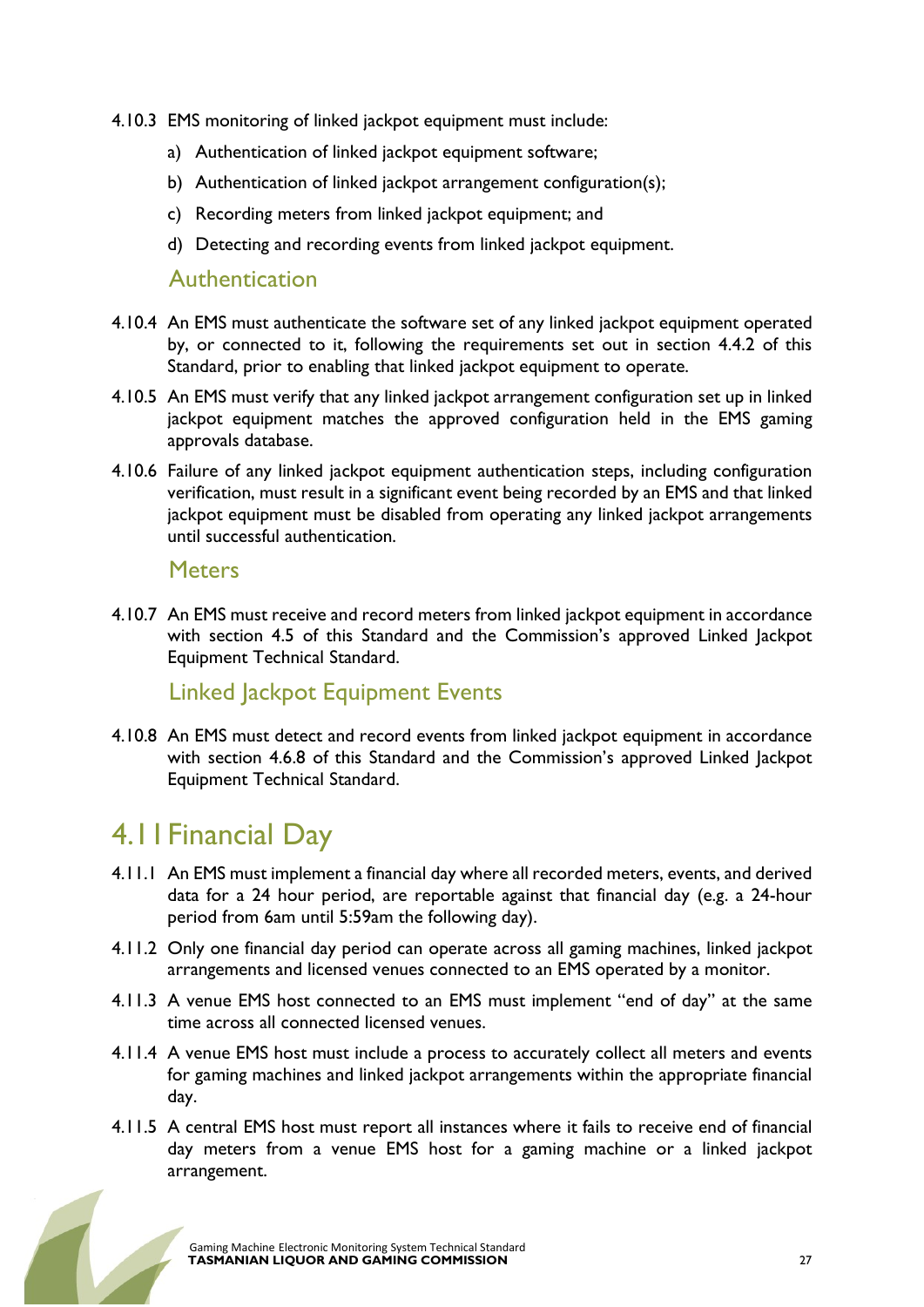### 4.12Other Services

- 4.12.1 An EMS must be able to securely provide the following services or be capable of securely interfacing with external systems to provide the services:
	- a) Card-based gaming;
	- b) Player loyalty;
	- c) Player pre-commitment and consumer protection; and
	- d) EMS connection with licensed venue operator owned equipment used for in-venue gaming machine reporting or other data reporting.
- 4.12.2 All gaming equipment and external systems participating in the provision of services outlined in section 4.12.1 must use techniques that enable the authentication of its components and use secure communications.
- 4.12.3 A monitor or supplier must provide an ATF report to the Commission, certifying the security of communication and authentication techniques used by services outlined in section 4.12.1.
- 4.12.4 Gaming equipment and external systems that have been approved by the Commission for use in connection with an EMS to provide the services listed in section 4.12.1, must not allow unauthorised access to EMS software or its records.

# 5 EMS Operations

# 5.1 EMS Information Security Management System

- 5.1.1 A monitor must operate and maintain an information security management system that is compliant with the requirements of ISO/IEC 27001:2013 standard, or equivalent.
- 5.1.2 In its application to the Commission for approval to use an EMS, a monitor must submit detailed policies, procedures and standards that will be adopted and implemented to demonstrate compliance with ISO/IEC 27001:2013 or equivalent.
- 5.1.3 A monitor must have in place the following key controls for its information security management system:
	- a) System access (e.g. use of passwords or equivalent, access rules by role);
	- b) Detection, prevention and correction of security configuration changes or breaches;
	- c) Security and configuration management of media for the storage of data;
	- d) Prevent hacking and unauthorised access to the EMS;
	- e) Timely application of manufacturer recommended operating system, database and security patches;
	- f) Making reasonable efforts to enable confirmation that operating systems used to provide EMS services are patched and configured in a timely manner to maintain system integrity and protect against unauthorised access;

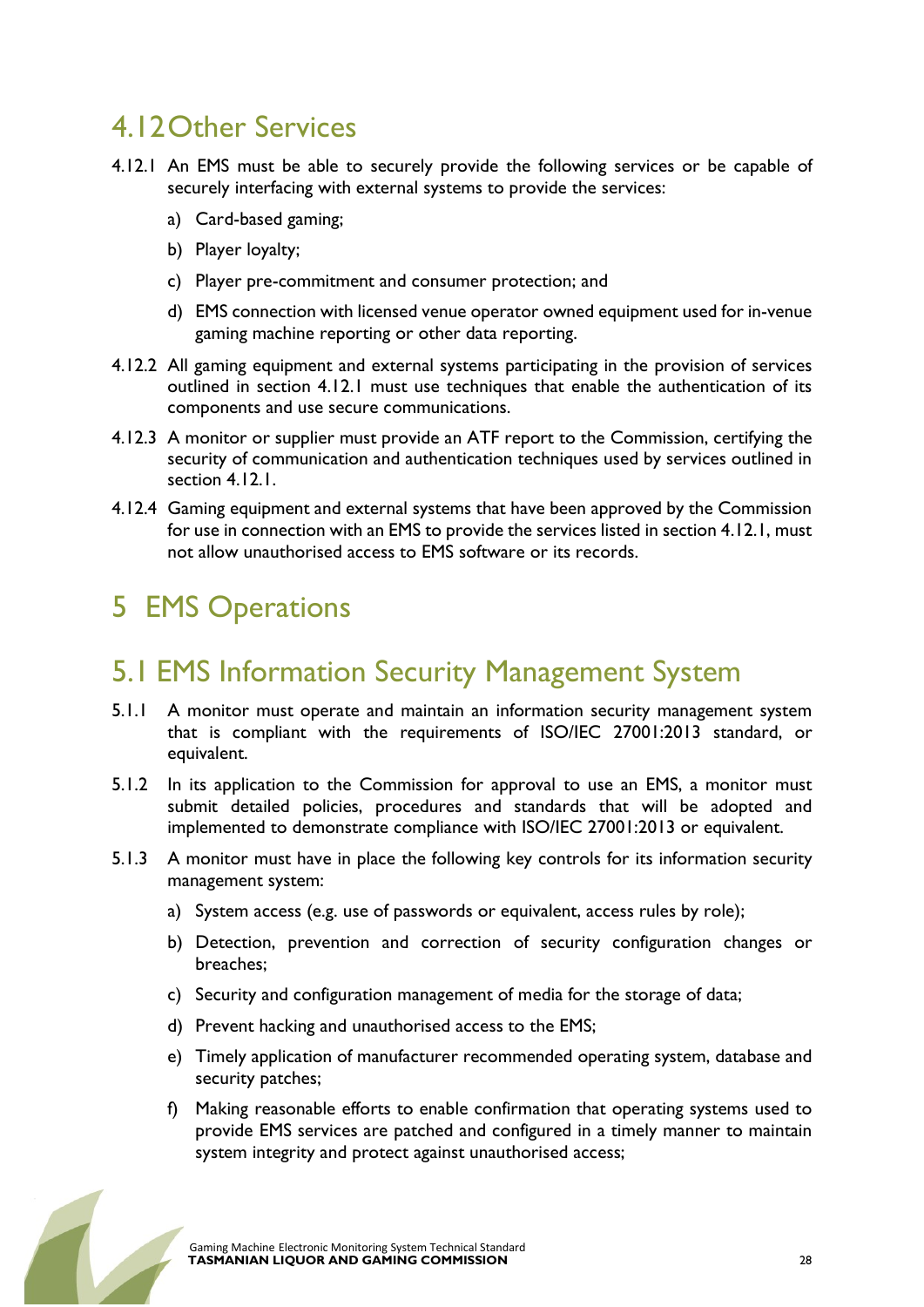- g) Mechanisms for authorised personnel from an EMS supplier or maintainer to gain access to EMS software, systems, infrastructure, and data;
- h) Access restriction to functions that enable system parameter changes, installation of new software versions, and other critical functions as determined by the Commission; and
- i) Periodic independent system and network vulnerability testing and penetration testing.

### 5.2 Systems Audit

- 5.2.1 A monitor must facilitate regular audits of the EMS by the Commission, including, but not limited to:
	- a) Logical access security and control such as user access creation, user and access privileges reviews, generic accounts security and controls, remote access control and management;
	- b) Physical and environment security such as data centre access controls (where used), security, and control;
	- c) System integrity such as approved components baseline verification for compliance, source code integrity, regular monitoring of critical activities of the system and its components with preventive, detective, and corrective controls in place;
	- d) Data and information security and integrity such as database security and control, financial data integrity, customer data and information integrity;
	- e) Maintenance of gaming machine, licensed venue, and linked jackpot arrangement configuration information;
	- f) Reconciliation of approved game manifests held within the EMS gaming configuration database;
	- g) Networks and communications security such as regular network control document reviews, prevention, detection, and correction measures for relevant security breaches;
	- h) Software, hardware and network change management and deployment such as emergency change and configuration management;
	- i) Problem and incident management including significant events management;
	- j) System availability such as backup security and controls by regular testing of retrieval and restore from backup devices, storage management records;
	- k) Business continuity management such as disaster recovery and business continuity planning, testing and documentation;
	- l) Asset management such inventory management of approved components;
	- m) System interfaces and peripheral equipment integrity;
	- n) Accountability maintained by appropriate segregation of duties;
	- o) Adequate audit trail maintained for accountability, reconstruction, intrusion detection, problem detection;

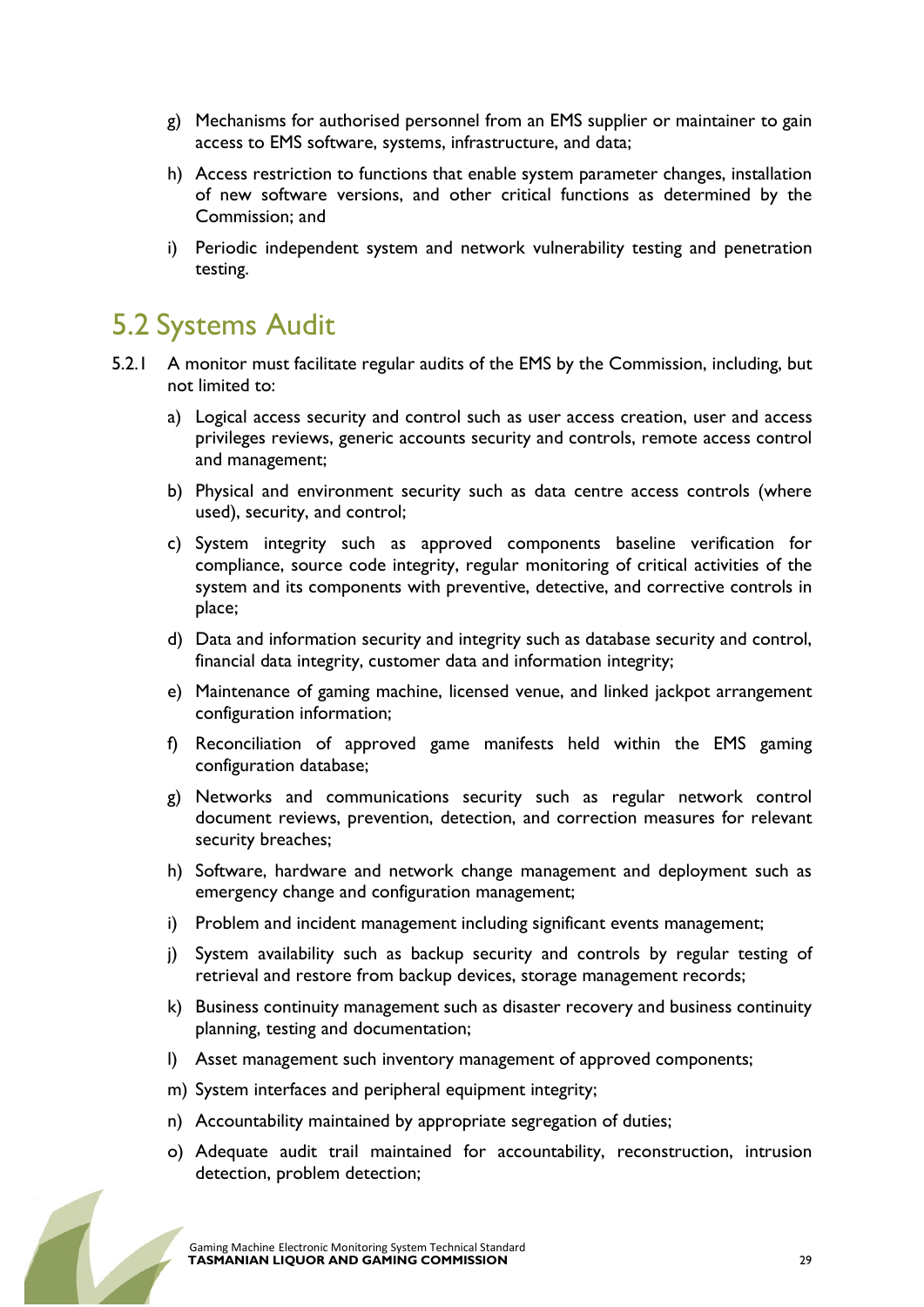- p) System and audit log monitoring including appropriate procedures for follow-up and corrective action; and
- q) Availability of adequate policies, procedures, and standards, which are regularly followed, maintained, and kept up to date.

### 5.3 Disaster Recovery and Business Continuity

- 5.3.1 A disaster recovery site must meet the standards required for the primary site, as set out in this Standard.
- 5.3.2 A monitor must have a demonstrated disaster recovery and business continuity ability through adequate backup and recovery mechanisms (including total capacity to cope with peak load, fault tolerance, security, and control).
- 5.3.3 A monitor must establish and maintain policies, procedures and standards for business continuity and disaster recovery.
- 5.3.4 A monitor must establish and maintain a business continuity plan, and a disaster recovery plan.
- 5.3.5 A monitor must establish and maintain a comprehensive disaster recovery test plan, including a schedule for testing, which must be supplied to the Liquor and Gaming Branch upon request, and conduct disaster recovery testing in accordance with the plan.
- 5.3.6 In the event of a disaster, there must be a method of ensuring that all data and information related to an EMS, transactions and player entitlements (since the last backup and the transaction log) can be rebuilt up to the point of the disaster.
- 5.3.7 Copies of all daily database backups must be retained at a secure location, other than the primary site, and the secure location must have security policies, procedures and standards equivalent to that required of the primary site.
- 5.3.8 There must be periodic back-ups (at least daily) of the variable database files on the central components of EMS storage devices.
- 5.3.9 A monitor must have the location of disaster recovery sites approved by the Commission.

### 5.4 Transaction Logging

- 5.4.1 A central EMS host must maintain a log file or database record (recording a date and time stamp) of all significant events received from gaming machines, linked jackpot arrangements and venue EMS hosts.
- 5.4.2 A complete log of transactions since the last EMS backup must be maintained at a disaster recovery site.
- 5.4.3 All log files or databases used for transaction logging must be duplicated using a secure storage methodology.
- 5.4.4 All transactions and events must be written to the log in the order that they occurred.
- 5.4.5 It must not be possible to add to, amend, "write over" or delete any transaction, record or data contained in the log of existing records.

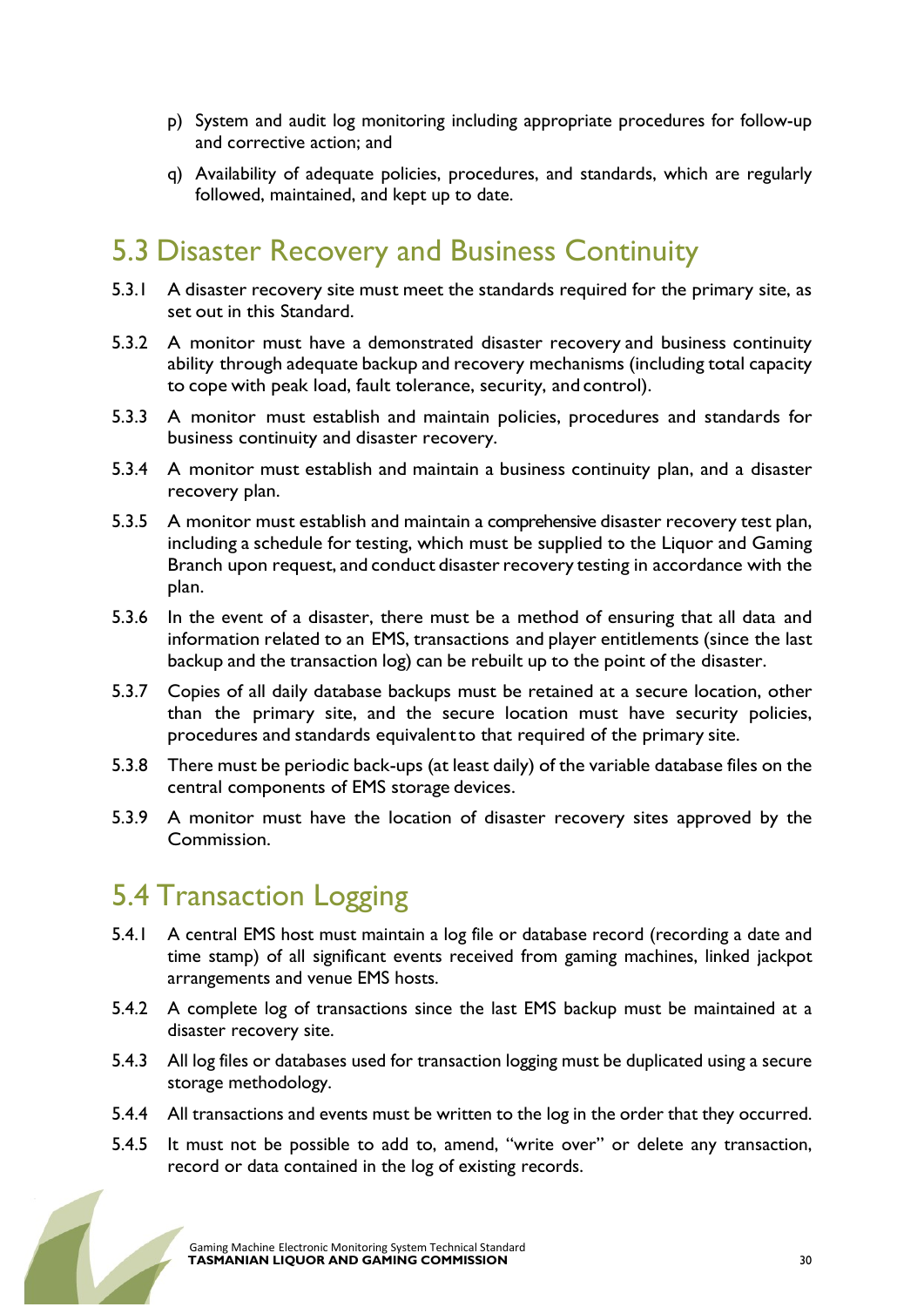5.4.6 A monitor must provide the Commission with a certificate from an ATF stating that in its opinion, significant events that are required to be logged and the method of logging will be effective in a disaster recovery situation.

### 5.5 On-line Accessibility to EMS Data and Reports

5.5.1 An EMS must maintain all records of data (including meter readings, events, accounting information and gaming configuration database) with immediate on-line accessibility, for a period of at least 13 months.

### 5.6 Long Term Access to EMS Data and Reports

- 5.6.1 A monitor must maintain accessibility to all EMS records of data (including meter readings, events, accounting information and gaming configuration database) for a period of at least three years (e.g. via an off-line archive capability).
- 5.6.2 It must be possible to generate reports using historical data for periods up to at least three years (e.g. long term return to player analysis).

### 5.7 EMS Data Backup

- 5.7.1 An EMS must incorporate a method to backup all data, records and transaction logs at least once per day to allow recovery in the event of an interruption to, or failure of, the central EMS host.
- 5.7.2 EMS data backups must be retained by the monitor for a minimum period of seven years.
- 5.7.3 EMS data backups must be accessible to the monitor and in a usable state to support EMS recovery functions within a two hour time limit.
- 5.7.4 EMS data backups must be securely stored and only accessible by authorised personnel.

### 5.8 EMS Recovery

- 5.8.1 In the event of a failure, all EMS components must be able to recover all critical data and records from the time of the last back-up to the point at which the failure occurred.
- 5.8.2 An EMS must be able to recover from unexpected restarts of its central computers or any of its components.
- 5.8.3 EMS data storage must be secure and incorporate fault tolerant, mirrored, storage media.

### 5.9 Retention of Unclaimed Monies

- 5.9.1 Retention of unclaimed money by an EMS must be treated in accordance with the Act.
- 5.9.2 A monitor must maintain a register of unclaimed prize monies.

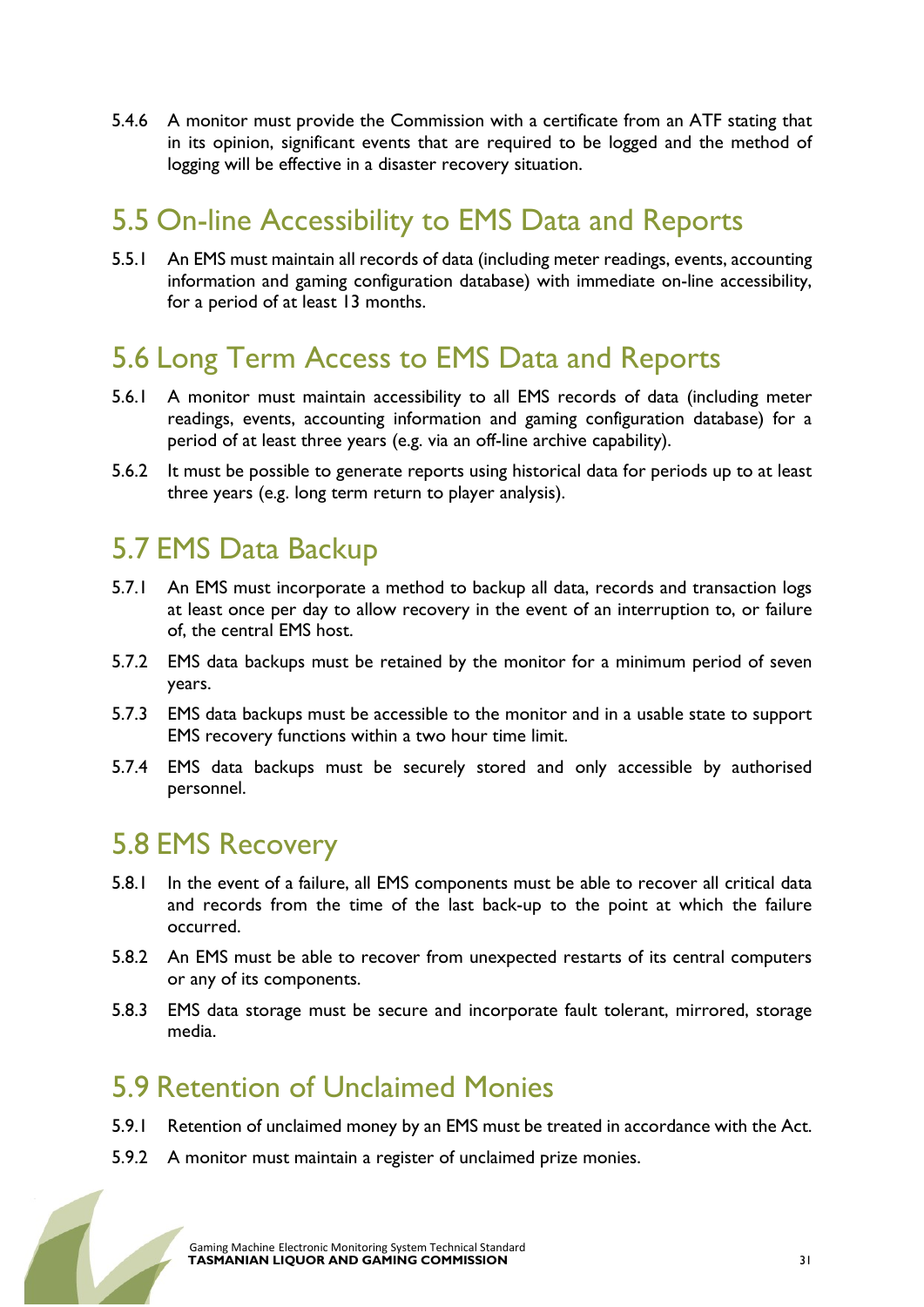5.9.3 An EMS must secure information relating to unclaimed monies so that only authorised users are permitted to run reports, or access details such as venue name, date, amount, gaming machine or linked jackpot arrangement identifier.

### 5.10Date and Time

- 5.10.1 A central EMS host must maintain a central clock that reflects the date and time in Tasmania.
- 5.10.2 An EMS central clock must automatically manage transition between standard time and daylight saving time at the prescribed date(s) and time(s) in Tasmania without compromising the integrity or accuracy of any data collection or reporting.
- 5.10.3 An EMS central clock must be maintained to an accuracy of one second.
- 5.10.4 EMS components connected to a central EMS host must maintain a clock that accurately reflects the date and time of the EMS central clock.
- 5.10.5 Where an EMS component determines that its clock is inaccurate, there must be an automatic method of re-synchronising that clock from the EMS central clock.

# 5.11EMS Upgrades

#### Central EMS Host Software Upgrade

- 5.11.1 Upgrades to central EMS host software must be undertaken in a manner that reduces impacts on EMS functionality and licensed venues. If impacts are unavoidable, they must be undertaken is in accordance with approved service level agreements.
- 5.11.2 A monitor must seek approval from the Commission to upgrade central EMS host software.
- 5.11.3 Any request to implement a central EMS host software upgrade must include details of the upgrade strategy, such as using the EMS test system for process testing, estimated overall time for upgrade and full service restoration, planned time of day for the upgrade (utilising as much time as possible outside of licensed venue trading hours).
- 5.11.4 Any request for complex or significant central EMS host software upgrades, such as operating system or database changes, or changes that impact EMS records, must include a recommendation from an ATF confirming that the upgrade processes are fulsome and adequate.

#### Venue Based EMS components

- 5.11.5 Distribution of software upgrades for venue-based EMS components (such as venue EMS host, gaming machine interface cards, and protocol converters) must be possible via the EMS wide area network.
- 5.11.6 Distribution of software upgrades for venue-based EMS components must be possible in "background" mode without interrupting monitoring transactions between licensed venues and the central EMS Host.
- 5.11.7 Initiation of a software upgrade for venue-based EMS components must only be triggered by authorised users on the central EMS host, in accordance with approved

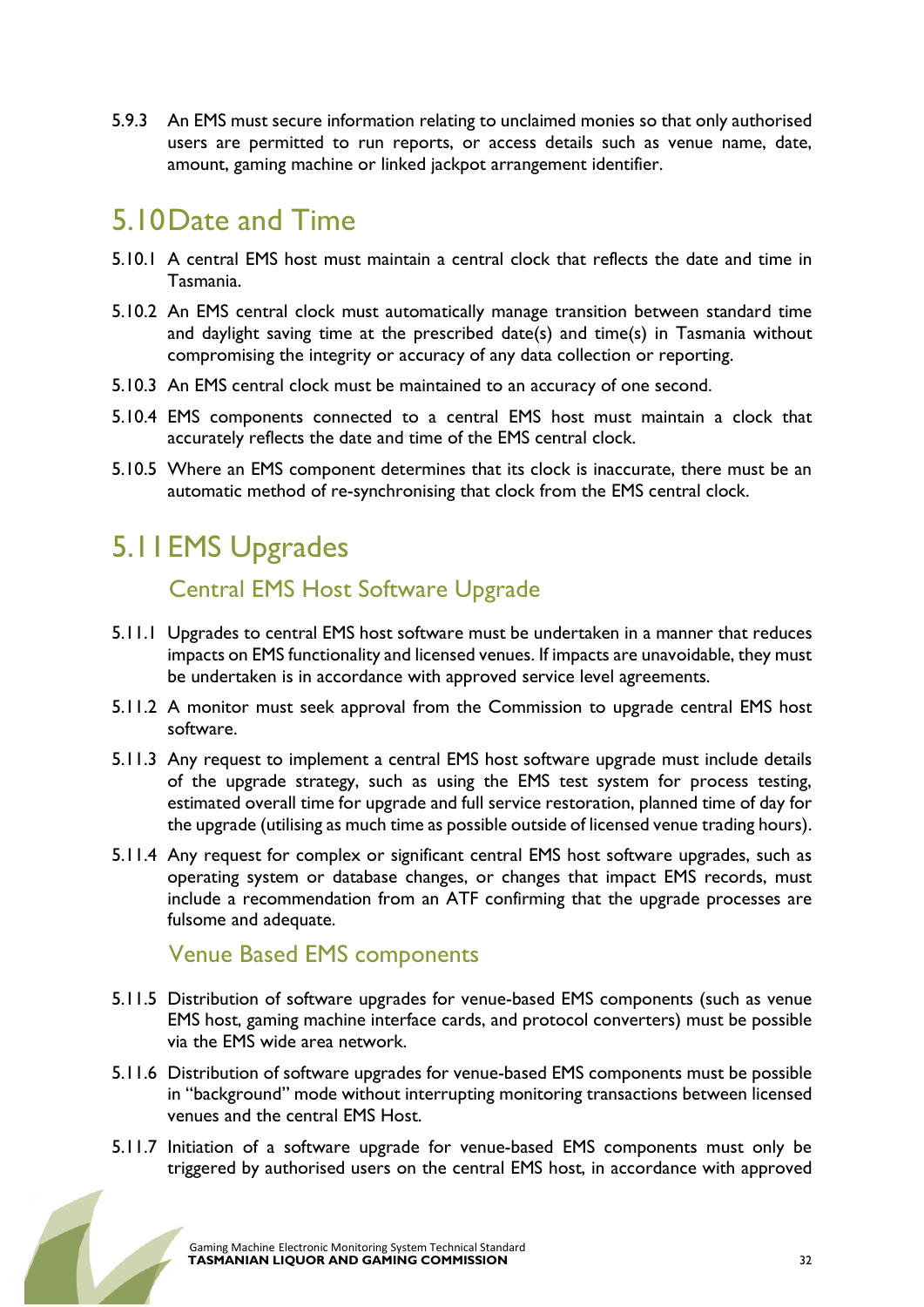procedures.

EMS Emergency Situations

- 5.11.8 The Act does not permit the installation or operation of EMS software or components that have not received prior approval from the Commission.
- 5.11.9 Any modification of approved EMS software to resolve catastrophic failure of the EMS must not occur without prior approval from the Commission
- 5.11.10 In the event of serious or catastrophic failure of the EMS, the monitor must implement disaster recovery processes.

### 6 Network and Communication Requirements

### 6.1 General

#### Communications Protocol

- 6.1.1 All communication between components of an EMS must be via a protocol-based communications scheme.
- 6.1.2 All communication protocols must include error control, flow control and link control (for remote connection) capabilities.
- 6.1.3 All communication protocols must make use of cyclic redundancy checks (CRCs) or the equivalent.
- 6.1.4 All communication protocols must not solely rely upon parity or simple checksum byte to perform validation of transmitted data.
- 6.1.5 All communication protocols must be able to withstand varying error rates.

#### On-line Real Time Communications

6.1.6 Game play on a gaming machine must only occur when the EMS has enabled the gaming machine for play and the venue EMS host is in direct communication with that gaming machine. Acceptable communication failure periods for gaming machines are listed under section 4.4.18 of this Standard.

Network Cabling Requirements

- 6.1.7 The following standards must be met in an EMS network:
	- a) The Australian Government Information Security Manual;
	- b) Australian Communication and Media Authority Standard AS S008 Telecommunications Technical Standard (requirements for customer cabling products); and
	- c) Australian Communication and Media Authority Standard AS S009 Installation requirements for customer cabling.

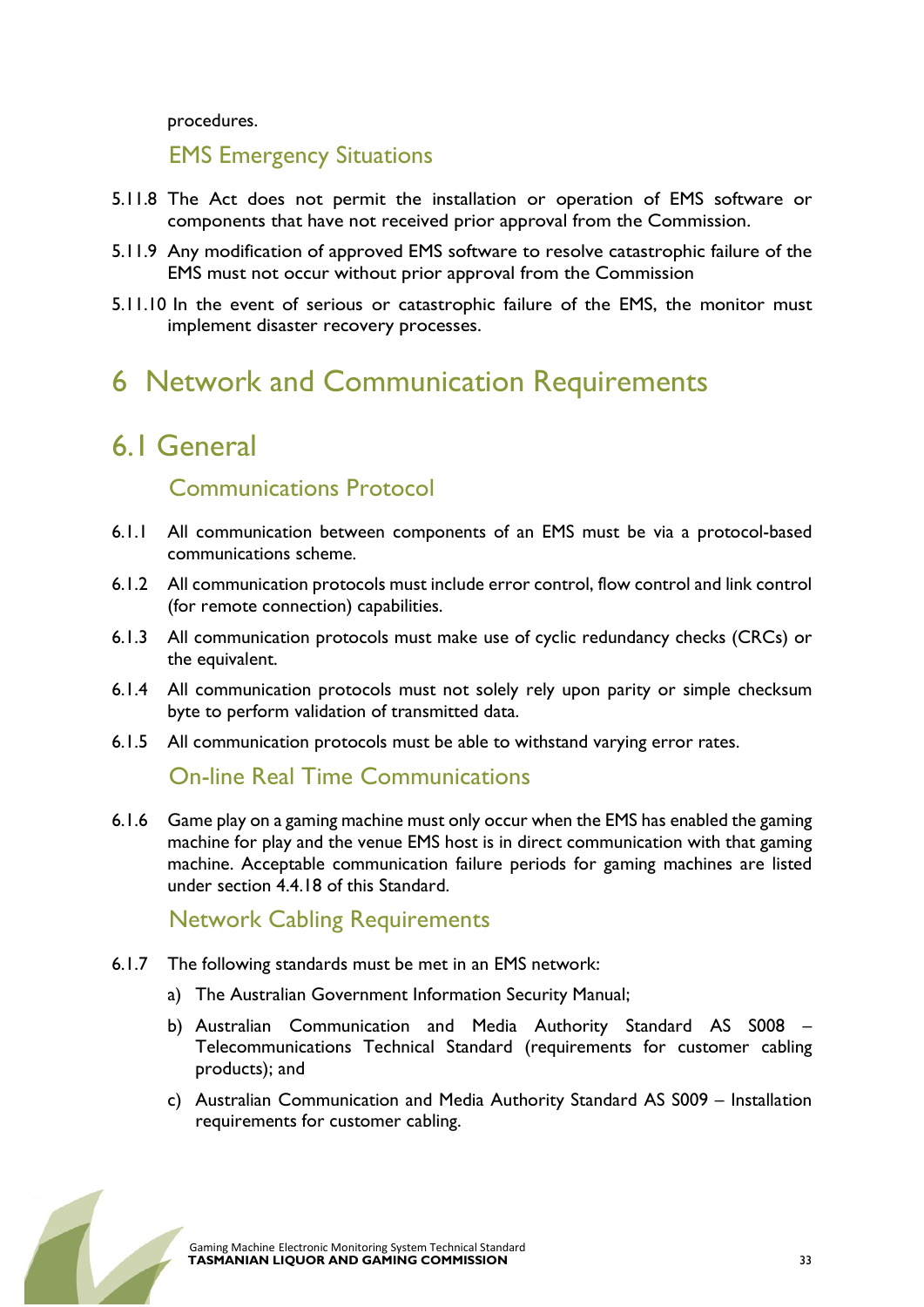#### Network Device Security

6.1.8 Access to all network devices used by an EMS must be secured and controlled by the monitor.

# 6.2 Cryptographic Data Security

#### Introduction

- 6.2.1 For the purposes of this section:
	- a) Cryptographic data security refers to the protection of critical communication data from eavesdropping and/or illicit alteration.
	- b) Eavesdropping protection is achieved by using a demonstrably secure encryption algorithm.
	- c) Protection against illicit alteration is achieved by using a demonstrably secure message authentication code algorithm although some encryption algorithms also provide this protection.

Requirement for Cryptographic Data Security

- 6.2.2 Except as approved by the Commission on a case-by-case basis, the following requirements related to cryptographic data security apply:
	- a) Other than within an EMS computer room, cryptographic data security must apply to all critical data that traverses data communications lines.
	- b) Cryptographic data security must apply for all critical data communication transfer between all components of an EMS at a licensed venue, and between a licensed venue and the EMS central site.
	- c) The following critical data items must be encrypted by a demonstrably secure encryption algorithm:
		- i) Encryption keys, where the implementation chosen requires transmission of keys;
		- ii) PINs;
		- iii) Passwords;
		- iv) Commercially confidential information, including but not limited to gaming configuration data, meters, events, and information related to government revenue;
		- v) Vital transactions related to the operation of the EMS; and
		- vi) Email or equivalent communication methods that contain any of the above data or information.
	- d) A monitor must provide notification to the Commission of any software or tools that are able to decrypt or reveal critical data.
	- e) The following critical data items must use a demonstrably secure message authentication algorithm:

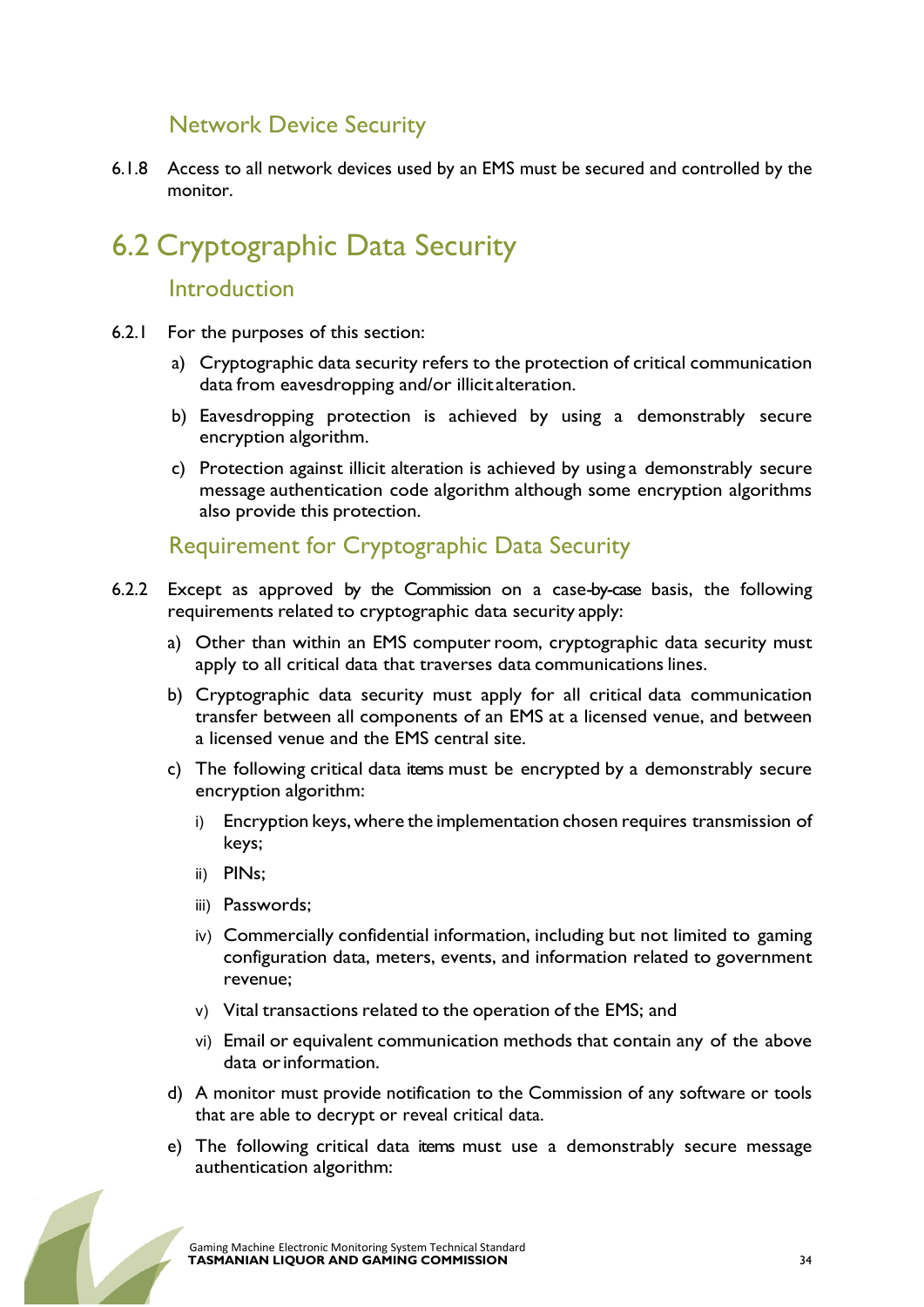- i) Software uploads and downloads of any security related software
- ii) Transfers of money to/from player accounts
- iii) Transfer of money between components of an EMS
- f) There must be a password protected and secure function to disable encryption to handle circumstances where difficulty with communications is encountered. The process for password protection must be approved by the Commission and must include mandatory involvement of staff from the Liquor and Gaming Branch completing steps in password entry (or a secure logical equivalent).
- g) Disabling of encryption must only occur with the prior approval of the Commission.

#### Encryption Algorithm

- 6.2.3 The following encryption characteristics must apply to an EMS:
	- a) Encryption algorithms must be demonstrably secure against cryptanalytic attacks and must confirm to industry standards;
	- b) The minimum width (size) for encryption keys must conform to industry standard encryption;
	- c) There must be a secure method implemented for changing the current encryption key set; and
	- d) A current key set must not be used to "encrypt" the next key set. An example of an acceptable method of exchanging keys is the use of public key encryption techniques to transfer new key sets.

#### Message Authentication Algorithm

- 6.2.4 An EMS must have the following authentication characteristics in place:
	- a) Message authentication code algorithms are to be demonstrably secure against cryptanalytic attacks;
	- b) Message authentication code algorithms are to be designed such that it is feasibly impossible to take a hash value and recreate the original message, "impossible" in this context means "cannot be done in any reasonable amount of time"; and
	- c) Message authentication code algorithms are to be designed such that it is feasibly impossible to find two messages that hash to the same hash value.

#### Encryption Keys

6.2.5 Key algorithms to be used to provide cryptographic data security must conform to industry standard encryption and authentication structures.

### 6.3 Wireless Communication

6.3.1 Wireless communication must not be used unless it has been approved by the Commission and meets the standards set out for wireless communication in the Australian Government Information Technology Security Manual (ISM).

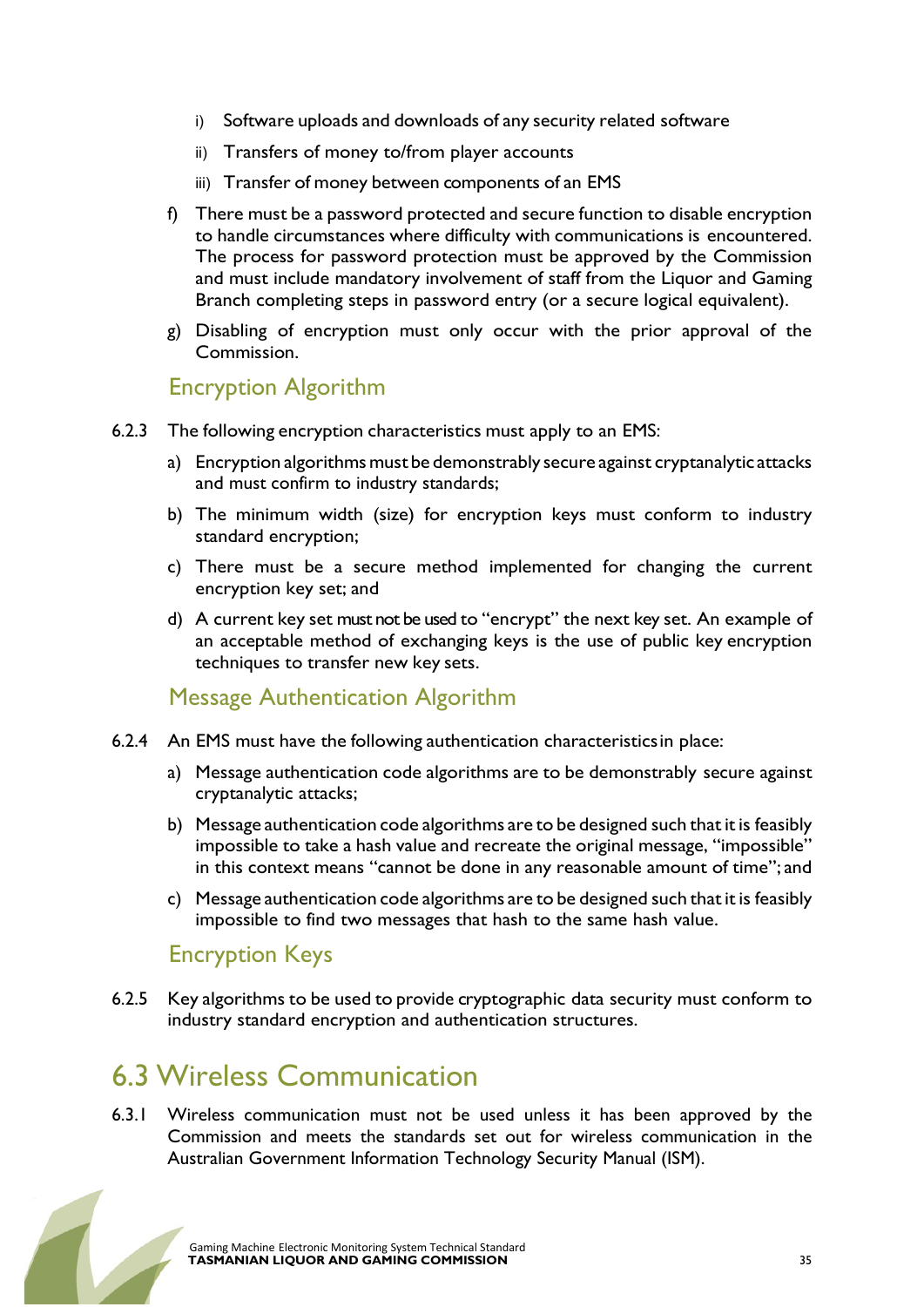- 6.3.2 A wireless access point must be physically positioned so that it is not easily accessible by unauthorised individuals.
- 6.3.3 A wireless access point must not be placed directly onto the licensed venue network unless a secure firewall is in place.
- 6.3.4 Any request for approval of wireless communication, must be accompanied by an ATF certification.
- 6.3.5 Wireless network traffic must be secured with additional encryption and/or authentication codes and must meet the requirements for cryptographic data security outlined in this Standard.
- 6.3.6 The keys used to encrypt the communication through the wireless network must be stored in a secure location.

### 7 EMS Control Documentation

#### 7.1 Retention of EMS Documentation

- 7.1.1 A monitor must maintain and retain all records pertaining to the design, manufacture, and testing of the EMS.
- 7.1.2 When submitting a change to the EMS, or any EMS component for approval, a monitor must provide sufficient information and documentation to the ATF, or the Liquor and Gaming Branch upon request, to enable determination that the EMS, or EMS components, are compliant with this Standard.

### 7.2 EMS Baseline Document

- 7.2.1 A monitor must prepare, in a form acceptable to an ATF, a baseline document that describes the software and hardware of the EMS, interfaces, and any other components that are core to the operations of the EMS as outlined in this Standard, including but not limited to:
	- a) Operations and monitoring of gaming machines, and related transactions to and from gaming machines;
	- b) Functions that are related to the capture, processing, and storage of critical data;
	- c) Functions required by any regulatory and/or government bodies;
	- d) Primary source of storing the critical data in relation to EMS activities; and
	- e) Structured reporting in relation to the ongoing operation of the EMS.
- 7.2.2 The baseline document must include details and specifications for all EMS components, including:
	- a) Hardware platforms;
	- b) Operating systems;
	- c) Application files, critical macros, and scripts;
	- d) Interface modules and databases use by EMS applications;

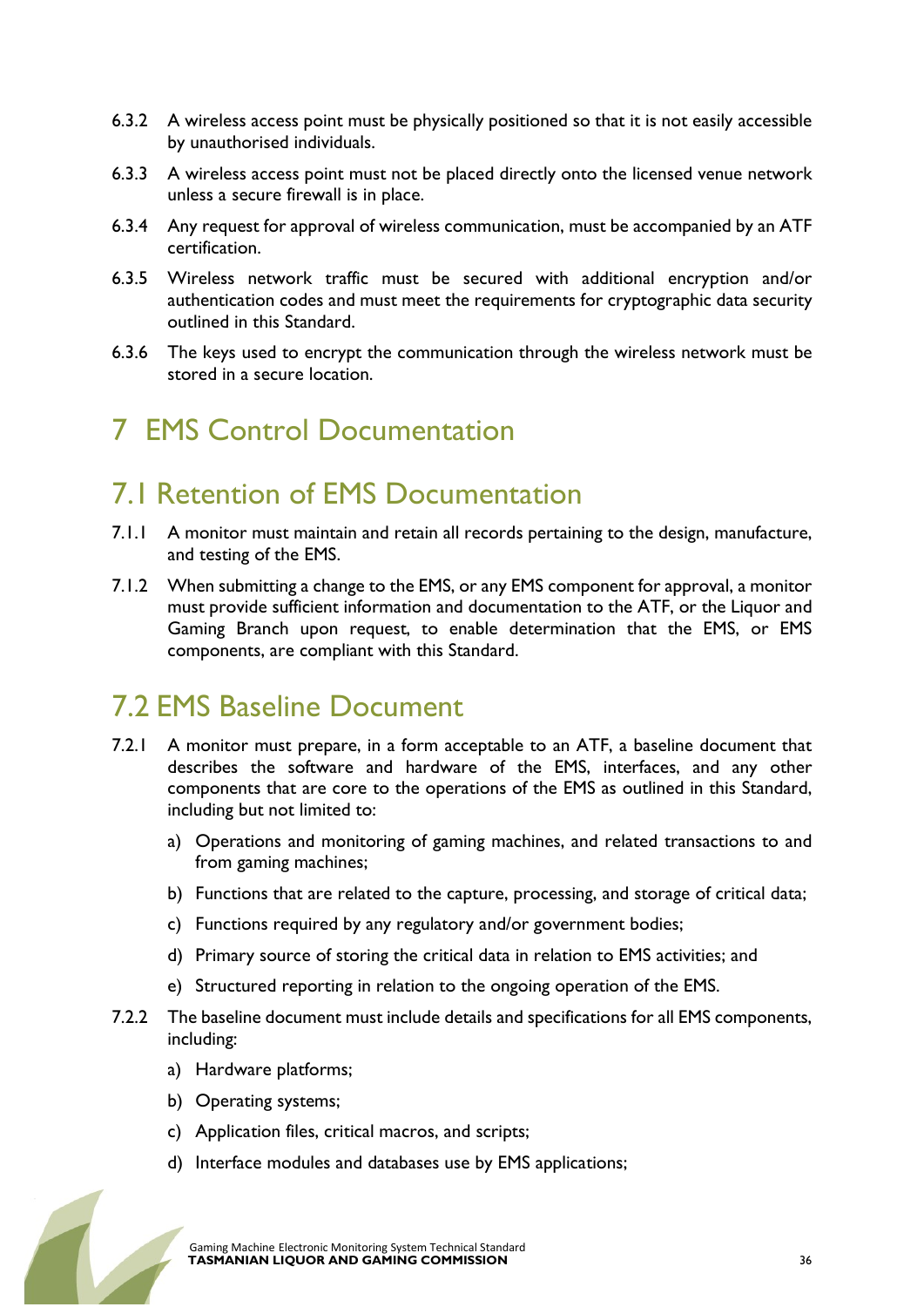- e) Venue EMS host;
- f) Gaming machine interface devices (if used by the EMS); and
- g) Communications devices that interface with a venue EMS host.
- 7.2.3 To establish a baseline document, agreement must be reached with the ATF regarding the directories in which application files will be located on the central components of EMS computers. Files that cannot be verified because they change frequently are not required to include functionality that would be in the baseline, nor be stored in system application directories.
- 7.2.4 The baseline document must include a method to verify the baseline components to confirm that the configuration of the EMS is operating in an approved state. The EMS must be configured so that any baseline components residing on storage devices or in the memory of the EMS, are only executable for the EMS.
- 7.2.5 A monitor must require the ATF who performed the baseline check to provide a certificate to the Commission stating that the baseline document meets all the requirements of this Standard.
- 7.2.6 After its initial approval, any proposed changes to any baseline component or the baseline document must be certified by an ATF and submitted to the Commission for approval.

# 7.3 EMS Network Control Document

- 7.3.1 A monitor must prepare, in a form acceptable to an ATF, a network control document that describes the inbound and outbound firewall rules for data traffic between devices in the EMS baseline (as described in the EMS baseline document), including edge devices.
- 7.3.2 The network control document must describe the network topology of the EMS detailing the interconnection of components within the network and the types of connection between the components that is permitted.
- 7.3.3 A monitor must require the ATF who performed the network control check to provide a certificate to the Commission certifying that the network control document meets all the requirements of this Standard.
- 7.3.4 After its initial approval, any proposed changes to any network component or the network control document must be certified by an ATF and submitted to the Commission for approval.

# 7.4 EMS Master Management Control Document

- 7.4.1 A monitor must prepare and maintain an EMS master management control document and submit this to the Commission for approval.
- 7.4.2 An EMS master management control document must include the following:
	- a) The EMS baseline document;
	- b) The EMS network control document;
	- c) The procedure for handling system changes in general;

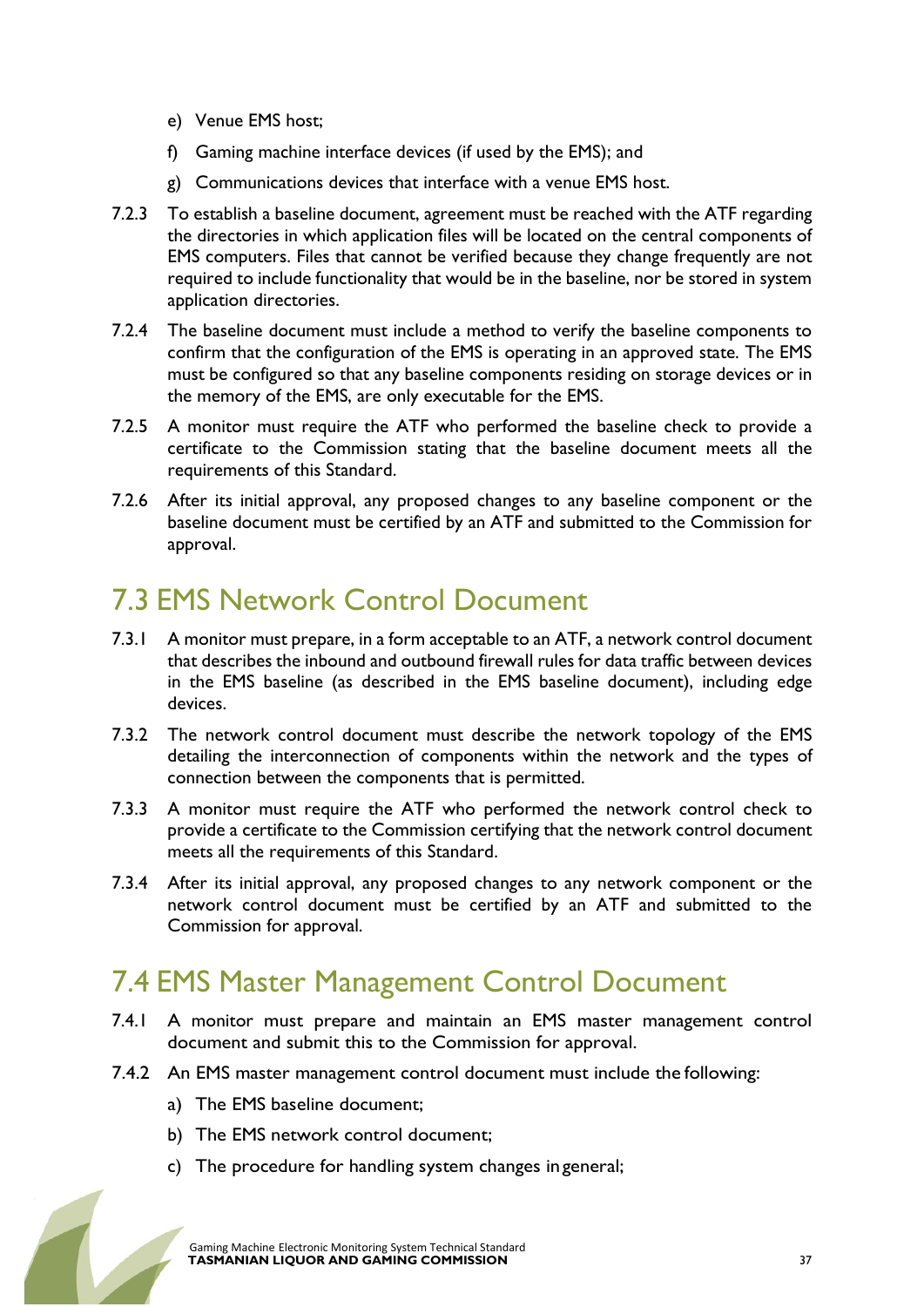- d) The procedure for handling emergency changes;
- e) The procedure for maintaining the EMS master management control document, including any emergency changes;
- f) Any other operation or procedure that is relevant to securing control of the EMS;
- g) Any changes implemented in the last 12 months, or in comparison to the last EMS master management control document; and
- h) The method and mechanisms used to verify that the EMS is operating in an approved state.
- 7.4.3 A monitor must require the ATF who reviews the EMS master management control document to provide a certificate to the Commission in support of the application for approval.

### 7.5 EMS Operational Documentation

- 7.5.1 A monitor must establish and maintain policies, procedures and standards in accordance with the requirements of section 2.1.2 of this Standard.
- 7.5.2 A monitor must establish and maintain internal control policies, procedures, and standards for the operation of the EMS, which must be approved by the Commission.

### 8 EMS Software Management

### 8.1 EMS Source Code

- 8.1.1 A monitor must provide source code for all software and firmware components of an EMS to the representing ATF, or the Commission on request, in an approved machine-readable form.
- 8.1.2 A monitor must clearly identify to the representing ATF, or the Commission on request, any source code that is deemed to be closed source software.
- 8.1.3 Closed source software must not be used in functions that are central to the operation of an EMS, which include:
	- a) Installation and configuration of gaming machines;
	- b) Monitoring and recording of gaming machine meters, transactions and significant events;
	- c) Protection of non-volatile memory;
	- d) Jackpot control and monitoring functions;
	- e) Security monitoring; and
	- f) Gaming machine and EMS, including venue EMS software verifications.
- 8.1.4 A monitor must have provisions in place to allow appropriate access to the closed source code to the representing ATF, or the Commission on request, for the purpose

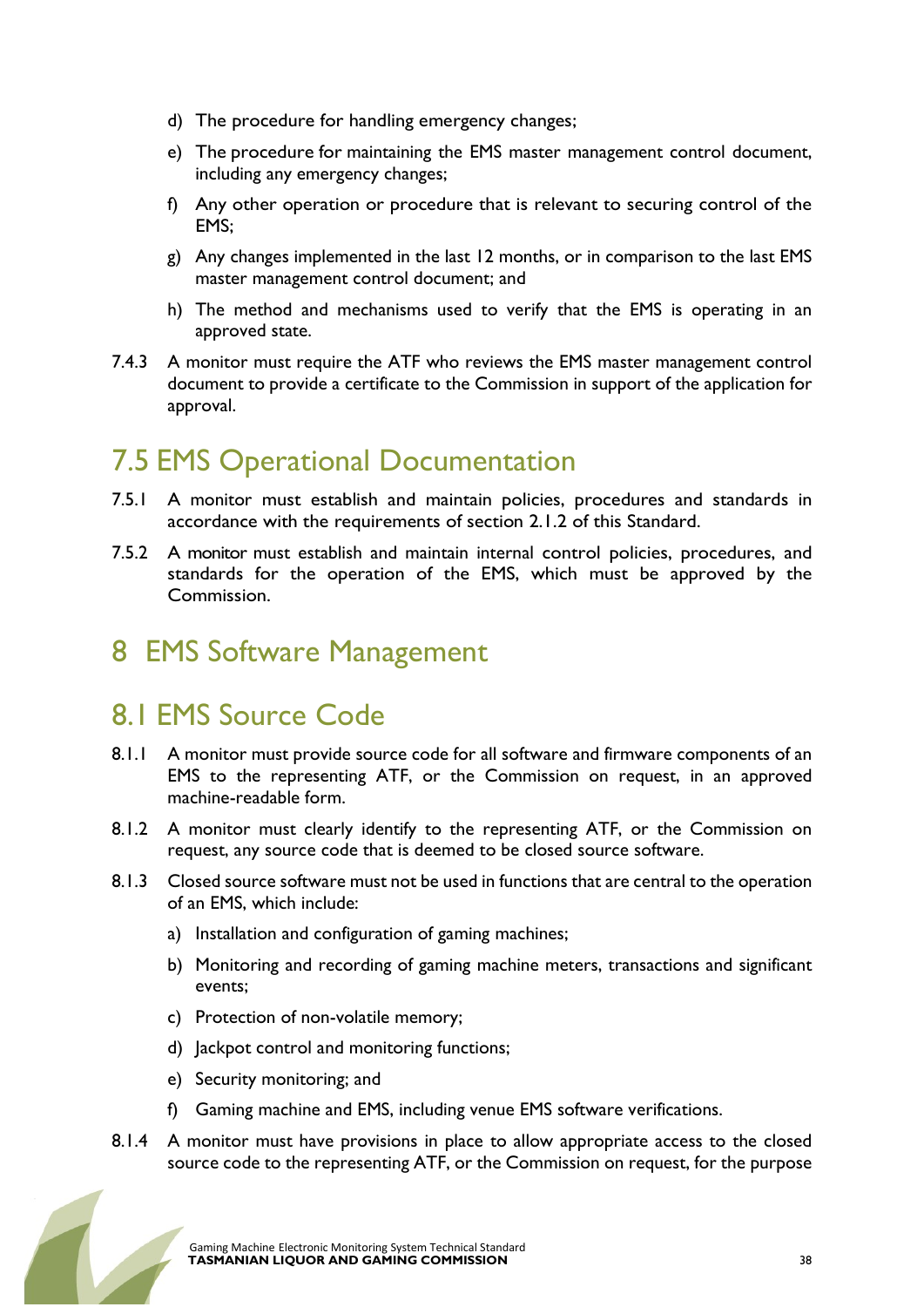of investigating software faults.

- 8.1.5 All arrangements with closed source software vendors must be provided to the Commission, or the representing ATF on request.
- 8.1.6 All source code submissions must identify each module, revision number, brief description of functions performance and update history.
- 8.1.7 Source code must contain adequate comments to understand the functions and processes of the source code.

### 8.2 Compilation of EMS Source Code

- 8.2.1 Source code submissions must include all necessary hardware and/or software tools and instructions to enable an ATF to perform verification of source code with object code.
- 8.2.2 Source code submissions must also comply with the compilation requirements of the Australian/New Zealand Gaming Machine National Standard.
- 8.2.3 Software to be formally released to the live EMS environment must have been generated (compiled) using the same process as for testing.

### 8.3 EMS Source Code Control and Upgrade

- 8.3.1 Separate approval must be obtained from the Commission for each software version.
- 8.3.2 A monitor must use software version management tools to assign traceable version numbers to all EMS software components.
- 8.3.3 Any submission for EMS software approval to the Commission must include version numbers (e.g. 1.1.1) for each software component.

### 8.4 EMS Software Verification

- 8.4.1 A monitor must provide a method to the Commission to verify that EMS executable software that has been used during an approval testing process is identical to that which is operating in the live environment.
- 8.4.2 This verification process must occur:
	- a) When upgraded software is installed;
	- b) At the start of each financial day; and
	- c) When requested by the Liquor and Gaming Branch.
- 8.4.3 There must be a Commission approved method to determine if unapproved programs, command files, fixed data files, reside on any component of the EMS.

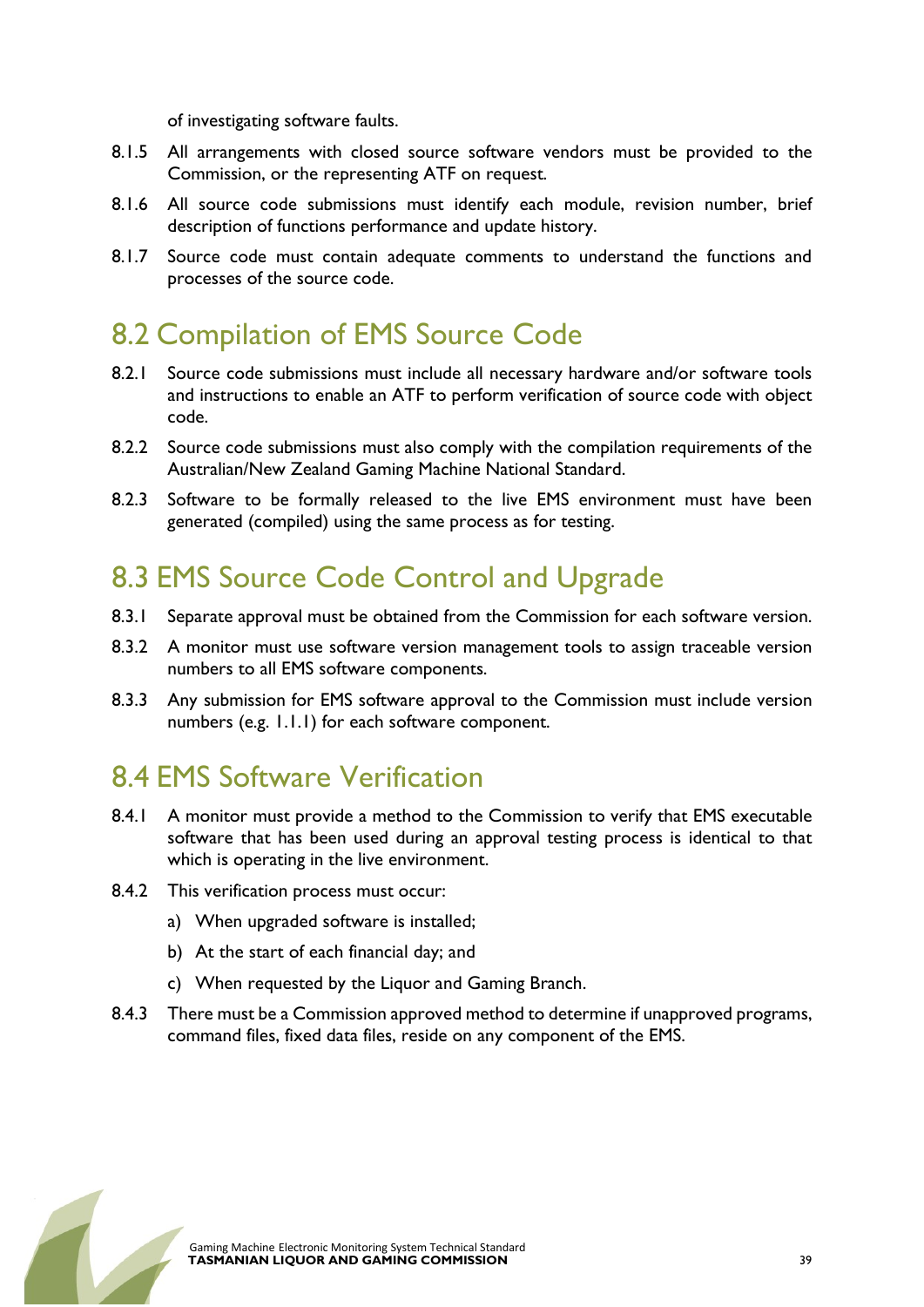# 9 Approval Submission Requirements

### 9.1 General

- 9.1.1 Any submission to the Commission for approval of an EMS, must include the following:
	- a) General description of the EMS;
	- b) Purpose of the submission;
	- c) Description of the scope of system and operational changes;
	- d) ATF recommendation of the EMS in accordance with above requirements;
	- e) The monitors' comments on any conditions included in the ATF recommendation;
	- f) List of all software versions and associated hash values;
	- g) List of all relevant hardware and operating systems, including product names, models, and versions;
	- h) Associated systems that are connected to the EMS;
	- i) The ATF certified EMS baseline document; and
	- j) The ATF certified network control document.

### 9.2 Communication Requirements Line Isolation and EMI/ESD Immunity

- 9.2.1 A monitor must supply the following information for each communications interface:
	- a) Technical means by which line isolation is achieved;
	- b) Line isolation voltage achieved; and
	- c) Data communications.

#### Simulation Software

- 9.2.2 A monitor must make available to the representing ATF, or the Liquor and Gaming Branch on request, simulation software to enable simulation of all commands and manipulation of all message types between gaming machine games, gaming machine equipment and all EMS components. This requirement applies to all communications between the following physically distinct devices:
	- a) Gaming machine to venue EMS host;
	- b) Gaming machine to linked jackpot equipment;
	- c) Linked jackpot equipment to venue EMS host; and
	- d) Venue EMS host to Central EMS host.

#### Protocol Specification and Message Formats

#### 9.2.3 Descriptions and specification documents of all protocols and message formats used

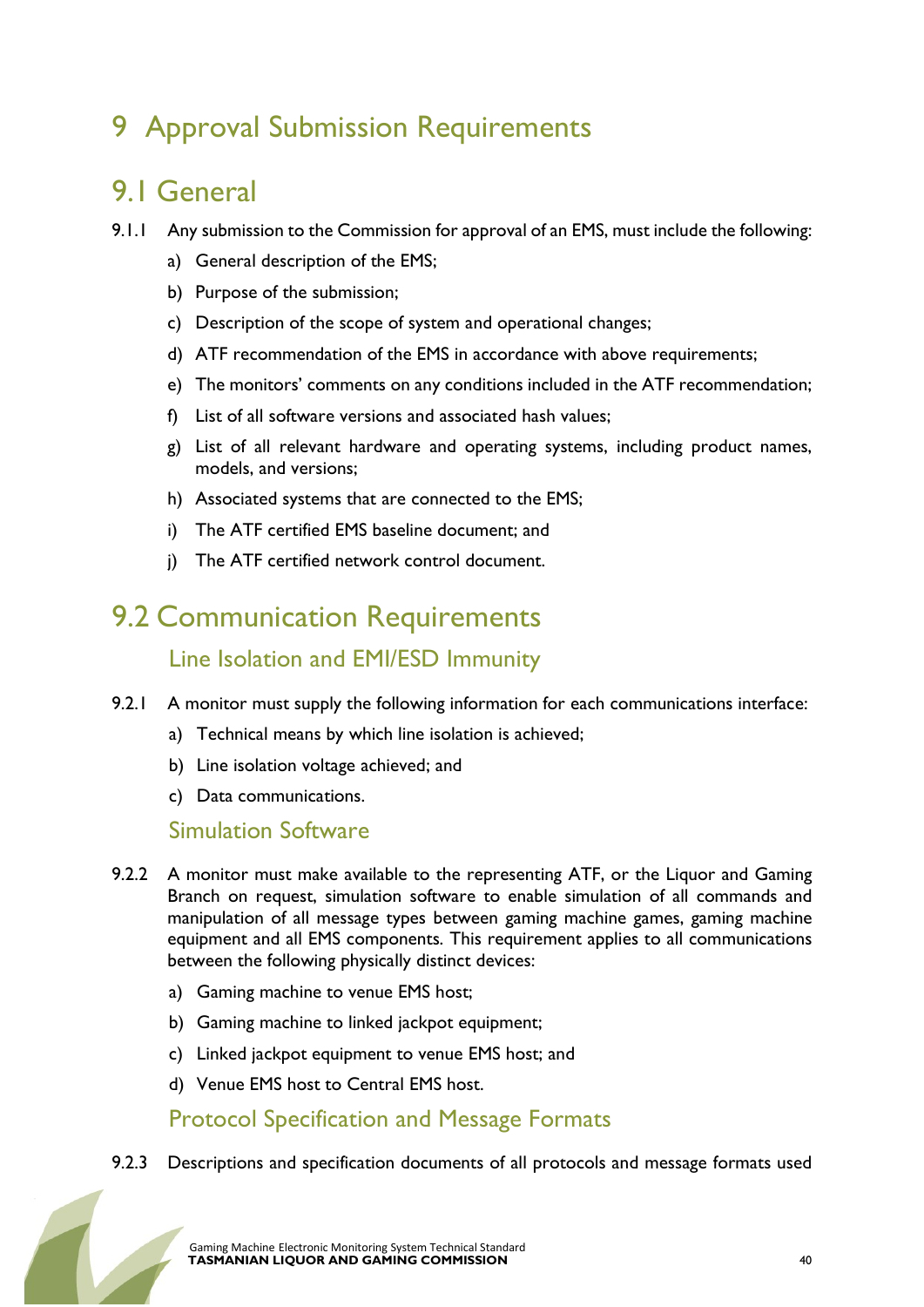or supported by the EMS must be supplied the representing ATF, or the Liquor and Gaming Branch on request, for the following:

- a) Gaming machine to venue EMS host;
- b) Gaming machine to linked jackpot equipment;
- c) Linked jackpot equipment to venue EMS host;
- d) Venue EMS host to Central EMS host; and
- e) Central EMS host to the Liquor and Gaming Branch's computer systems.
- 9.2.4 Descriptions of the physical interfaces of these various data communication links must be provided to the representing ATF, or the Liquor and Gaming Branch on request.
- 9.2.5 Where available, a monitor must provide details of testing tools or devices capable of data communication error generation, protocol emulation, protocol testing and protocol monitoring devices.

# 9.3 Cryptographic Data Security

- 9.3.1 The following information must be provided relative to cryptographic data security algorithm(s):
	- a) Description of the algorithm(s);
	- b) Theoretical basis of the algorithm(s);
	- c) Results of any analyses or tests to demonstrate that the algorithm(s) is suitable for the intended application;
	- d) Rules for selection of keys, if appropriate; and
	- e) Means of setting and protecting keys, if appropriate.
- 9.3.2 Information must be supplied to explain the situations during which data encryption and message authentication will be employed.

#### Communications Transmission Medium and Method of Device **Connection**

9.3.3 A monitor must provide details of communication transmission medium and device connection to the representing ATF, or Liquor and Gaming Branch on request.

# 9.4 Local Area Network Access Security

- 9.4.1 A monitor must provide details to the representing ATF, or the Liquor and Gaming Branch on request, the means of security to prevent illegal access to the in-venue local area network (LAN) in the following events:
	- a) PC or other device inserted on a LAN; and
	- b) PC or other device inserted on an unused LAN port of a local or linked jackpot equipment.

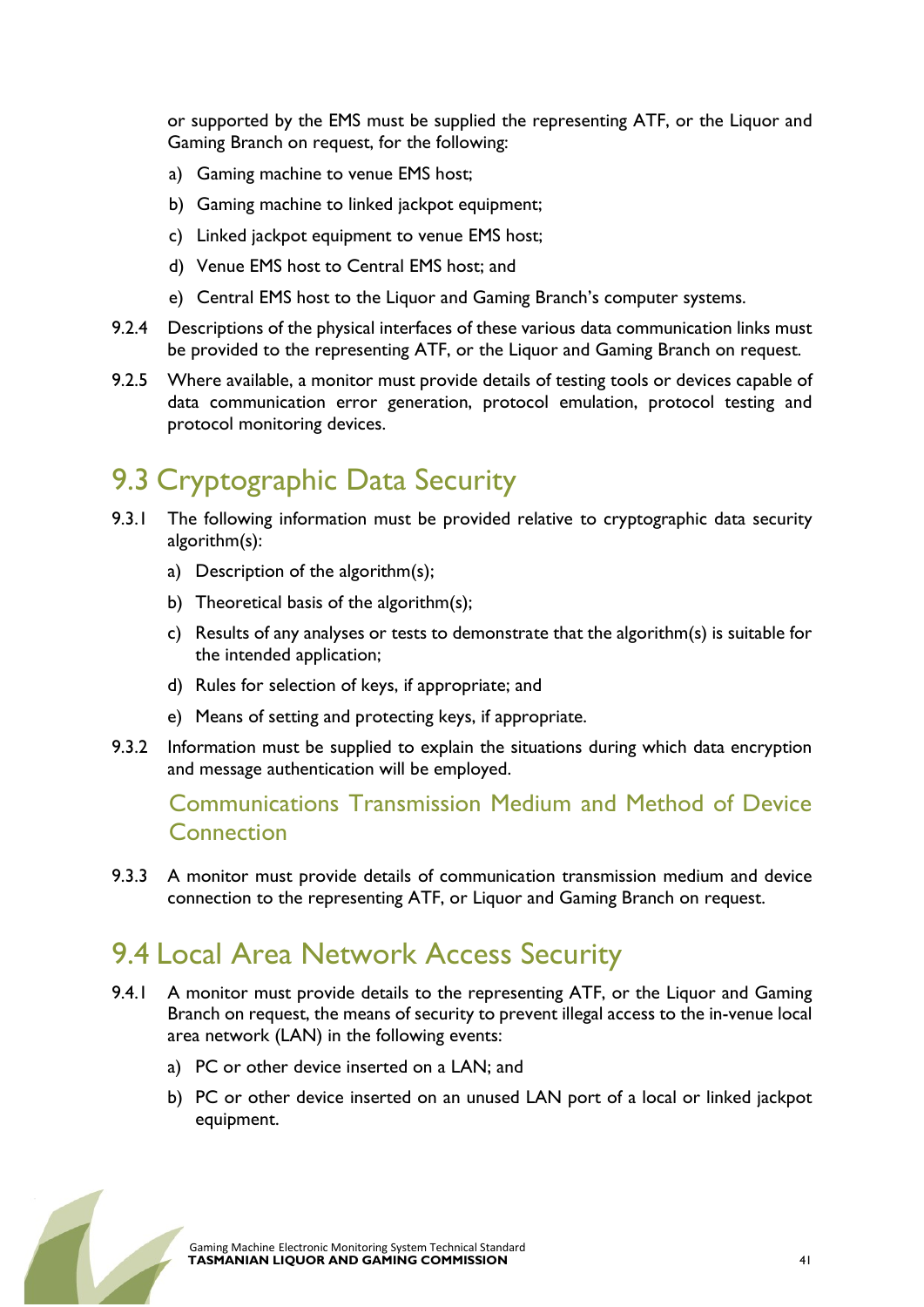# 9.5 Electronic Monitoring System

#### EMS Architecture

- 9.5.1 A monitor must provide an overview of the system design to the representing ATF, or Liquor or the Gaming Branch on request.
- 9.5.2 A monitor must provide a functional specification of the system to the representing ATF, or the Liquor and Gaming Branch on request.
- 9.5.3 A monitor must provide detailed design documents (including but not limited to schematics, data flow diagrams, algorithms, data dictionaries, etc.) to the representing ATF, or the Liquor and Gaming Branch on request.
- 9.5.4 A monitor must provide details to the representing ATF, or the Liquor and Gaming Branch on request, the EMS infrastructure (including hosts, front processors, transactions servers, and network management devices) covering areas such as:
	- a) Role of the component;
	- b) Operating system;
	- c) Specifications (such as CPUs, memory, and disc capacity); and
	- d) Database technologies.
- 9.5.5 A monitor must provide details to the representing ATF, or the Liquor and Gaming Branch on request, of the EMS central site and central EMS host location.
- 9.5.6 A monitor must provide details to the representing ATF, or the Liquor and Gaming Branch on request, of any cloud computing environment intended for the operation of any component of the EMS.

#### Central Logging

- 9.5.7 A monitor must provide details of where and how information is stored throughout the system to the representing ATF, or the Liquor and Gaming Branch on request.
- 9.5.8 A monitor must be able to identify and report what information is stored by the system for each separate gaming equipment type.

#### Password Protection

9.5.9 A monitor must provide details of password protection systems and associated algorithms utilised by the EMS to the representing ATF, or the Liquor and Gaming Branch on request.

#### Transaction Logging

9.5.10 A monitor must provide details describing the method of transaction logging used to the representing ATF, or the Liquor and Gaming Branch on request.

#### Encryption of Stored Data

9.5.11 A monitor must provide the following information to the representing ATF, or the Liquor and Gaming Branch on request:

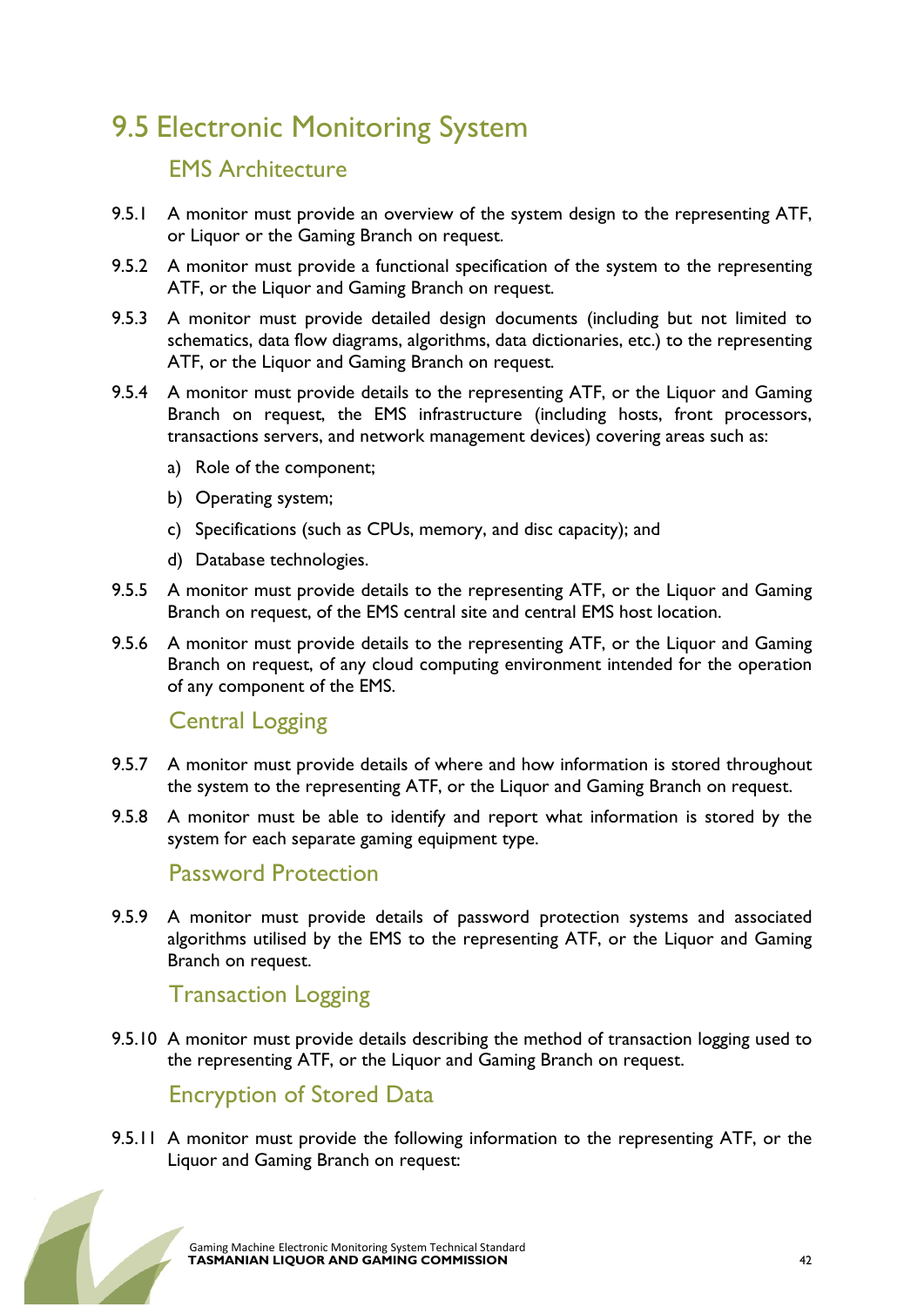- a) Description of the algorithm;
- b) Theoretical basis of the algorithm;
- c) Results of any analyses or tests to demonstrate that the algorithm is suitable for the intended application;
- d) Rules for selection of keys; and
- e) Means of setting and protecting keys.
- 9.5.12 A monitor must supply information to explain the situations during which encryption of data files will be employed to the representing ATF, or the Liquor and Gaming Branch on request.

#### PIN Management

- 9.5.13 A monitor must provide the following information to the representing ATF, or the Liquor and Gaming Branch on request:
	- a) Description of the PIN creation algorithm;
	- b) Theoretical basis of the algorithm; and
	- c) Results of any analyses or tests to demonstrate that the algorithm is suitable for the intended application.
- 9.5.14 A monitor must provide information to explain the implementation of PIN creation.

#### User Interface, Documentation and Reporting

- 9.5.15 A monitor must provide operator's manuals to the representing ATF, or the Liquor and Gaming Branch on request.
- 9.5.16 A monitor must provide copies to the representing ATF, or the Liquor and Gaming Branch on request, of all standard reports produced by the system and describe how these are generated.
- 9.5.17 A monitor must provide system administrator manuals to the representing ATF, or the Liquor and Gaming Branch on request.
- 9.5.18 A monitor must provide operator's procedures manuals to the representing ATF, or the Liquor and Gaming Branch on request.

Link to Liquor and Gaming Branch Computing Facilities

- 9.5.19 A monitor must provide details to the Liquor and Gaming Branch on the manner in which it is proposed this facility is provided.
- 9.5.20 A monitor must provide to the Liquor and Gaming Branch any special procedures to be followed when using the facility.
- 9.5.21 A monitor must provide details of the hardware, software and data communications facilities that will be made available to support this link.
- 9.5.22 A monitor must provide details of the online access for the Liquor and Gaming Branch to the EMS.

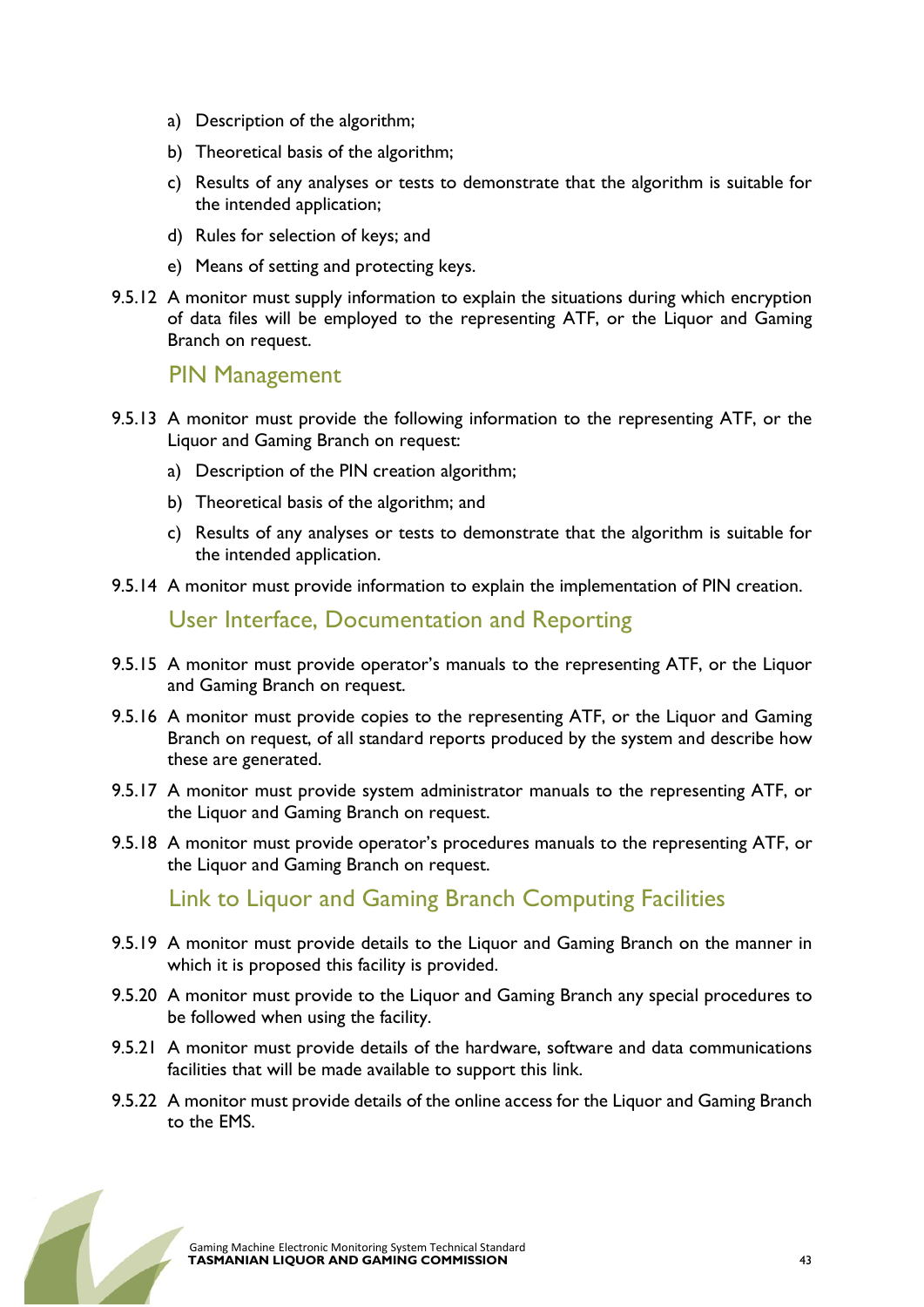#### Test System

- 9.5.23 A monitor must provide access to any integration test ("dummy live") environment.
- 9.5.24 This must include load simulators together with quantities (sufficient for load testing) of all varieties of gaming equipment and monitoring equipment, all configured and functioning in a full live and operational manner.
- 9.5.25 EMS test system equipment must be configured by the monitor to operate in a manner that reflects the production EMS environment.
- 9.5.26 A monitor must operate an EMS test system that uses the same EMS software versions approved and operating in the production EMS environment, to enable ATF testing and Commission approval.
- 9.5.27 A monitor must provide gaming machine protocol simulators to the representing ATF, or the Liquor and Gaming Branch on request, to enable the observation of gaming machines and the EMS in different operational scenarios.

#### Submitted Equipment

- 9.5.28 Any equipment under test must have operating software during the tests and the effects, if any, on the correct functioning of the software must be assessed as part of the tests.
- 9.5.29 Any equipment that is submitted for testing must be a production standard model and must be in "normal operation" during the test, including communication with an EMS or approved simulator (where the equipment employs some form of data communications).

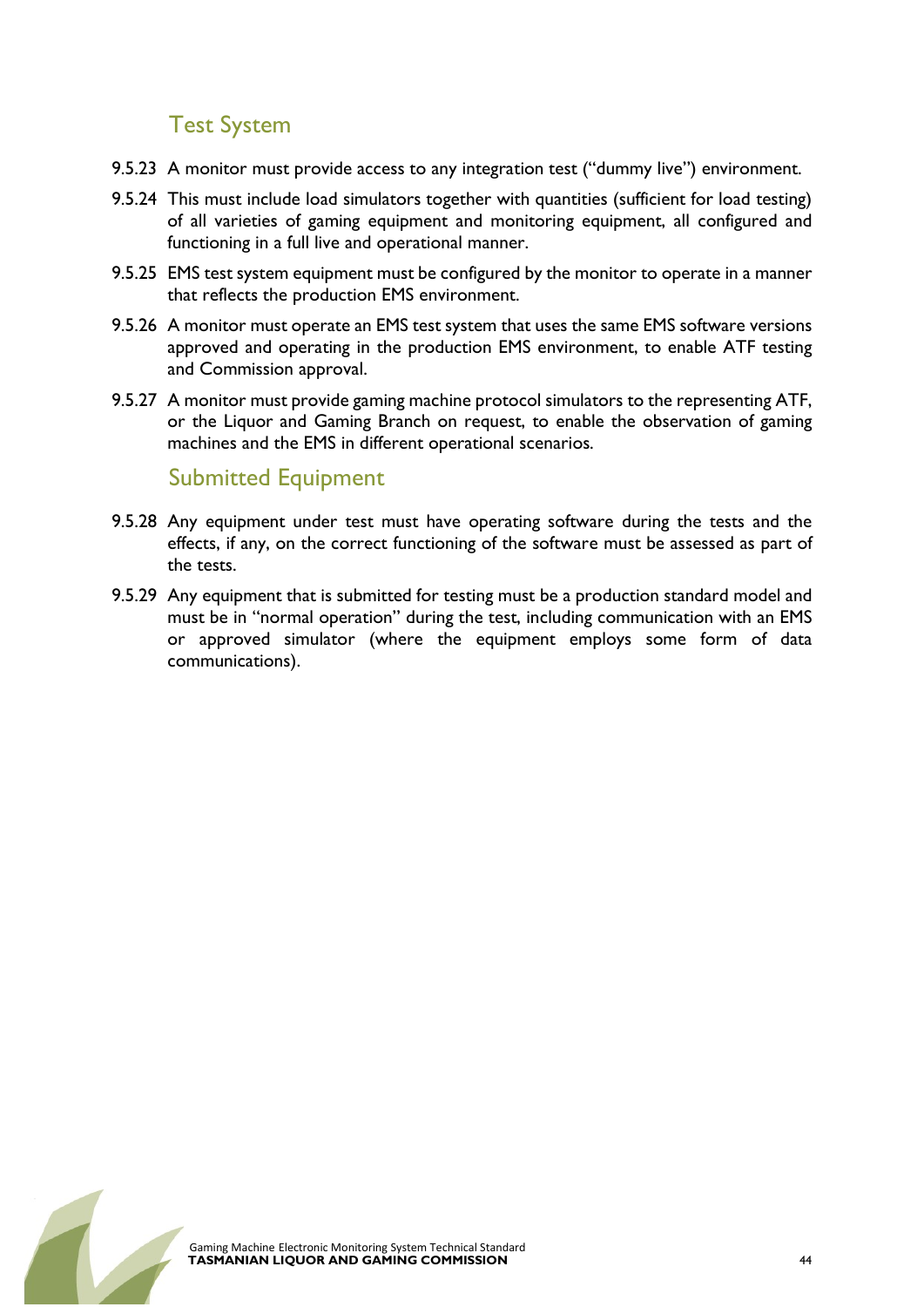# 10Glossary

| <b>Term or Abbreviation</b>                  | <b>Description</b>                                                                                                                                                                                                                         |
|----------------------------------------------|--------------------------------------------------------------------------------------------------------------------------------------------------------------------------------------------------------------------------------------------|
| Act                                          | Gaming Control Act 1993.                                                                                                                                                                                                                   |
| <b>ATF</b>                                   | Accredited Testing Facility approved by the Tasmanian Liquor and<br>Gaming Commission and listed on the Roll of Recognised<br>Manufacturers, Suppliers and Testers of gaming equipment under<br>section 71 of the Gaming Control Act 1993. |
| <b>Baseline Document</b>                     | An approved document that describes the software and hardware of the<br>EMS, interfaces, and any other components that are core to the<br>operations of the EMS.                                                                           |
| <b>Central EMS Host</b>                      | Computer equipment where software and databases perform overall<br>control and management of functions of the EMS.                                                                                                                         |
| <b>Central Site</b>                          | The physical location(s) of the Central EMS Host.                                                                                                                                                                                          |
| <b>Cloud Computing</b>                       | A service that uses an internet based computing model in which data<br>and/or applications are stored on third party server locations accessed<br>from the internet, or as otherwise referred to as "the cloud".                           |
| <b>Commission</b>                            | The Tasmanian Liquor and Gaming Commission.                                                                                                                                                                                                |
| <b>Communication Protocol</b>                | A communication specification that defines requirements for data<br>interchange between devices, such as electronic gaming machines and<br>monitoring systems.                                                                             |
| <down_time_permitted></down_time_permitted>  | A system parameter that can be extended or shortened but only after<br>approval has been granted by the Commission. The approved default<br>value of <down_time_permitted> is 48 hours.</down_time_permitted>                              |
| <b>EGM</b>                                   | Electronic gaming machine.                                                                                                                                                                                                                 |
| <b>EMC</b>                                   | Electromagnetic compatibility.                                                                                                                                                                                                             |
| <b>EMI</b>                                   | Electromagnetic interference.                                                                                                                                                                                                              |
| <b>EMS</b>                                   | Electronic monitoring system.                                                                                                                                                                                                              |
| <b>ESD</b>                                   | Electrostatic discharge.                                                                                                                                                                                                                   |
| <b>Hash value</b>                            | A hash value is a numeric or alpha numeric value of a fixed length that<br>uniquely identifies data.                                                                                                                                       |
| <b>ICT</b>                                   | Information and communication technology.                                                                                                                                                                                                  |
| <b>ISMS</b>                                  | Information security management system.                                                                                                                                                                                                    |
| <b>ISM</b>                                   | Australian Government Information Technology Security Manual.                                                                                                                                                                              |
| <b>Licensed Monitoring</b><br>Operator       | A monitoring operator approved under section 48O of the Act.                                                                                                                                                                               |
| <b>Licensed Venue</b>                        | Casino, hotel or licensed club.                                                                                                                                                                                                            |
| <b>Linked Jackpot Arrangement</b>            | An arrangement whereby two or more gaming machines or gaming<br>devices are linked to a device that receives data from each linked<br>machine and records any jackpot payable.                                                             |
| <b>Linked Jackpot Equipment</b>              | A jackpot meter, payout display, linking equipment, computer<br>equipment, programming, or other device (other than a gaming<br>machine) forming, or capable of forming, part of a linked jackpot<br>arrangement.                          |
| <b>Liquor and Gaming Branch</b><br>Inspector | Means a person appointed to be an inspector in accordance with section<br>128 of the Gaming Control Act 1993 and section 209 of the Liquor Licensing<br>Act 1990.                                                                          |
| Logic Area                                   | A locked cabinet area (with its own locked door) that houses electronic<br>components that have the potential to significantly influence the<br>operation of the gaming machine or linked jackpot equipment.                               |
| <b>Monitor</b>                               | A licensed monitoring operator or a casino operator.                                                                                                                                                                                       |
| <b>Network Control Document</b>              | A document that describes the inbound and outbound firewall rules for<br>data traffic between devices in the EMS baseline (as described in the EMS<br>baseline document), including edge devices.                                          |
| <b>Help Desk</b>                             | A Help Desk facility accessible by hotel and licensed club operators<br>seeking advice or support in relation to the operation of the EMS at<br>their venue.                                                                               |
| <b>Pre-commitment</b>                        | A consumer protection measure whereby pre-set limits on time,                                                                                                                                                                              |

 $\blacksquare$